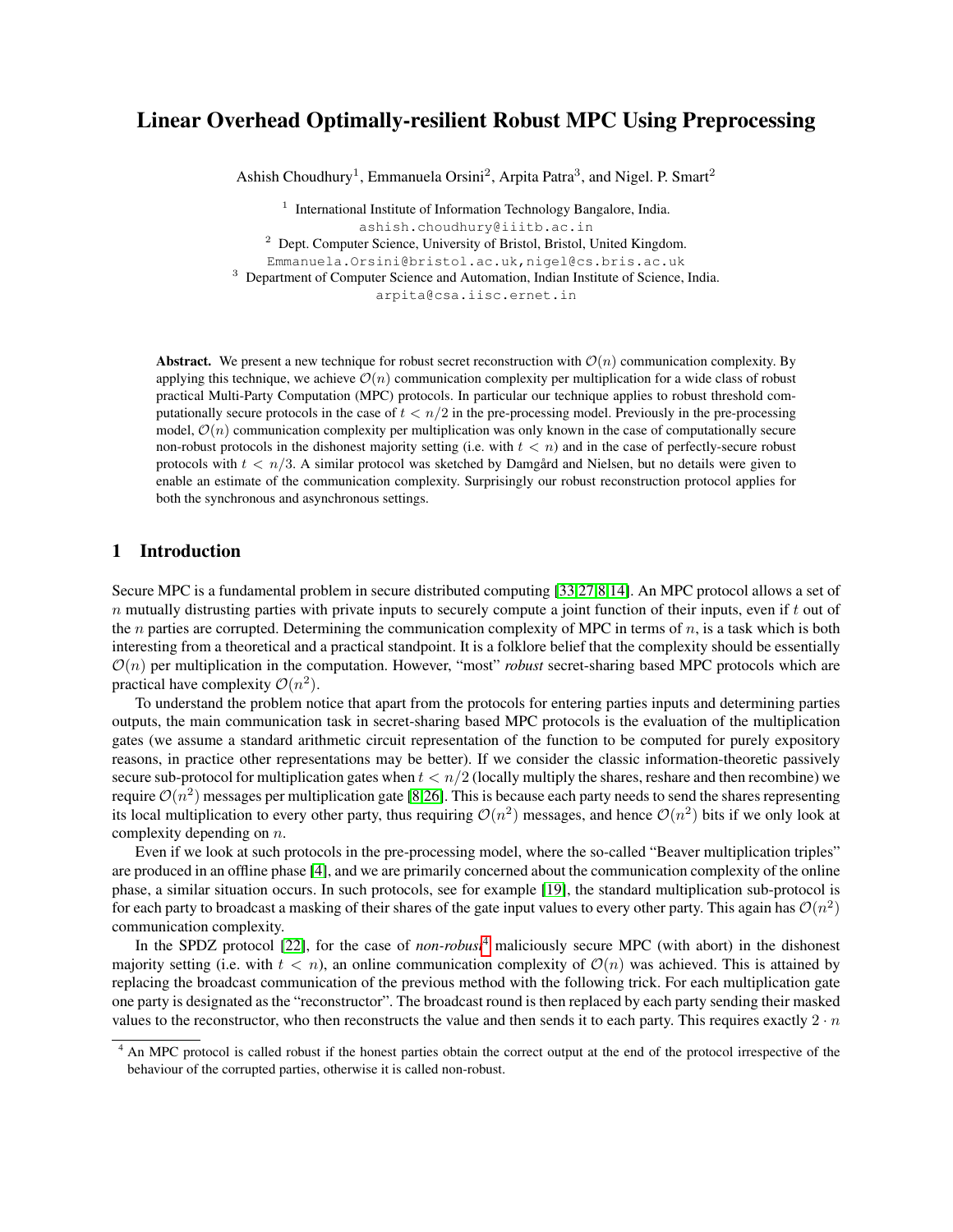messages being sent, and is hence  $\mathcal{O}(n)$ . However, this protocol is only relevant in the dishonest majority setting as any dishonest behaviour of any party is subsequently detected via the SPDZ MAC-checking procedure, in which case the protocol aborts. Our goal is to achieve such a result for robust protocols in the *pre-processing model*.

**Related Work:** With  $t < n/3$ , information-theoretically secure an online protocols with  $\mathcal{O}(n)$  communication per multiplication are presented in [\[21\]](#page-13-5). There the basic idea is a new method of reconstructing a batch of  $\Theta(n)$  secretshared values with  $\mathcal{O}(n^2)$  communication complexity, thus providing a linear overhead. However, the method is tailormade only for  $t < n/3$  (as it is based on the error-correcting capability of the Reed-Solomon (RS) codes) and will not work with  $t < n/2$ . Hence with  $t < n/2$  in the computational setting, a new technique to obtain  $\mathcal{O}(n)$  *online complexity* is needed. In [\[21\]](#page-13-5) a similar protocol in the pre-processing model is also sketched, which uses the designatred reconstructor idea (similar to the idea used in SPDZ, discussed above). The protocol is only sketched, and appears to require  $O(t)$  rounds to identify the faulty shares; as opposed to our method which requires no additional rounds.

In [\[28\]](#page-14-3), a computationally-secure MPC protocol with  $t < n/2$  and communication complexity  $\mathcal{O}(n)$  per multiplication is presented. The protocol is not designed in the pre-processing model, but rather in the player-elimination framework, where the circuit is divided into segments and each segment is evaluated "optimistically", assuming no fault will occur. At the end of the segment evaluation, a detection protocol is executed to identify whether the segment is evaluated correctly and if any inconsistency is detected, then a fault-localization protocol is executed. The faultlocalization process identifies a pair of parties, with at least one of them being corrupted. The pair is then neglected for the rest of the protocol execution and the procedure is repeated. There are several drawbacks of this protocol. The protocol cannot be adapted to the pre-processing model; so the benefits provided by the pre-processing based MPC protocols (namely efficiently generating circuit-independent raw materials for several instances of the computation in parallel) cannot be obtained. The protocol also makes expensive use of zero-knowledge (ZK) machinery throughout the protocol and it does not seem to be adaptable to the asynchronous setting with  $\mathcal{O}(n)$  communication complexity. Our techniques on the other hand are focused on efficient protocols in the pre-processing model. For example we use ZK tools only in the offline phase, and our online methods are easily applicable to the asynchronous communication setting<sup>[5](#page-1-0)</sup>, which models real-world networks like the Internet more appropriately than the synchronous communication setting.

In [\[9\]](#page-13-6), an information-theoretically secure MPC protocol in the pre-processing model with  $t < n/2$  and  $\mathcal{O}(n)$ communication complexity per multiplication is presented. Both the offline and online phase of [\[9\]](#page-13-6) are designed in the dispute control framework [\[5\]](#page-13-7), which is a generalisation of the player-elimination technique and so like other papers in the same framework it is not known if the protocol can be made to work in the more practical asynchronous communication setting. Moreover since their online phase protocol is in the dispute control framework, it requires  $\mathcal{O}(n^2 + \mathcal{D})$  rounds of interaction in the online phase, where  $\mathcal D$  is the multiplicative depth of the circuit. This is unlike other MPC protocols in the pre-processing model whose online phase requires only  $\mathcal{O}(\mathcal{D})$  rounds of interaction [\[21](#page-13-5)[,6,](#page-13-8)[10,](#page-13-9)[22\]](#page-13-4). Our technique for the online phase protocol does not deploy any player-elimination/dispute-control techniques and so requires fewer rounds than [\[9\]](#page-13-6). And our online phase can be executed even in the asynchronous setting with  $t < n/2$  and  $\mathcal{O}(n)$  communication complexity. Imagine a scenario involving a large number of parties, participating from various parts of the globe. Clearly (an asynchronous) online protocol with less number of communication rounds is desirable here and so our online phase protocol will fit the bill appropriately. In the non-preprocessing model, information-theoretically secure MPC protocols with "near linear" amortized communication complexity but *non-optimal resilience* are presented in [\[3](#page-13-10)[,20](#page-13-11)[,25\]](#page-13-12). Namely the overall communication complexity of these protocols are  $\mathcal{O}(\text{polylog}(n, C) \cdot C)$ , where C is the circuit size. While the protocol of [\[20\]](#page-13-11) is perfectly-secure and can tolerate upto  $t < (1/3 - \epsilon) \cdot n$  corruptions where  $0 < \epsilon < 1/3$ , the protocols in [\[3,](#page-13-10)[25\]](#page-13-12) are statistical with resilience  $t < (1/2 - \epsilon) \cdot n$ where  $0 < \epsilon < 1/2$ . The central idea in these protocols is to take advantage of the non-optimal resilience by deploying packed secret-sharing, where "several" values are secret shared simultaneously via a single sharing instance. None of the protocols are known to work in asynchronous settings and all of them heavily rely on the fact that there are more honest parties than just  $1/2$  (making them non-optimal in terms of resilience).

<span id="page-1-0"></span><sup>&</sup>lt;sup>5</sup> We stress that we are interested only in the online complexity. Unlike our online phase, our offline phase protocol cannot be executed in a completely asynchronous setting with  $t < n/2$ .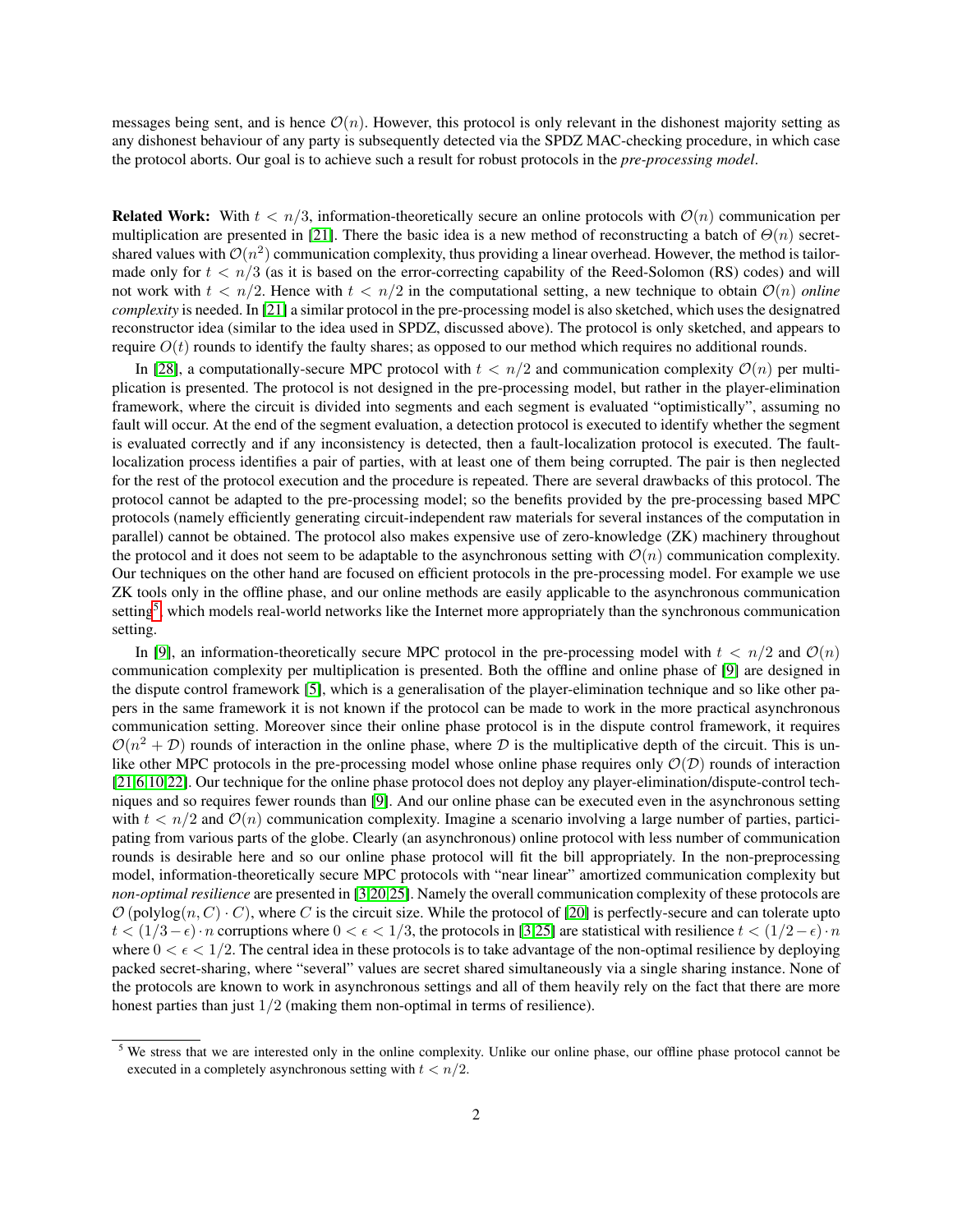Finally we note that an asynchronous MPC protocol with  $t < n/3$  and  $\mathcal{O}(n)$  communication complexity in the pre-processing model is presented in [\[17\]](#page-13-13). However the online phase protocol of [17] is based on the  $\mathcal{O}(n)$  reconstruction method of [\[6](#page-13-8)[,21\]](#page-13-5) with  $t < n/3$  and hence cannot be adapted to the  $t < n/2$  setting.

**Our Contribution:** We present a computationally-secure method to obtain  $\mathcal{O}(n)$  communication complexity for the online phase of robust MPC protocols with  $t < n/2$ . We are focused on protocols which could be practically relevant, so we are interested in suitable modifications of protocols such as VIFF [\[19\]](#page-13-3), BDOZ [\[10\]](#page-13-9) and SPDZ [\[22\]](#page-13-4). Our main contribution is a trick to robustly reconstruct a secret with an amortized communication complexity of  $\mathcal{O}(n)$  messages. Assuming our arithmetic circuit is suitably wide, this implies an  $\mathcal{O}(n)$  online phase when combined with the standard method for evaluating multiplication gates based on pre-processed Beaver triples.

To produce this sub-protocol we utilize the error-correcting capability of the underlying secret-sharing scheme when error positions are already known. To detect the error positions we apply the the pair-wise BDOZ MACs from [\[10\]](#page-13-9). The overall sub-protocol is highly efficient and can be utilized in practical MPC protocols. Interestingly our reconstruction protocol also works in the asynchronous setting. Thus we obtain a practical optimization in both synchronous and asynchronous setting.

Before proceeding we pause to examine the communication complexity of the offline phase of protocols such as SPDZ. It is obvious that in the case of a computationally secure offline phase one can easily adapt the somewhat homomorphic encryption (SHE) based offline phase of SPDZ to the case of Shamir secret sharing when  $t < n/2$ . In addition one can adapt it to generate SPDZ or BDOZ style MACs. And this is what we exactly do to implement our offline phase in the synchronous setting. In [\[22\]](#page-13-4) the offline communication complexity is given as  $\mathcal{O}(n^2/s)$  in terms of the number of messages sent, where s is the "packing" parameter of the SHE scheme. As shown in the full version of [\[23\]](#page-13-14), assuming a cyclotomic polynomial is selected which splits completely modulo the plaintext modulus p, the packing parameter grows very slowly in terms of the number of parties (for all practical purposes it does not increase at all). In addition since s is in the many thousands, for all practical purposes the communication complexity of the offline phase is  $\mathcal{O}(n)$  in terms of the number of messages. However, each message is  $\mathcal{O}(s)$  and so the bit communication complexity is still  $\mathcal{O}(n^2)$ .

As our online phase also works in the asynchronous setting, we explore how the offline phase, and the interaction between the offline and online phases can be done asynchronously. For this we follow the VIFF framework [\[19\]](#page-13-3), which implements the offline phase asynchronously with  $t < n/3$  via the pseudo-random secret sharing, assuming a single synchronization point between the offline and online phases. Following the same approach, we show how the interaction between our offline and online phase can be handled asynchronously with  $t < n/2$ . However we require an additional technicality for  $t < n/2$  to deal with the issue of agreement among the parties at the end of asynchronous offline phase. Specifically, we either require "few" synchronous rounds or a non-equivocation mechanism at the end of offline phase to ensure agreement among the parties. We stress that once this is done then the online phase protocol can be executed in a completely asynchronous fashion with  $t < n/2$ .

## 2 Preliminaries

We assume a set of parties  $\mathcal{P} = \{P_1, \ldots, P_n\}$ , connected by pair-wise authentic channels, and a centralized static, active PPT adversary A who can corrupt any  $t < n/2$  parties. For simplicity we assume  $n = 2t + 1$ , so that  $t = \Theta(n)$ . The functionality that the parties wish to compute is represented by an arithmetic circuit over a finite field  $\mathbb{F}$ , where  $|\mathbb{F}| > n$ . We denote by  $\mu$  and  $\kappa$  the statistical and cryptographic security parameter respectively. A negligible function in  $\kappa (\mu)$  will be denoted by negl( $\kappa$ ) (negl( $\mu$ )), while negl( $\kappa, \mu$ ) denotes a function which is negligible in both  $\kappa$  and  $\mu$ . We use both information-theoretic and public-key cryptographic primitives in our protocols. The security of the information theoretic primitives are parameterised with  $\mu$ , while that of cryptographic primitives are parametrised with  $\kappa$ . We assume  $\mathbb{F} = \text{GF}(p)$ , where p is a prime with  $p \approx 2^\mu$ , to ensure that the statistical security of our protocol holds with all but negl( $\mu$ ) probability. Each element of F can be represented by  $\mu$  bits. For vectors  $A = (a_1, \ldots, a_m)$ and  $B = (b_1, \ldots, b_m)$ ,  $A \otimes B$  denotes the value  $\sum_{i=1}^m a_i b_i$ . The *i*th element in a vector A is denoted as  $A[i]$  and  $(i, j)$ th element in a matrix A as  $A[i, j]$ .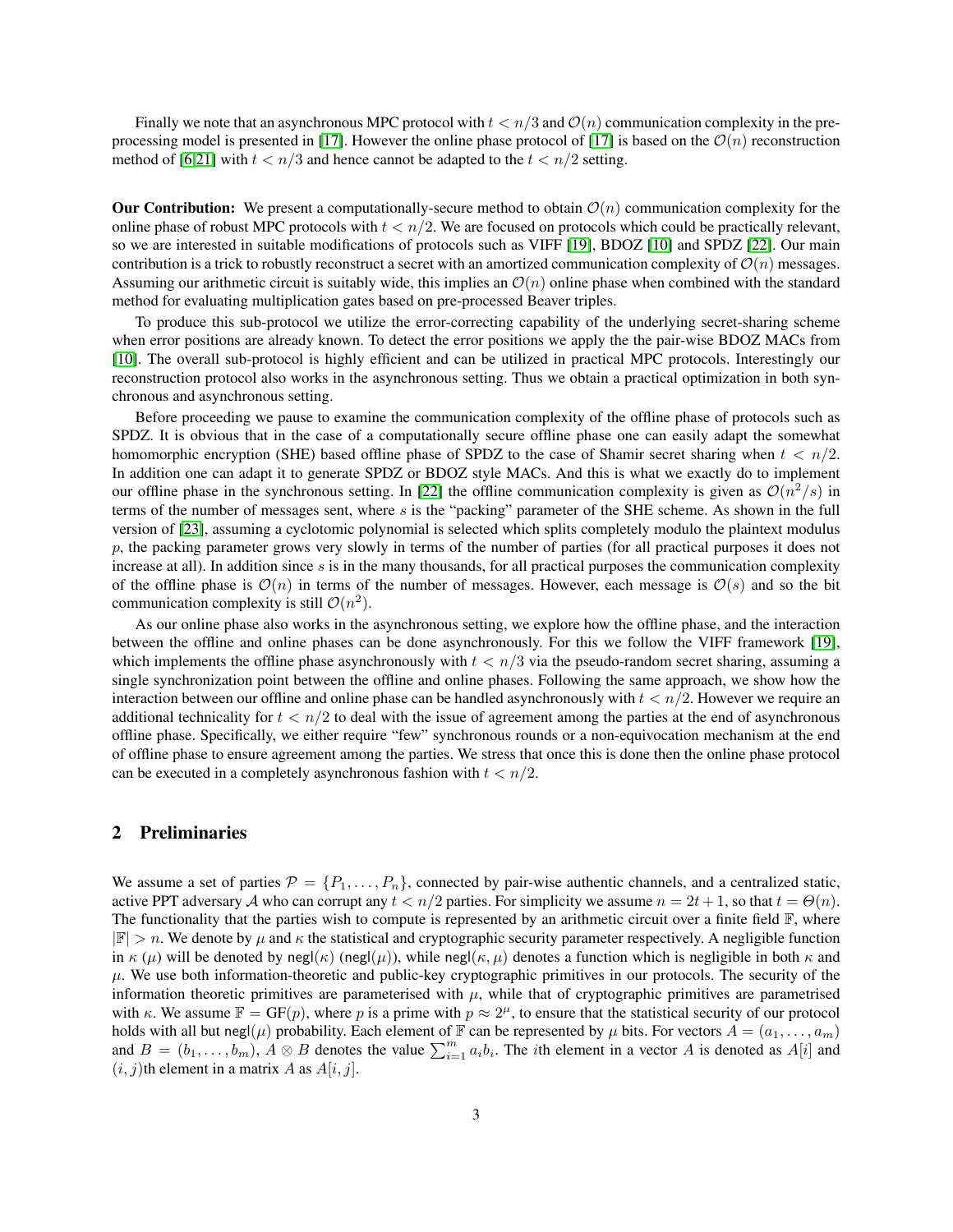#### 2.1 Communication Settings

In this paper we consider two communication settings. The first setting is the popular and simple, but less practical, synchronous channel setting, where the channels are synchronous and there is a strict upper bound on the message delays. All the parties in this setting are assumed to be synchronized via a global clock. Any protocol in this setting operates as a sequence of rounds, where in every round: A party first performs some computation, then they send messages to the others parties over the pair-wise channels and broadcast any message which need to be broadcast; this stage is followed by receiving both the messages sent to the party by the other parties over the pair-wise channels and the messages broadcast by the other parties. Since the system is synchronous, any (honest) party need not have to wait endlessly for any message in any round. Thus the standard behaviour is to assume that if a party does not receive a value which it is supposed to receive or instead it receives a "syntactically incorrect" value, then the party simply substitutes a default value (instead of waiting endlessly) and proceeds further to the next round.

The other communication setting is the more involved, but more practical, asynchronous setting; here the channels are asynchronous and messages can be arbitrarily (but finitely) delayed. The only guarantee here is that the messages sent by the honest parties will eventually reach their destinations. The order of the message delivery is decided by a *scheduler*. To model the worst case scenario, we assume that the scheduler is under the control of the adversary. The scheduler can only schedule the messages exchanged between the honest parties, without having access to the "contents" of these messages. As in [\[7,](#page-13-15)[12\]](#page-13-16), we consider a protocol execution in this setting as a sequence of *atomic steps*, where a single party is *active* in each step. A party is activated when it receives a message. On receiving a message, it performs an internal computation and then possibly sends messages on its outgoing channels. The order of the atomic steps are controlled by the scheduler. At the beginning of the computation, each party will be in a special *start* state. A party is said to *terminate/complete* the computation if it reaches a *halt* state, after which it does not perform any further computation. A protocol execution is said to be complete if all the honest parties terminate the computation.

It is easy to see that the asynchronous setting models real-world networks like the Internet (where there can be arbitrary message delays) more appropriately than the synchronous setting. Unfortunately, designing protocol in the asynchronous setting is complicated and this stems from the fact that we cannot distinguish between a corrupted sender (who does not send any messages) and a slow but honest sender (whose messages are arbitrarily delayed). Due to this the following unavoidable but inherent phenomenon is always present in any asynchronous protocol: at any stage of the protocol, no (honest) party can afford to receive communication from *all* the n parties, as this may turn out to require an endless wait. So as soon as the party hears from  $n - t$  parties, it has to proceed to the next stage; but in this process, communication from t potentially honest parties may get ignored.

### 2.2 Primitives

Linearly-homomorphic Encryption Scheme (HE). We assume an IND-CPA secure linearly-homomorphic publickey encryption scheme set-up for every  $P_i \in \mathcal{P}$  with message space  $\mathbb{F}$ ; a possible instantiation could be the BGV scheme [\[11\]](#page-13-17). Under this set-up,  $P_i$  will own a secret decryption key  $d\mathbf{k}^{(i)}$  and the corresponding encryption key  $\mathbf{pk}^{(i)}$  will be publicly known. Given  $\mathbf{pk}^{(i)}$ , a plaintext x and a randomness r, anyone can compute a ciphertext HE.c(x)  $\stackrel{def}{=}$  HE.Enc<sub>pk<sup>(i)</sup></sub>(x, r) of x for  $P_i$ , using the encryption algorithm HE.Enc, where the size of HE.c(x) is  $\mathcal{O}(\kappa)$  bits. Given a ciphertext HE.c(x) = HE.Enc<sub>pk<sup>(i)</sup></sub>(x, \times) and the decryption key  $d\mathbf{k}^{(i)}$ ,  $P_i$  can recover the plaintext  $x = HE,Dec_{d\mathbf{k}^{(i)}}(c_x)$  using the decryption algorithm HE.Dec. The encryption scheme is assumed to be *linearly homomorphic*: given two ciphertexts  $\text{HE.c}(x) = \text{HE.Enc}_{\text{pk}^{(i)}}(x, \star)$  and  $\text{HE.c}(y) = \text{HE.Enc}_{\text{pk}^{(i)}}(y, \star)$ , there exists an operation, say ⊕, such that HE.c(x) ⊕ HE.c(y) = HE.Enc<sub>pk</sub>(i) (x + y,  $\star$ ). Moreover, given a ciphertext HE.c(x) = HE.Enc<sub>pk(i)</sub> $(x, \star)$  and a public constant c, there exists some operation, say  $\odot$ , such that  $c \odot$  HE.c(x) = HE.Enc<sub>pk(i)</sub> $(c \cdot$  $x, \star$ ).

Information-theoretic MACs: We will use information-theoretically secure MAC, similar to the one used in [\[10\]](#page-13-9). Here a random pair  $K = (\alpha, \beta) \in \mathbb{F}^2$  is selected as the MAC key and the MAC tag on a value  $a \in \mathbb{F}$ , under the key K is defined as  $MAC_K(a) \stackrel{def}{=} \alpha \cdot a + \beta$ . The MACs will be used as follows: a party  $P_i$  will hold some value a and a MAC tag MAC<sub>K</sub>(a), while party  $P_j$  will hold the MAC key K. Later when  $P_i$  wants to disclose a to  $P_j$ , it sends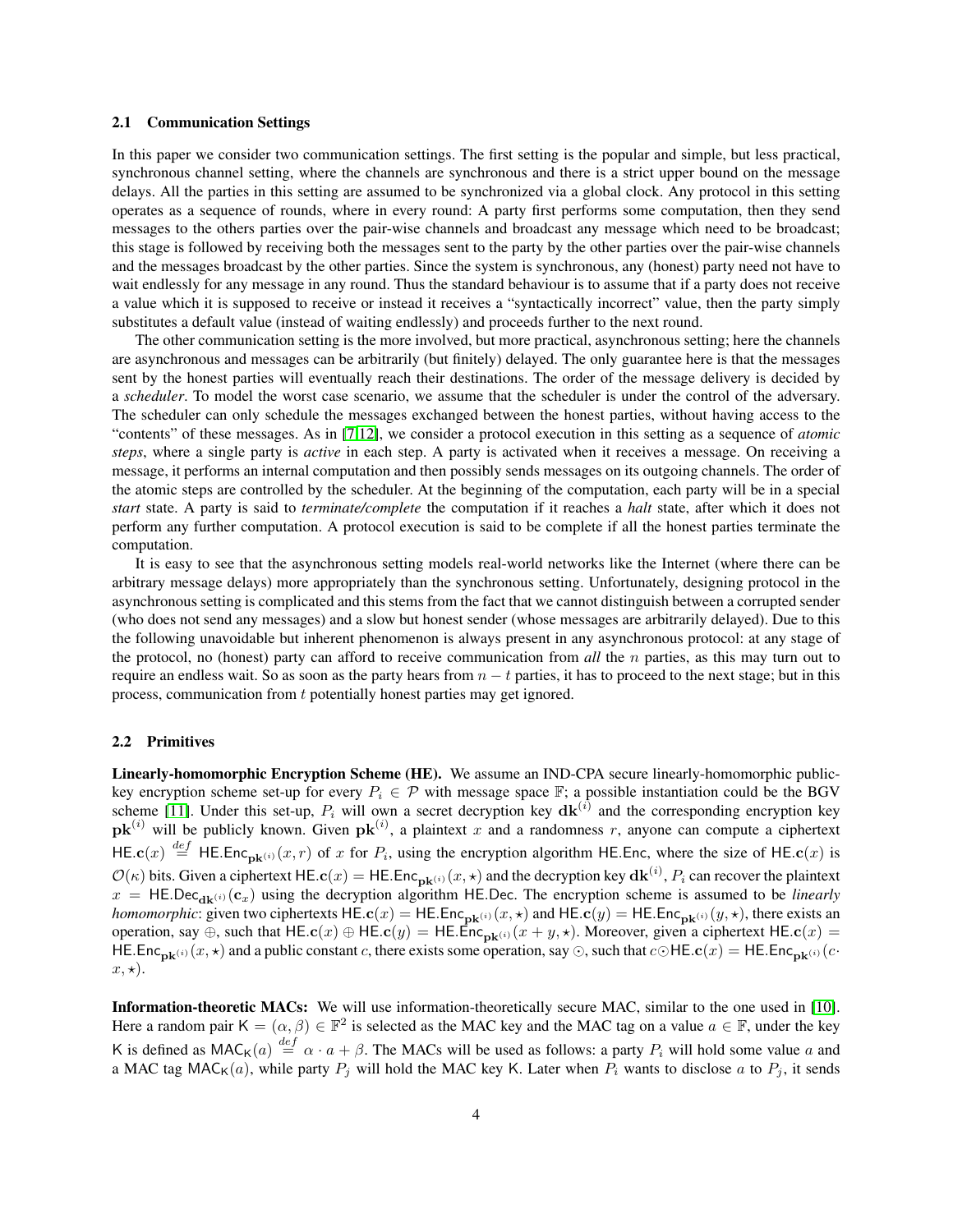a along with  $MAC_K(a)$ ;  $P_i$  verifies if a is consistent with the MAC tag with respect to its key K. A *corrupted* party  $P_i$  on holding the MAC tag on a message gets one point on the straight-line  $y = \alpha x + \beta$  and it leaves one degree of freedom on the polynomial. Therefore even a computationally unbounded  $P_i$  cannot recover K completely. So a corrupted  $P_i$  cannot reveal an incorrect value  $a' \neq a$  to an honest  $P_j$  without getting caught, except with probability  $\frac{1}{\mathbb{F}} \approx 2^{-\mu}$  = negl( $\mu$ ), which is the probability of guessing a second point on the straight-line. We call two MAC keys  $\mathsf{K}=(\alpha,\beta)$  and  $\mathsf{K}'=(\alpha',\beta')$  *consistent* if  $\alpha=\alpha'$ . Given two consistent MAC keys  $\mathsf{K}=(\alpha,\beta)$  and  $\mathsf{K}'=(\alpha,\beta')$  and a public constant  $c$ , we define the following operations on MAC keys:

$$
\mathsf{K} + \mathsf{K}' \stackrel{def}{=} (\alpha, \beta + \beta'), \quad \mathsf{K} + c \stackrel{def}{=} (\alpha, \beta + \alpha c) \quad \text{and} \quad c \cdot \mathsf{K} \stackrel{def}{=} (\alpha, c \cdot \beta).
$$

Given two consistent MAC keys  $K$ ,  $K'$  and a value  $c$ , the following *linearity* properties hold for the MAC:

– Addition:

$$
MAC_{K}(a) + MAC_{K'}(b) = MAC_{K+K'}(a+b).
$$

– Addition/Subtraction by a Constant:

$$
\mathsf{MAC}_{\mathsf{K}-c}(a+c) = \mathsf{MAC}_{\mathsf{K}}(a) \quad \text{and} \quad \mathsf{MAC}_{\mathsf{K}+c}(a-c) = \mathsf{MAC}_{\mathsf{K}}(a).
$$

– Multiplication by a constant:

$$
c \cdot \mathsf{MAC}_{\mathsf{K}}(a) = \mathsf{MAC}_{c \cdot \mathsf{K}}(c \cdot a).
$$

#### 2.3 The Various Sharings

We define following two types of secret sharing.

**Definition 1** ([ $\cdot$ ]-sharing). We say a value  $s \in \mathbb{F}$  is [ $\cdot$ ]-shared among P if there exists a polynomial  $p(\cdot)$  of degree at  $m$ ost  $t$  with  $p(0) = s$  and every (honest) party  $P_i \in \mathcal{P}$  holds a share  $s_i \stackrel{def}{=} p(i)$  of  $s$ . We denote by  $[s]$  the vector of *shares of s corresponding to the (honest) parties in P. That is,*  $[s] = \{s_i\}_{i=1}^n$ .

**Definition 2** ( $\langle \cdot \rangle$ -sharing). We say that a value  $s \in \mathbb{F}$  is  $\langle \cdot \rangle$ -shared among P if s is  $[\cdot]$ -shared among P and every (honest) party  $P_i$  holds a MAC tag on its share  $s_i$  for a key  $\mathsf{K}_{ji}$  held by every  $P_j.$  That is, the following holds for every pair of (honest) parties  $P_i, P_j \in \mathcal{P}$ : party  $P_i$  holds MAC tag MAC<sub>K<sub>ji</sub>(s<sub>i</sub>) for a MAC key K<sub>ji</sub> held by  $P_j$ . We denote</sub> *by*  $\langle s \rangle$  *the vector of such shares, MAC keys and MAC tags of s corresponding to the (honest) parties in* P. That is,  $\langle s \rangle = \left\{ s_i, \{ \text{MAC}_{\mathsf{K}_{ji}}(s_i), \mathsf{K}_{ij} \}_{j=1}^n \right\}_{i=1}^n.$ 

While most of our computations are done over values that are  $\langle \cdot \rangle$ -shared, our efficient public reconstruction protocol for  $\langle \cdot \rangle$ -shared values will additionally require a tweaked version of  $\langle \cdot \rangle$ -sharing, where there exists some designated party, say  $P_j$ ; and the parties hold the shares and the MAC tags in an encrypted form under the public key  $\mathbf{pk}^{(j)}$  of an HE scheme, where  $P_j$  knows the corresponding secret key  $d\mathbf{k}^{(j)}$ . We stress that the shares and MAC tags will not be available in clear. More formally:

**Definition 3**  $(\langle\langle\cdot\rangle\rangle_j$ -sharing). Let  $s \in \mathbb{F}$  and  $[s] = \{s_i\}_{i=1}^n$  be the vector of shares corresponding to an  $[\cdot]$ -sharing *of* s. We say that s is  $\langle \langle \cdot \rangle \rangle_j$ -shared among P with respect to a designated party  $P_j$ , if every (honest) party  $P_i$  holds an encrypted share  $\textsf{HE.c}(s_i)$  and encrypted MAC tag  $\textsf{HE.c}(\textsf{MAC}_{\mathsf{K}_{ji}}(s_i))$  under the public key  $\textbf{pk}^{(j)}$ , such that  $P_j$ holds the MAC keys  $K_{ji}$  and the secret key  $\bf{dk}^{(j)}$ . We denote by  $\langle\langle s\rangle\rangle_j$  the vector of encrypted shares and encrypted *MAC tags corresponding to the (honest) parties in*  $P$ *, along with the MAC keys and the secret key of*  $P_j$ *. That is,*  $\langle \langle s \rangle \rangle_j = \Big\{ \{\mathsf{HE}.\mathbf{c}(s_i), \mathsf{HE}.\mathbf{c}(\mathsf{MAC}_{\mathsf{K}_{ji}}(s_i))\}_{i=1}^n, \{\mathsf{K}_{ji}\}_{i=1}^n, \mathbf{dk}^{(j)} \Big\}.$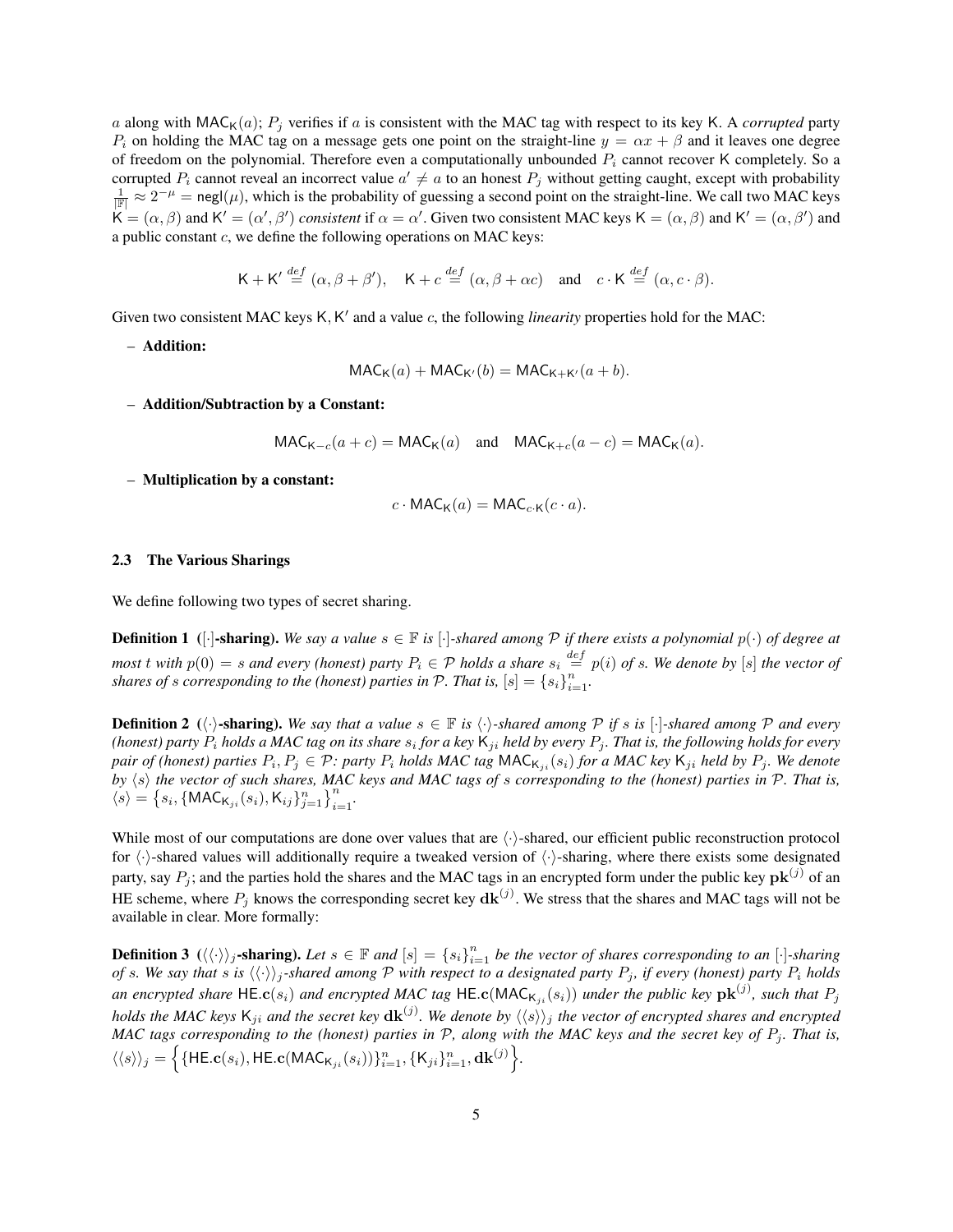**Private Reconstruction of**  $\langle \cdot \rangle$  **and**  $\langle \cdot \rangle$ **-shared Value Towards a Designated Party.** Note that with  $n = 2t + 1$ , a [·]-shared value cannot be robustly reconstructed towards a designated party just by sending the shares, as we cannot do error-correction. However, we can robustly reconstruct a  $\langle \cdot \rangle$ -sharing towards a designated party, say  $P_j$ , by asking the parties to send their shares, along with MAC tags to  $P_j$ , who then identifies the correct shares with high probability and reconstructs the secret. A similar idea can be used to reconstruct an  $\langle \langle s \rangle \rangle_i$ -sharing towards  $P_i$ . Now the parties send encrypted shares and MAC tags to  $P_i$ , who decrypts them before doing the verification. We call the resultant protocols RecPrv( $\langle s \rangle$ , P<sub>j</sub>) and RecPrvEnc( $\langle \langle s \rangle$ <sub>i</sub>) respectively, which are presented in Fig. [1.](#page-5-0) We stress that while  $\langle s \rangle$ can be reconstructed towards *any*  $P_j$ ,  $\langle \langle s \rangle \rangle_j$  can be reconstructed only towards  $P_j$ , as  $P_j$  alone holds the secret key  $dk^{(j)}$  that is required to decrypt the shares and the MAC tags.

### **Protocol** RecPrv $(\langle s \rangle, P_i)$

- Every party  $P_i \in \mathcal{P}$  sends its share  $s_i$  and the MAC tag MAC<sub>K<sub>ji</sub> ( $s_i$ ) to the party  $P_j$ .</sub>
- Party  $P_j$  on receiving the share  $s'_i$  and the MAC tag MAC $\zeta_{i,j}$  ( $s_i$ ) from  $P_i$  computes MAC $\kappa_{j,i}(s'_i)$  and verifies if  $\mathsf{MAC}_{\mathsf{K}_{ji}}(s'_i) \stackrel{?}{=} \mathsf{MAC}'_{\mathsf{K}_{ji}}(s_i).$
- If the verification passes then  $P_j$  considers  $s'_i$  as a valid share.
- Once  $t + 1$  valid shares are obtained, using them  $P_i$  interpolates the sharing polynomial and outputs its constant term as s.

### <span id="page-5-1"></span>**Protocol** RecPrvEnc $(\langle \langle s \rangle \rangle_j)$

- Every party  $P_i \in \mathcal{P}$  sends HE.c( $s_i$ ) and HE.c(MAC<sub>K<sub>ji</sub>( $s_i$ )) to the party  $P_j$ .</sub>
- Party  $P_j$ , on receiving these values, computes  $s'_i$  = HE.Dec<sub>dk</sub>(j) (HE.c(si)) and MAC $'_{k_{ji}}(s_i)$  = HE.Dec<sub>dk</sub>(j)  $(HE.c(MAC<sub>K<sub>ji</sub></sub>(s<sub>i</sub>)))$ . The rest of the steps are the same as for RecPrv( $\star$ ,  $P_j$ ).

<span id="page-5-0"></span>Fig. 1. Protocols for Reconstructing a  $\langle \cdot \rangle$ -sharing and  $\langle \langle \cdot \rangle \rangle$ -sharing Towards a Designated Party

It is easy to see that if  $P_j$  is honest, then  $P_j$  correctly reconstructs the shared value in protocol RecPrv as well as in RecPrvEnc, except with probability at most  $\frac{t}{\|\mathbb{F}\|} \approx$  negl( $\mu$ ). While protocol RecPrv has communication complexity  $\mathcal{O}(\mu \cdot n)$  bits, protocol RecPrvEnc has communication complexity  $\mathcal{O}(\kappa \cdot n)$  bits. Also note that both the protocols will work in the asynchronous setting. We argue this for RecPrv (the same argument will work for RecPrvEnc). The party  $P_j$  will eventually receive the shares of s from at least  $n - t = t + 1$  honest parties, with correct MACs. These  $t + 1$ shares are enough for the robust reconstruction of s. So we state the following lemma for RecPrv. Similar statements hold for protocol RecPrvEnc. Thus we have the following Lemmas.

**Lemma 1.** Let s be  $\langle \cdot \rangle$ -shared among the parties P. Let  $P_i$  be a specific party. Protocol RecPrv achieves the following *in the synchronous communication setting:*

- *– Correctness: Except with probability*  $\operatorname{negl}(\mu)$ *, an honest*  $P_i$  *reconstructs s.*
- *– Communication Complexity: The communication complexity is*  $\mathcal{O}(\mu \cdot n)$  *bits.*

**Lemma 2.** Let s be  $\langle \cdot \rangle$ -shared among the parties P. Let  $P_i$  be a specific party. Protocol RecPrv achieves the following *in the asynchronous communication setting:*

- *– Correctness & Communication Complexity: Same as in Lemma [1.](#page-5-1)*
- *– Termination: If every honest party participates in* RecPrv*, then an honest* P<sup>j</sup> *will eventually terminate.*

Linearity of Various Sharings. All of the previously defined secret sharings are linear, which for ease of exposition we shall now overview. We first define what is meant by key consistent sharings.

**Definition 4 (Key-consistent**  $\langle \cdot \rangle$  and  $\langle \langle \cdot \rangle \rangle$  Sharings). *Two*  $\langle \cdot \rangle$ -sharings  $\langle a \rangle$  and  $\langle b \rangle$  are said to be key-consistent if *every (honest)*  $P_i$  *holds consistent MAC keys for every*  $P_j$  *across both the sharings.* 

*Sharings*  $\langle \langle a \rangle \rangle_i$  *and*  $\langle \langle b \rangle \rangle_i$  *with respect to a designated*  $P_i$  *are called key-consistent if*  $P_i$  *holds consistent MAC keys for every*  $P_i$  *across both the sharings, and the encryptions are under the same public key of*  $P_i$ *.*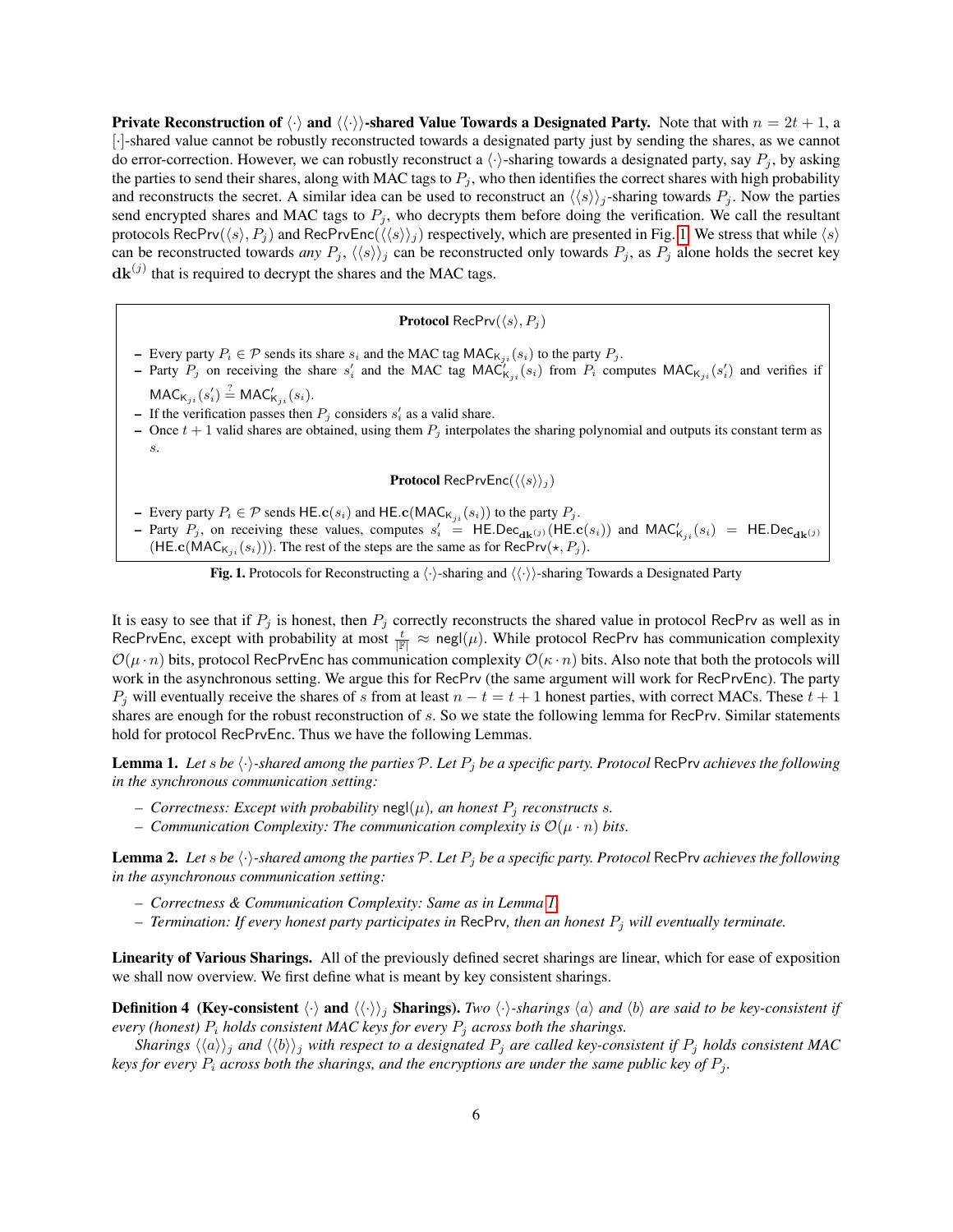*Linearity of*  $[\cdot]$ -*sharings*: Given  $[a] = \{a_i\}_{i=1}^n$  and  $[b] = \{b_i\}_{i=1}^n$  and a public constant c, we have:

 $-$  *Addition*: To compute  $[a + b]$ , every party  $P_i$  needs to locally compute  $a_i + b_i$ ,

$$
[a] + [b] = [a + b] = \{a_i + b_i\}_{i=1}^n.
$$

 $-$  Addition by a Public Constant: To compute  $[c + a]$ , every party  $P_i$  needs to locally compute  $c + a_i$ ,

$$
c + [a] = [c + a] = \{c + a_i\}_{i=1}^n.
$$

- *Multiplication by a Public Constant*: To compute  $[c \cdot a]$ , every party  $P_i$  needs to locally compute  $c \cdot a_i$ ,

$$
c \cdot [a] = [c \cdot a] = \{c \cdot a_i\}_{i=1}^n.
$$

*Linearity of*  $\langle \cdot \rangle$ -*sharing*: Given  $\langle a \rangle = \left\{ a_i, \{ \text{MAC}_{K_{ji}}(a_i), K_{ij} \}_{j=1}^n \right\}_{i=1}^n$ , and  $\langle b \rangle = \left\{ b_i, \{ \text{MAC}_{K'_{ji}}(b_i), K'_{ij} \}_{j=1}^n \right\}_{i=1}^n$ that are key-consistent and a publicly-known constant  $c$ , we have:

- Addition: To compute  $\langle a+b\rangle$ , every party  $P_i$  needs to locally compute  $a_i + b_i$ ,  $\{\textsf{MAC}_{\mathsf{K}_{ji}}(a_i) + \textsf{MAC}_{\mathsf{K}'_{ji}}(b_i)\}_{j=1}^n$ and  $\{K_{ij} + K'_{ij}\}_{j=1}^n$ ,

$$
\langle a \rangle + \langle b \rangle = \langle a+b \rangle = \Big\{a_i+b_i, \{\mathsf{MAC}_{\mathsf{K}_{ji}+\mathsf{K}'_{ji}}(a_i+b_i), \mathsf{K}_{ij}+\mathsf{K}'_{ij}\}_{j=1}^n\Big\}_{i=1}^n
$$

.

 $-$  Addition by a Public Constant: To compute  $\langle c + a \rangle$ , every party  $P_i$  needs to locally compute  $c + a_i$ , In addition recall that  $MAC_{K_{ji}-c}(a_i + c) = MAC_{K_{ji}}(a_i)$ . Hence we assign  $MAC_{K_{ji}}(a_i)$  to  $MAC_{K_{ji}-c}(a_i + c)$  and compute  $\{\mathsf{K}_{ij} - c\}_{j=1}^n$ .

$$
c + \langle a \rangle = \langle c + a \rangle = \{c + a_i, \{\text{MAC}_{K_{ji}-c}(a_i + c), K_{ij} - c\}_{j=1}^n\}_{i=1}^n.
$$

 $-$  *Multiplication by a Public Constant*: To compute  $\langle c \cdot a \rangle$ , every party  $P_i$  needs to locally compute  $c \cdot a_i$ ,  $\{c \cdot$ MAC. $K_{ji}(a_i) \}_{j=1}^n$  and  $\{c \cdot K_{ij}\}_{j=1}^n$ ,

$$
c \cdot \langle a \rangle = \langle c \cdot a \rangle = \left\{ c \cdot a_i, \{ \mathsf{MAC}_{c \cdot \mathsf{K}_{ji}}(c \cdot a_i), c \cdot \mathsf{K}_{ij} \right\}_{j=1}^n \right\}_{i=1}^n.
$$

*Linearity of*  $\langle \langle \cdot \rangle \rangle_j$ -sharings: Given  $\langle \langle a \rangle \rangle_j = \left\{ \{ \text{HE.c}(a_i), \text{HE.c}(\text{MAC}_{K_{ji}}(a_i)), \}_{i=1}^n, \ \{K_{ji}\}_{i=1}^n, \text{dk}^{(j)} \right\}$  and  $\langle \langle b \rangle \rangle_j =$  $\{H\in (b_i), H\in (MAC_{K_{ji}}(b_i))\}_{i=1}^n, \{K'_{ji}\}_{i=1}^n, \mathbf{dk}^{(j)}\}$  that are key-consistent we can add the sharings via the operation

$$
\langle \langle a \rangle \rangle_j + \langle \langle b \rangle \rangle_j = \langle \langle a + b \rangle \rangle_j
$$
  
= 
$$
\left\{ \{ \text{HE.c}(a_i + b_i), \text{HE.c}(\text{MAC}_{\mathsf{K}_{ji} + \mathsf{K}'_{ji}}(a_i + b_i)) \}_{i=1}^n, \right.
$$
  

$$
\left\{ \mathsf{K}_{ji} + \mathsf{K}'_{ji} \right\}_{i=1}^n, \mathbf{dk}^{(j)} \right\}
$$

So to compute  $\langle\langle a + b \rangle\rangle_j$ , every party  $P_i \in \mathcal{P}$  needs to locally compute the values HE.c( $a_i$ )  $\oplus$  HE.c( $b_i$ ) and HE.c(MAC<sub>K<sub>ji</sub> $(a_i)$ )  $\oplus$  HE.c(MAC<sub>K'<sub>ji</sub> $(b_i)$ ), while party  $P_j$  needs to compute  $\{K_{ji} + K'_{ji}\}_{i=1}^n$ .</sub></sub>

**Generating**  $\langle \langle \cdot \rangle \rangle_i$ -sharing from  $\langle \cdot \rangle$ -sharing. In our efficient protocol for public reconstruction of  $\langle \cdot \rangle$ -shared values, we come across the situation where there exists: a value r known only to a designated party  $P_j$ , a publicly known encryption HE.c(r) of r, under the public key  $\mathbf{pk}^{(j)}$ , and a  $\langle \cdot \rangle$ -sharing  $\langle a \rangle = \{a_i, \{\text{MAC}_{K_{ji}}(a_i), K_{ij}\}_{j=1}^n\}_{i=1}^n$ . Given the above, the parties need to compute a  $\langle \langle \cdot \rangle \rangle_j$  sharing:

$$
\langle \langle r \cdot a \rangle \rangle_j = \left\{ \{ \mathsf{HE}.\mathbf{c}(r \cdot a_i), \mathsf{HE}.\mathbf{c}(\mathsf{MAC}_{r \cdot \mathsf{K}_{ji}}(r \cdot a_i)) \}_{i=1}^n, \{ r \cdot \mathsf{K}_{ji} \}_{i=1}^n, \mathbf{dk}^{(j)} \right\}
$$

of r · a. Computing the above needs only local computation by the parties. Specifically, each party  $P_i \in \mathcal{P}$  locally computes the values HE.c( $r \cdot a_i$ ) =  $a_i \odot$  HE.c( $r$ ) and

$$
\mathsf{HE}.\mathbf{c}(\mathsf{MAC}_{r\cdot\mathsf{K}_{ji}}(r\cdot a_i)) = \mathsf{HE}.\mathbf{c}(r\cdot\mathsf{MAC}_{\mathsf{K}_{ji}}(a_i)) = \mathsf{MAC}_{\mathsf{K}_{ji}}(a_i) \odot \mathsf{HE}.\mathbf{c}(r),
$$

since  $r \cdot \textsf{MAC}_{\mathsf{K}_{ji}}(a_i) = \textsf{MAC}_{r \cdot \mathsf{K}_{ji}}(a_i \cdot r)$ . Finally party  $P_j$  locally computes  $\{r \cdot \mathsf{K}_{ji}\}_{i=1}^n$ .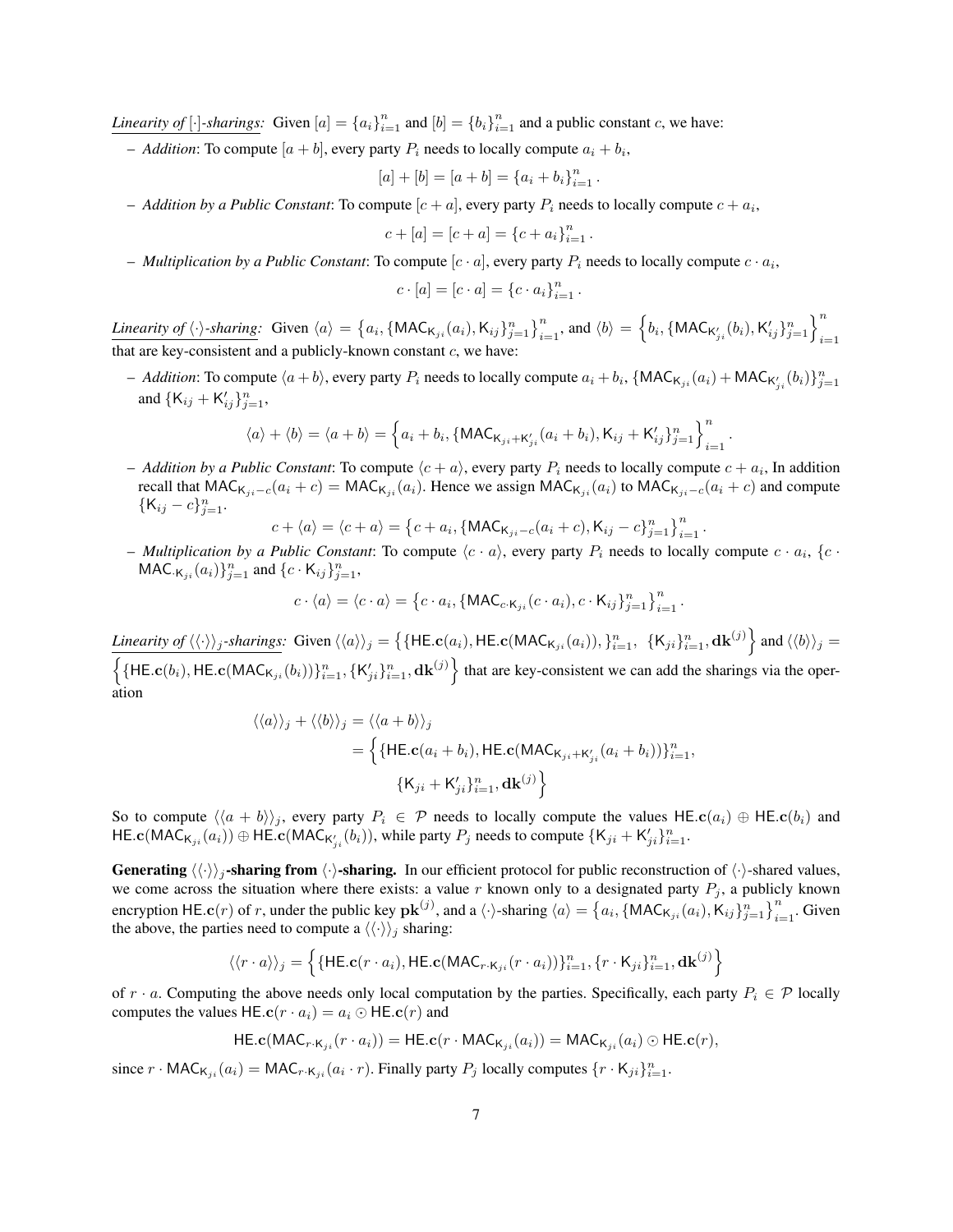### 3 Public Reconstruction of  $\langle \cdot \rangle$ -sharings with a Linear Overhead

We present a new protocol to publicly reconstruct  $n(t+1)\frac{\kappa}{\mu} = \Theta(\frac{n^2\kappa}{\mu})$   $\langle \cdot \rangle$ -shared values with communication complexity  $\mathcal{O}(\kappa \cdot n^3)$  bits. So the amortized communication overhead for public reconstruction of one  $\langle \cdot \rangle$ -shared value is linear in n i.e.  $\mathcal{O}(\mu \cdot n)$  bits. For a better understanding of the ideas used in the protocol, we first present a protocol RecPubSimple to publicly reconstruct  $n(t + 1) \langle \cdot \rangle$ -shared values with communication complexity  $\mathcal{O}(\kappa \cdot n^3)$  bits. We will then extend this protocol for  $n(t+1)\frac{\kappa}{\mu}$  secrets while retaining the same communication complexity; the resulting protocol is called RecPub.

Let  $\{\langle a^{(i,j)}\rangle\}_{i=1,j=1}^{n,t+1}$  be the  $\langle\cdot\rangle$ -sharings, which need to be publicly reconstructed. The naive way of achieving the task is to run  $\Theta(n^3)$  instances of RecPrv, where  $\Theta(n^2)$  instances are run to reconstruct all the values to a single party. This method has communication complexity  $\mathcal{O}(\kappa \cdot n^4)$  bits and thus has a quadratic overhead. Our approach outperforms the naive method, and works for both synchronous as well as asynchronous setting; for simplicity we first explain the protocol assuming a synchronous setting.

Let A be an  $n \times (t+1)$  matrix, with  $(i, j)$ th element as  $a^{(i,j)}$ . Let  $A_i(x)$  be a polynomial of degree t defined over the values in the *i*th row of A; i.e.  $A_i(x) \stackrel{def}{=} A[i,1] + A[i,2]x + \ldots, A[i,t+1]x^t$ . Let B denote an  $n \times n$  matrix and  $B[i, j] \stackrel{def}{=} A_i(j)$ , for  $i, j \in \{1, ..., n\}$ . Clearly A can be recovered given any  $t + 1$  columns of B. We explain below how to reconstruct at least  $t + 1$  columns of B to all the parties with communication complexity  $\mathcal{O}(\kappa \cdot n^3)$  bits. In what follows, we denote *i*th row and column of A as  $A_i$  and  $A^i$  respectively, with a similar notation used for the rows and columns of B.

Since  $B_i$  is linearly dependent on  $A_i$ , given  $\langle \cdot \rangle$ -sharing of  $A_i$ , it requires only local computation to generate  $\langle \cdot \rangle$ sharings of the elements in  $B_i$ . Specifically,  $\langle B[i, j] \rangle = \langle A[i, 1] \rangle + \langle A[i, 2] \rangle \cdot j + \ldots + \langle A[i, t + 1] \rangle \cdot j^t$ . Then we reconstruct the elements of A to all the parties in two steps. First  $B^i$  is reconstructed towards  $P_i$  using n instances of RecPrv with an overall cost  $\mathcal{O}(\mu \cdot n^3)$  bits. Next each party  $P_i$  sends  $B^i$  to all the parties, requiring  $\mathcal{O}(\mu \cdot n^3)$  bits of communication. If every  $P_i$  behaves honestly then every party would possess  $B$  at the end of the second step. However a corrupted  $P_i$  may not send the correct  $B^i$ . So what we need is a mechanism that allows an honest party to detect if a corrupted party  $P_i$  has sent an incorrect  $B^i$ . Detecting is enough, since every (honest) party is guaranteed to receive correctly the  $B^i$  columns from  $t + 1$  honest parties. Recall that  $t + 1$  correct columns of B are enough to reconstruct A.

After  $P_i$  reconstructs  $B^i$ , and before it sends the same to party  $P_j$ , we allow  $P_j$  to obtain a random linear combination of the elements in  $B^i$  (via interaction) in a way that the linear combiners are known to no one other than  $P_j$ . Later, when  $P_i$  sends  $B^i$  to  $P_j$ , party  $P_j$  can verify if the  $B^i$  received from  $P_i$  is correct or not by comparing the linear combination of the elements of the received  $B<sup>i</sup>$  with the linear combination that it obtained before. It is crucial to pick the linear combiners randomly and keep them secret, otherwise  $P_i$  can cheat with an incorrect  $B^i$  without being detected by an honest  $P_j$ . In our method, the random combiners for an honest  $P_j$  are never leaked to anyone and this allows  $P_i$  to reuse them in a latter instance of the public reconstruction protocol. Specifically, we assume the following *one time setup* for RecPubSimple (which can be done beforehand in the offline phase of the main MPC protocol). Every party  $P_j$  holds a secret key  $d\mathbf{k}^{(j)}$  for the linearly-homomorphic encryption scheme HE and the corresponding public key  $\mathbf{pk}^{(j)}$  is publicly available. In addition,  $P_j$  holds a vector  $R^j$  of n random combiners and the encryptions HE.c( $R^j[1]$ ),..., HE.c( $R^j[n]$ ) of the values in  $R^j$  under  $P_j$ 's public key  $\mathbf{pk}^{(j)}$  are available publicly. The above setup can be created once and for all, and can be reused across multiple instances of RecPubSimple.

Given the above random combiners in an encrypted form, party  $P_j$  can obtain the linear combination  $c^{(i,j)} \stackrel{def}{=} \sum_{l=1}^n B^i[l]R^j[l]$  of the elements of  $B^i$  as follows. First note that the parties hold  $\langle \cdot \rangle$ -sharing  $\prod_{l=1}^n B^i[l]R^j[l]$  of the elements of  $B^i$  as follows. First note that the parties hold  $\langle \cdot \rangle$ -sharing of the elements of  $B^i$ . If the linear combiners were publicly known, then the parties could compute  $\langle c^{(i,j)} \rangle = \sum_{l=1}^n R^j[l] \langle B^i[l] \rangle$  and reconstruct  $c^{(i,j)}$  to party  $P_j$  using RecPrv. However since we do *not* want to disclose the combiners, the above task is performed in an encrypted form, which is doable since the combiners are encrypted under the linearly-homomorphic PKE. Specifically, given encryptions HE.c $(R^j[l])$  under  $\mathbf{pk}^{(j)}$  and sharings  $\langle B^i[l] \rangle$ , the parties first generate  $\langle \langle R^j[l] \cdot B^i[l] \rangle \rangle_j$  for every  $P_j$  (recall that it requires only local computation). Next the parties linearly combine the sharings  $\langle\langle R^j[l]\cdot B^i[l]\rangle\rangle_j$ for  $l = 1, \ldots, n$  to obtain  $\langle\langle c^{(i,j)}\rangle\rangle_j$ , which is then reconstructed towards party  $P_j$  using an instance of RecPrvEnc. In total  $n^2$  such instances need to be executed, costing  $\mathcal{O}(\kappa \cdot n^3)$  bits. Protocol RecPubSimple is presented in Fig. [2.](#page-8-0)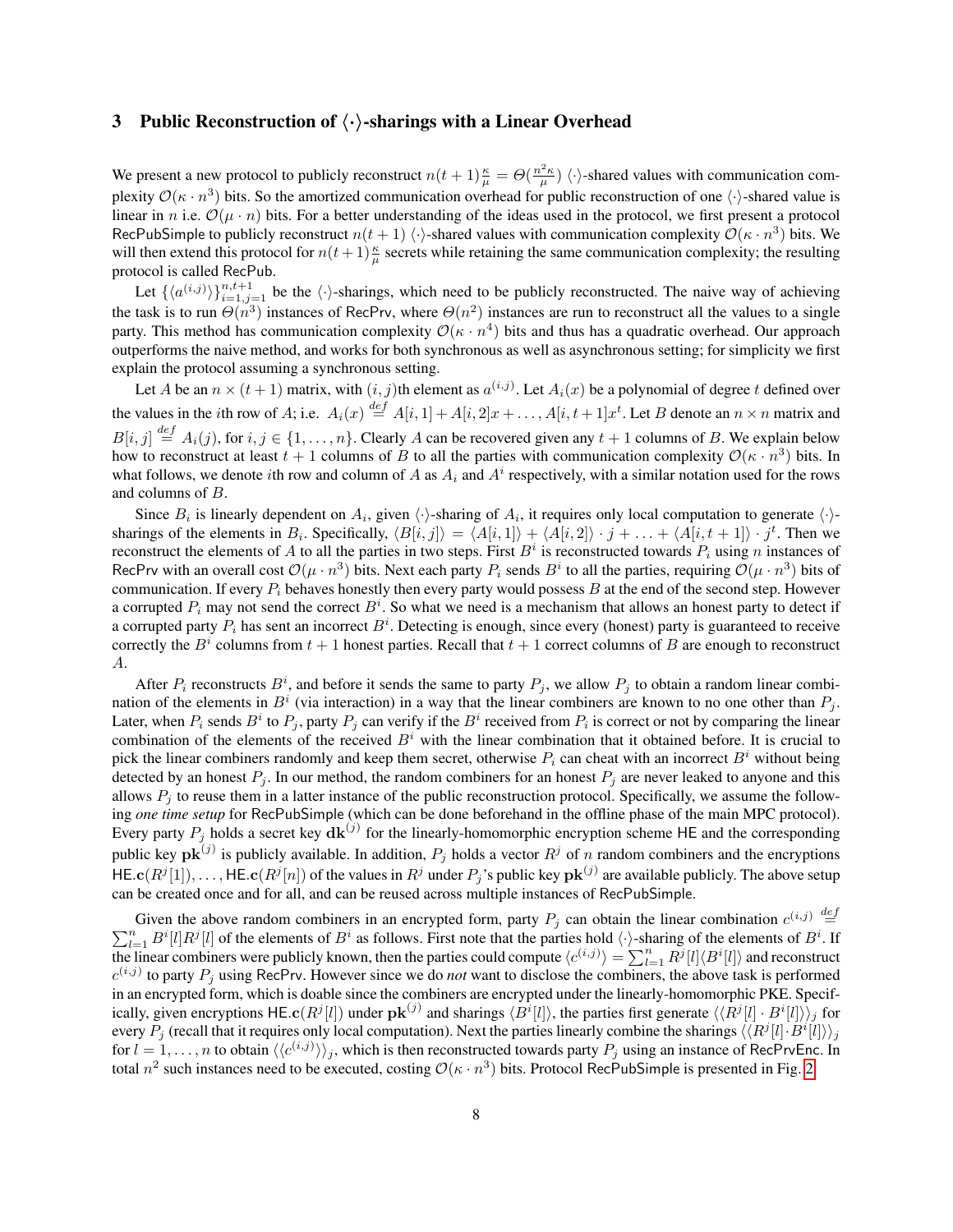## $\mathbf{Protocol}$  Rec $\mathsf{PubSimple}(\{\langle a^{(i,j)} \rangle\}_{i=1,j=1}^{n,t+1})$

Each  $P_j \in \mathcal{P}$  holds  $R^j$  and the encryptions  $\mathsf{HE.c}\,(R^j[1]),\ldots,\mathsf{HE.c}\,(R^j[n]),$  under  $P_j$ 's public key  $\mathbf{pk}^{(j)}$ , are publicly known. Let A be the matrix of size  $n \times (t+1)$ , with  $(i, j)$ th entry as  $a^{(i,j)}$ , for  $i \in \{1, \ldots, n\}$  and  $j \in \{1, \ldots, t+1\}$ . We denote the *i*th row and column of A as  $A_i$  and  $A^i$  respectively. Let  $A_i(x) \stackrel{def}{=} a^{(i,1)} + \ldots + a^{(i,t+1)}x^t$  for  $i \in \{1, \ldots, n\}$ . Let B be the matrix of size  $n \times n$ , with the  $(i, j)$ th entry as  $B[i, j] \stackrel{def}{=} A_i(j)$  for  $i, j \in \{1, ..., n\}$ . We denote the *i*th row and column of B as  $B_i$  and  $B^i$  respectively. The parties do the following to reconstruct A:

- Computing  $\langle \cdot \rangle$ -sharing of every element of B: For  $i, j \in \{1, ..., n\}$ , the parties compute  $\langle B[i, j] \rangle = \langle A[i, 1] \rangle + j \cdot j$  $\langle A[i,1]\rangle + \ldots + j^t \cdot \langle A[i, t+1]\rangle.$
- Reconstructing  $B^i$  towards  $P_i$ : For  $i \in \{1, ..., n\}$ , the parties execute RecPrv $(\langle B[1, i] \rangle, P_i), \ldots,$ RecPrv $(\langle B[n, i] \rangle, P_i)$  to enable  $P_i$  robustly reconstruct  $B^i$ .
- Reconstructing  $B^i \otimes R^j$  towards  $P_j$ : Corresponding to each  $P_i \in \mathcal{P}$ , the parties execute the following steps, to enable each  $P_j \in \mathcal{P}$  to obtain the random linear combination  $c^{(i,j)} \stackrel{def}{=} B^i \otimes R^j$ :
	- The parties first compute  $\langle \langle R^j[l] \cdot B^i[l] \rangle \rangle_j$  from HE.c( $R^j[l]$ ) and  $\langle B^i[l] \rangle$  for  $l \in \{1, \ldots, n\}$  and then compute  $\langle \langle c^{(i,j)} \rangle \rangle_j = \sum_{l=1}^n \langle \langle R^j[l] \cdot B^i[l] \rangle \rangle_j.$
	- The parties execute RecPrvEnc $(\langle \langle c^{(i,j)} \rangle \rangle_j)$  to reconstruct  $c^{(i,j)}$  towards  $P_j$ .
- Sending  $B^i$  to all: Each  $P_i \in \mathcal{P}$  sends  $B^i$  to every  $P_j \in \mathcal{P}$ . Each  $P_j$  then reconstructs A as follows:
- On receiving  $\overline{B}^i$  from  $P_i$ , compute  $c'^{(i,j)} = \overline{B}^i \otimes R^j$  and check if  $c^{(i,j)} \stackrel{?}{=} c'^{(i,j)}$ . If the test passes then  $P_j$  considers  $\bar{B}^i$  as the valid  $i^{th}$  column of the matrix B.
	- Once  $t + 1$  valid columns of B are obtained by  $P_j$ , it then reconstructs A.

<span id="page-8-1"></span><span id="page-8-0"></span>**Fig. 2.** Robustly Reconstructing  $\langle \cdot \rangle$ -shared Values with  $\mathcal{O}(\kappa \cdot n)$  Communication Complexity

The correctness and communication complexity of the protocol are stated in Lemma [3,](#page-8-1) which follows in a straight forward fashion from the protocol description and the detailed protocol overview. The security of the protocol will be proven, in Appendix [A,](#page-14-4) in conjunction with the online phase of our MPC protocol.

**Lemma 3.** Let  $\{\langle a^{(i,j)}\rangle\}_{i=1,j=1}^{n,t+1}$  be a set of  $n(t+1)$  shared values which need to be publicly reconstructed by the parties. Then given a setup  $(\mathbf{pk}^{(1)}, \mathbf{dk}^{(1)}), \ldots, (\mathbf{pk}^{(n)}, \mathbf{dk}^{(n)})$  for the linearly-homomorphic encryption scheme HE for the  $n$  parties and encryptions  $\mathsf{HE}.\mathbf{c}(R^j[1]),\ldots,\mathsf{HE}.\mathbf{c}(R^j[n])$  of  $n$  random values in  $R^j$  on the behalf of each party P<sup>j</sup> ∈ P*, with only* P<sup>j</sup> *knowing the random values, protocol* RecPubSimple *achieves the following in the synchronous communication setting:*

- *Correctness: Except with probability*  $\text{negl}(\kappa, \mu)$ , every honest party reconstructs  $\{a^{(i,j)}\}_{i=1,j=1}^{n,t+1}$ .
- *Communication Complexity: The communication complexity is*  $\mathcal{O}(\kappa \cdot n^3)$  *bits.*

From  $\mathcal{O}(\kappa \cdot n)$  to  $\mathcal{O}(\mu \cdot n)$  Amortized cost of Reconstruction. We note that the amortized complexity of reconstructing one secret via RecPubSimple is  $\mathcal{O}(\kappa \cdot n)$ , where  $\kappa$  is the cryptographic security parameter. To improve the amortized cost to  $\mathcal{O}(\mu \cdot n)$ , we make the following observation on the communication in RecPubSimple. There is a scope to amortize part of the communication to reconstruct more than  $n(t+1)$  secrets. This leads to a trick that brings down the amortized communication complexity per secret to  $\mathcal{O}(\mu \cdot n)$  bits. We call our new protocol RecPub. which starts with  $\frac{\kappa}{\mu}$  batches of secrets where each batch consists of  $n(t+1)$  secrets. For each batch, RecPub executes exactly the same steps as done in RecPubSimple except for the step involving the reconstruction of  $B^i \otimes R^j$ . RecPub keeps the communication cost of this step unperturbed by taking a random linear combination of  $\frac{\kappa}{\mu} B^i$  columns together. Therefore RecPub still needs private reconstruction of  $n^2 \langle\langle\cdot\rangle\rangle_j$ -shared values and a communication of  $\mathcal{O}(\kappa\cdot n^3)$  bits for this step. For the rest of the steps, the communication complexity of RecPub will be  $\frac{\kappa}{\mu}$  times the communication complexity of the same steps in RecPubSimple. Since RecPubSimple requires  $\mathcal{O}(\mu \cdot n^3)$  bits of communication for the rest of the steps, the communication complexity of RecPub will turn out to be  $\mathcal{O}(\kappa \cdot n^3)$  bits of communication overall. Since the number reconstructed secrets are  $n(t+1)\frac{\kappa}{\mu}$ , RecPub offers an amortized cost of  $\mathcal{O}(\mu \cdot n)$  bits per secret. The formal specification of protocol RecPub is in Fig. [3.](#page-9-0)

We note that RecPub takes random linear combination of  $\frac{\kappa n}{\mu}$  values. So the one time set up has to be enhanced where every  $P_j$  now holds  $\frac{\kappa n}{\mu}$  random combiners, and the encryptions of them are available in public. Namely  $R^j$  is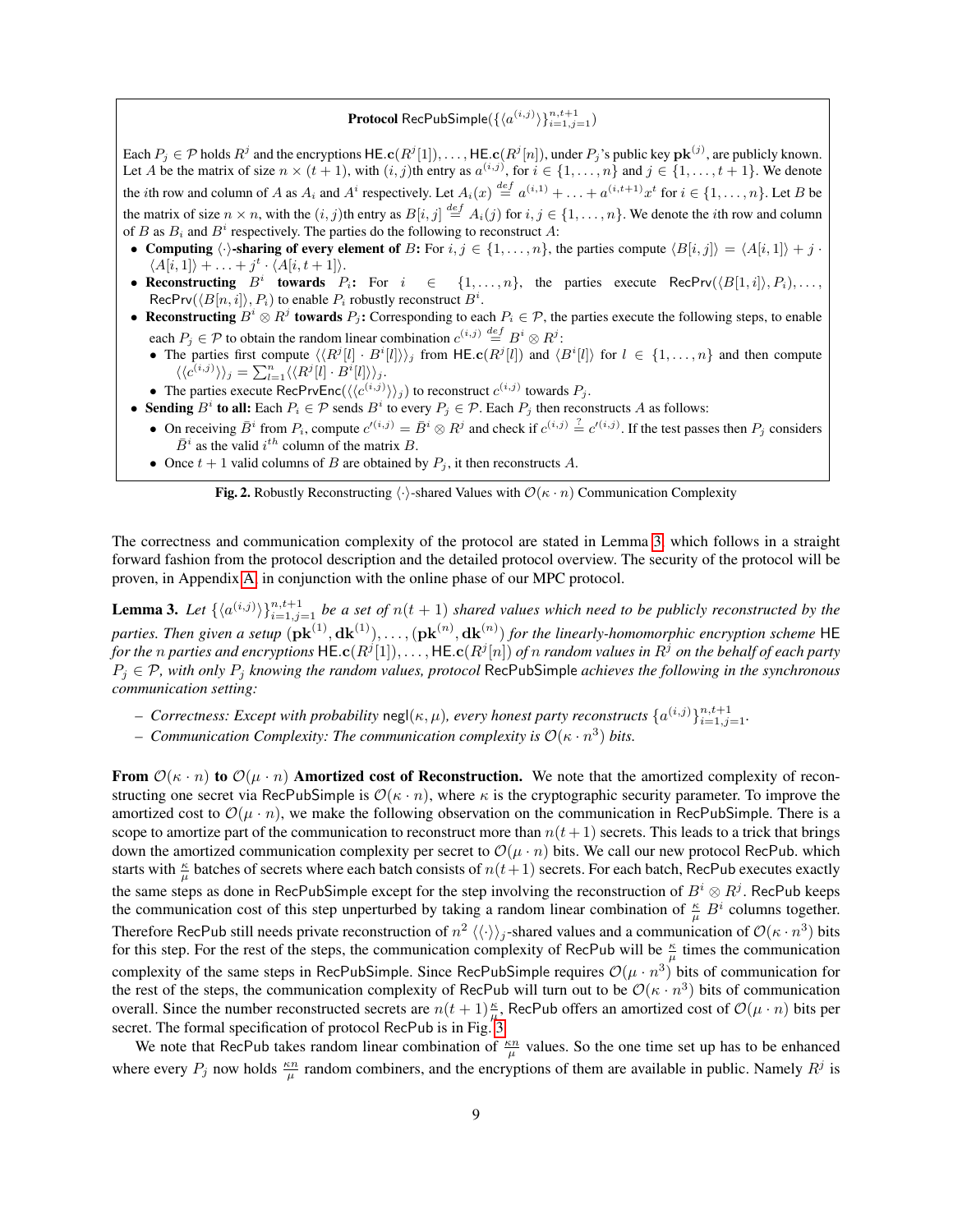# $\textbf{Protocol} \ \mathsf{RecPub}(\{\langle a^{(i,j,k)} \rangle\}_{i=1,j=1,k=1}^{n,t+1,\kappa/\mu})$

Each  $P_j \in \mathcal{P}$  holds  $R^j = (R^j[1], \ldots, R^j[\kappa n/\mu])$  and the encryptions  $\mathsf{HE}.\mathbf{c}(R^j[1]), \ldots, \mathsf{HE}.\mathbf{c}(R^j[\kappa n/\mu])$ , under  $P_j$ 's public key  $\mathbf{pk}^{(j)}$ , are publicly known. For a k that varies over  $1, \ldots, \kappa/\mu$ , the set of secrets  $\{a^{(i,j,k)}\}_{i=1,j=1}^{n,t+1}$  is denoted as the kth batch of secrets. Let  $\mathcal{A}^{(k)}$  be the matrix of size  $n \times (t+1)$  consisting of the kth batch i.e., the  $(i, j)$ th entry of  $\mathcal{A}^{(k)}$  is  $a^{(i,j,k)}$ , for  $i \in \{1, \ldots, n\}$  and  $j \in \{1, \ldots, t+1\}$ . We denote the *i*th row and column of  $\mathcal{A}^{(k)}$  as  $\mathcal{A}_i^{(k)}$  and  $\mathcal{A}^{(k)i}$  respectively. We define  $\mathcal{A}_i^{(k)}(x) \stackrel{def}{=} \mathcal{A}^{(k)}[i,1] + \mathcal{A}^{(k)}[i,2] \cdot x + \ldots + \mathcal{A}^{(k)}[i,t+1] \cdot x^t$  for  $i \in \{1, \ldots, n\}$ . Let  $\mathcal{B}^{(k)}$  be the matrix of size  $n \times n$ , with the  $(i, j)$ th entry as  $\mathcal{B}^{(k)}[i, j] \stackrel{def}{=} \mathcal{A}_i^{(k)}(j)$  for  $i, j \in \{1, ..., n\}$ . We denote the *i*th row and column of  $\mathcal{B}^{(k)}$  as  $\mathcal{B}_i^{(k)}$  and  $\mathcal{B}^{(k)i}$  respectively. We denote the concatenation of the *i*th column of all the  $\mathcal{B}^{(k)}$ s as  $B^i$  i.e.  $B^i = \left[ (\mathcal{B}^{(1)i})^{tr}, \ldots, (\mathcal{B}^{(\frac{\kappa}{\mu})i})^{tr} \right]$ where  $(\cdot)^{tr}$  denotes vector transpose. The parties do the following to reconstruct  $\mathcal{A}^{(1)}, \ldots, \mathcal{A}^{(\frac{\kappa}{\mu})}$ :

- **Computing**  $\langle \cdot \rangle$ -sharing of elements of  $\mathcal{B}^{(k)}$  for  $k = 1, \ldots, \kappa/\mu$ : Same as in RecPubSimple.
- **Reconstructing**  $\mathcal{B}^{(k)i}$  towards  $P_i$  for  $k = 1, ..., \kappa/\mu$ : Same as in RecPubSimple. Party  $P_i$  holds  $B^i$  at the end of this step.
- **Reconstructing**  $B^i \otimes R^j$  **towards**  $P_j$ : Corresponding to each  $P_i \in \mathcal{P}$ , the parties execute the following steps, to enable each  $P_j \in \mathcal{P}$  to obtain the random linear combination  $c^{(i,j)} \stackrel{def}{=} B^i \otimes R^j = \sum_{l=1}^{\kappa n/\mu} R^j[l] B^i[l]$ :
	- The parties first compute  $\langle R^j[l]B^i[l]\rangle$  from HE.c( $R^j[l]$ ) and  $\langle B^i[l]\rangle$  for  $l \in \{1, \ldots, \frac{\kappa n}{\mu}\}$  and then compute  $\langle \langle c^{(i,j)} \rangle \rangle_j = \sum_{l=1}^{\frac{\kappa n}{\mu}} \langle \langle R^j[l] B^i[l] \rangle \rangle_j.$
	- The parties execute RecPrvEnc( $\langle \langle c^{(i,j)} \rangle \rangle_j$ ) to reconstruct  $c^{(i,j)}$  towards  $P_j$ .
- **Sending**  $B^i$  to all: Every party  $P_i \in \mathcal{P}$  sends  $B^i$  to every party  $P_j \in \mathcal{P}$ . Each party  $P_j$  then reconstructs  $\mathcal{A}^{(1)}, \ldots, \mathcal{A}^{(\frac{\kappa}{\mu})}$ as follows:
	- On receiving  $\overline{B}^i$  from  $P_i$ , compute  $c'^{(i,j)} = \overline{B}^i \otimes R^j$  and check if  $c^{(i,j)} \stackrel{?}{=} c'^{(i,j)}$ . If the test passes then  $P_j$  interprets  $\bar{B}^i$  as  $[(\mathcal{B}^{(1)}^i)^{tr}, \ldots, (\mathcal{B}^{(\frac{\kappa}{\mu})^i})^{tr}]$  and considers  $\mathcal{B}^{(k)i}$  as the valid  $i^{th}$  column of the matrix  $\mathcal{B}^{(k)}$  for  $k = 1, \ldots, \kappa/\mu$ .
	- For  $k = 1, ..., \kappa/\mu$ , once  $t + 1$  valid columns of  $\mathcal{B}^{(k)}$  are obtained by  $P_j$ , it then reconstructs  $\mathcal{A}^{(k)}$ .

<span id="page-9-0"></span>Fig. 3. Robustly Reconstructing  $\langle \cdot \rangle$ -shared Values with  $\mathcal{O}(\mu \cdot n)$  Communication Complexity

a vector of  $\kappa n/\mu$  random values and the encryptions HE.c( $R^j[1]$ ),..., HE.c( $R^j[\kappa n/\mu]$ ) done under  $P_j$ 's public key  $\mathbf{pk}^{(j)}$  are available publicly. We thus have the following Lemma.

<span id="page-9-1"></span>**Lemma 4.** Let  $\{\langle a^{(i,j,k)}\rangle\}_{i=1,j=1,k=1}^{n,t+1,\kappa/\mu}$  be a set of  $n(t+1)\frac{\kappa}{\mu}$  shared values which need to be publicly reconstructed by the parties. Then given a setup  $(\mathbf{pk}^{(1)}, \mathbf{dk}^{(1)}), \ldots, (\mathbf{pk}^{(n)}, \mathbf{dk}^{(n)})$  for the linearly-homomorphic encryption scheme HE for the *n* parties and encryptions HE.c( $R^j[1]$ ),..., HE.c( $R^j[\kappa n/\mu]$ ) of  $\kappa n/\mu$  random values in  $R^j$  on the behalf *of each party*  $P_i \in \mathcal{P}$ , with only  $P_i$  knowing the random values, protocol RecPub achieves the following in the *synchronous communication setting:*

- *Correctness: Except with probability*  $\text{negl}(\kappa, \mu)$ , every honest party reconstructs  $\{a^{(i,j,k)}\}_{i=1,j=1,k=1}^{n,t+1,\kappa/\mu}$ .
- *– Communication Complexity: The communication complexity is*  $\mathcal{O}(\kappa \cdot n^3)$  *bits.*

Protocol RecPubSimple and RecPub in the Asynchronous Setting: Consider the protocol RecPubSimple, and note that the steps involving interaction among the parties are during the instances of RecPrv and RecPrvEnc. All the remaining steps involve only local computation by the parties. As the instances of RecPrv and RecPrvEnc eventually terminate for each honest party, it follows that RecPubSimple eventually terminates for each honest party in the asynchronous setting. Similar arguments hold for RecPub, so we get the following lemma.

Lemma 5. *Protocol* RecPub *achieves the following in the asynchronous communication setting:*

- *– Correctness & Communication Complexity: Same as in Lemma [4](#page-9-1)*
- *– Termination: Every honest party eventually terminates the protocol.*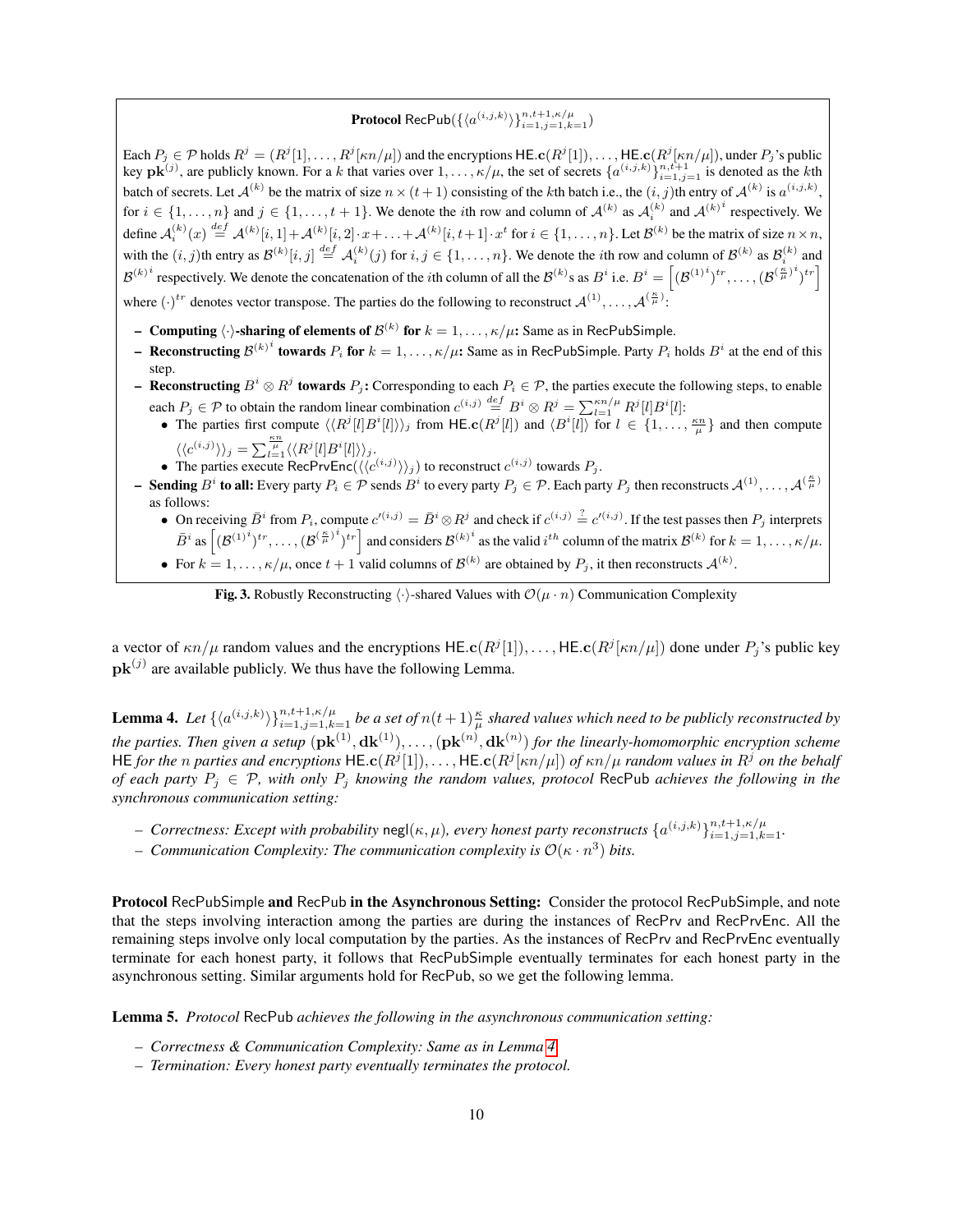## 4 Linear Overhead Online Phase Protocol

Let  $f : \mathbb{F}^n \to \mathbb{F}$  be a publicly known function over  $\mathbb{F}$ , represented as an arithmetic circuit C over  $\mathbb{F}$ , consisting of M multiplication gates. Then using our efficient reconstruction protocol RecPub enables one to securely realize the standard ideal functionality  $\mathcal{F}_f$  (see Fig. [4](#page-10-0) for an explicit functionality) for the MPC evaluation of the circuit C, in the  $\mathcal{F}_{\text{PREF}}$ -hybrid model, with communication complexity  $\mathcal{O}(\mu \cdot (n \cdot M + n^2))$  bits, thus providing a linear overhead per multiplication gate. More specifically, assume that the parties have access to an ideal pre-processing and input processing functionality  $\mathcal{F}_{\text{PREF}}$ , which creates the following *one-time* setup: (i) Every  $P_j$  holds a secret key  $d\mathbf{k}^{(j)}$  for the linearly-homomorphic encryption scheme HE and the corresponding public key  $\mathbf{pk}^{(j)}$  is available publicly. In addition, each  $P_j$  holds n random combiners  $R^{(j)} = (r^{(j,1)}, \dots, r^{(j,n)})$  and the encryptions  $\textsf{HE}.\textbf{c}(r^{(j,1)}), \dots, \textsf{HE}.\textbf{c}(r^{(j,n)})$  of these values under  $P_i$ 's public key are publicly available. (ii) Each  $P_i$  holds  $\alpha_{ij}$ , the  $\alpha$ -component of all its keys for party  $P_i$  (recall that for key-consistent sharings every  $P_i$  has to use the same  $\alpha$ -component for all its keys corresponding to  $P_i$ ). The above setup can be reused across multiple instances of  $\Pi_{\text{ONLINE}}$  and can be created once and for all. In addition to the one-time setup, the functionality also creates at least M random  $\langle \cdot \rangle$ -shared multiplications triples (these are not reusable and have to be created afresh for every execution of  $\Pi_{\text{ONLINE}}$ ) and  $\langle \cdot \rangle$ -shared inputs of the parties. Functionality  $\mathcal{F}_{PREF}$  is presented in Fig. [5.](#page-11-0) In  $\mathcal{F}_{PREF}$ , the ideal adversary specifies all the data that the corrupted parties would like to hold as part of the various sharings generated by the functionality. Namely it specifies the shares, MAC keys and MAC tags. The functionality then completes the sharings while keeping them consistent with the data specified by the adversary.

### Functionality  $\mathcal{F}_f$

 $\mathcal{F}_f$  interacts with the parties  $P_1,\ldots,P_n$  and the adversary S and is parametrized by an n-input function  $f: \mathbb{F}^n \to \mathbb{F}$ represented as an arithmetic circuit C.

- Upon receiving  $(i, x^{(i)})$  from every party  $P_i \in \mathcal{P}$  where  $x^{(i)} \in \mathbb{F}$ , the functionality computes  $y = C(x^{(1)}, \dots, x^{(n)})$ , sends y to all the parties and the adversary S and halts. Here C denotes the arithmetic circuit over  $\mathbb F$  representing f.

<span id="page-10-0"></span>Fig. 4. The Ideal Functionality for Computing a Given Function

Using  $\mathcal{F}_{\text{PREF}}$  we design a protocol  $\Pi_{\text{ONLINE}}$  (see Fig. [6\)](#page-12-0) which realizes  $\mathcal{F}_f$  in the synchronous setting and provides *universal composability* (UC) security [\[13](#page-13-18)[,10](#page-13-9)[,22](#page-13-4)[,16\]](#page-13-19). The protocol is based on the standard Beaver's idea of securely evaluating the circuit in a shared fashion using pre-processed shared random multiplication triples [\[4\]](#page-13-2) and shared inputs. Namely, the parties evaluate the circuit C in a  $\langle \cdot \rangle$ -shared fashion by maintaining the following invariant for each gate in the circuit. Given a  $\langle \cdot \rangle$ -sharing of the inputs of the gate, the parties generate an  $\langle \cdot \rangle$ -sharing of the output of the gate. Maintaining the invariant for linear gates requires only local computation, thanks to the linearity property of the  $\langle \cdot \rangle$ -sharing. For multiplication gates, the parties deploy a shared multiplication triple received from  $\mathcal{F}_{P_{REP}}$  and evaluate the multiplication gate by using Beaver's trick. Specifically, let  $\langle p \rangle$ ,  $\langle q \rangle$  be the sharing corresponding to the inputs of a multiplication gate and let  $(\langle a\rangle,\langle b\rangle,\langle c\rangle)$  be the shared random multiplication triple obtained from  $\mathcal{F}_{PREF}$ , which is associated with this multiplication gate. To compute an  $\langle \cdot \rangle$ -sharing of the gate output  $p \cdot q$ , we note that  $p \cdot q = (p - a + a) \cdot (q - b + b) = d \cdot e + d \cdot b + e \cdot a + c$ , where  $d \stackrel{def}{=} p - a$  and  $e \stackrel{def}{=} q - b$ . So if d and e are publicly known then  $\langle p \cdot q \rangle = d \cdot e + d \cdot \langle b \rangle + e \cdot \langle a \rangle + \langle c \rangle$  holds. To make d and e public, the parties first locally compute  $\langle d \rangle = \langle p \rangle - \langle a \rangle$  and  $\langle e \rangle = \langle q \rangle - \langle b \rangle$  and publicly reconstruct these sharings. Note that even though d and e are made public, the privacy of the gate inputs p and q is preserved, as a and b are random and private. Finally once the parties have the sharing  $\langle y \rangle$  for the circuit output, it is publicly reconstructed to enable every party obtain the function output.

To achieve the linear overhead in  $\Pi_{\text{ONLINE}}$ , we require that the circuit is "wide" in the sense that at every level there are at least  $n(t + 1)\frac{\kappa}{\mu}$  independent multiplication gates that can be evaluated in parallel. This is to ensure that we can use our linear-overhead reconstruction protocol RecPub. We note that similar restrictions are used in some of the previous MPC protocols to achieve a linear overhead in the online phase. For example, [\[21](#page-13-5)[,6](#page-13-8)[,15\]](#page-13-20) requires  $\Theta(n)$ independent multiplication gates at each level to ensure that they can use their linear-overhead reconstruction protocol to evaluate these gates. In practice many functions have such a level of parallel multiplication gates when expressed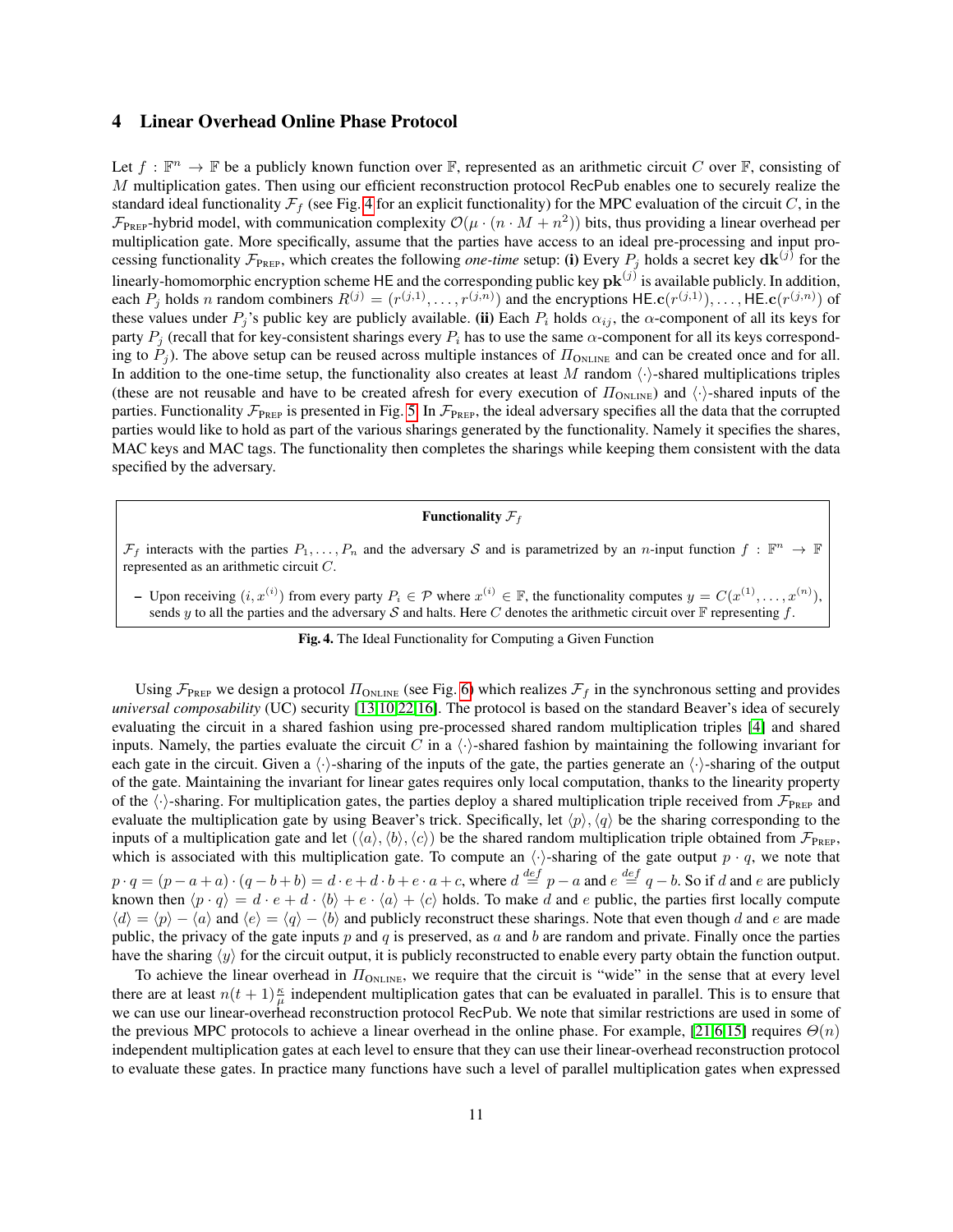### Functionality  $\mathcal{F}_{\text{PREF}}$

The functionality interacts with the parties in P and the adversary S as follows. Let  $C \subset P$  be the set of corrupted parties.

- Setup Generation: On input Setup from the parties in  $P$ , the functionality does the following:
	- It creates *n* public key, secret key pairs  $\{pk^{(i)}, dk^{(i)}\}_{i=1}^n$  of the linearly-homomorphic encryption scheme HE,
	- For each  $P_i$ , it selects  $\frac{\kappa n}{\mu}$  random values  $R^i = (r^{(i,1)}, \ldots, r^{(i, \frac{\kappa n}{\mu})})$ , computes  $\textsf{HE.c}(r^{(i,1)}), \ldots, \textsf{HE.c}(r^{(i, \frac{\kappa n}{\mu})})$ under  $\mathbf{pk}^{(i)}$ ,
	- To party  $P_i$  it sends

$$
\left(\mathbf{dk}^{(i)},(r^{(i,1)},\ldots,r^{(i,\frac{\kappa n}{\mu})}),\{\mathbf{pk}^{(j)}\}_{j=1}^n,\{\mathsf{HE}.\mathbf{c}(r^{(j,1)}),\ldots,\mathsf{HE}.\mathbf{c}(r^{(j,\frac{\kappa n}{\mu})})\}_{j=1}^n\right).
$$

- On the behalf of each honest  $P_i \in \mathcal{P} \setminus \mathcal{C}$ , it selects n random values  $\{\alpha_{ij}\}_{j=1}^n$ , where the jth value is designated to be used in the MAC key for party  $P_i$ . On the behalf of each corrupted party  $P_i \in C$ , it receives from S the  $\alpha_{ij}$ values that  $P_i$  wants to use in the MAC keys corresponding to the honest party  $P_i$ . On receiving, the functionality stores these values.
- Triple Sharings: On input Triples from all the parties in  $P$ , the functionality generates  $\langle \cdot \rangle$ -sharing of  $\chi$  random multiplication triples in parallel. To generate one such sharing  $(\langle a \rangle, \langle b \rangle, \langle c \rangle)$ , it does the following:
- It randomly selects a, b and computes  $c = ab$ . It then runs 'Single  $\langle \cdot \rangle$ -sharing Generation' (see below) for a, b and c. **- Input Sharings**: On input  $(x^{(i)}, i, \text{Input})$  from party  $P_i$  and  $(i, \text{Input})$  from the remaining parties, the functionality runs 'Single  $\langle \cdot \rangle$ -sharing Generation' (given below) for  $x^{(i)}$ .

**Single**  $\langle \cdot \rangle$ -sharing Generation: The functionality does the following to generate  $\langle s \rangle$ -sharing for a given value s:

- On receiving the shares  $\{s_i\}_{i \in \mathcal{C}}$  from S on the behalf of the corrupted parties, it selects a polynomial  $S(\cdot)$  of degree at most t, such that  $S(0) = s$  and  $S(i) = s_i$  for each  $P_i \in \mathcal{C}$ . For  $P_i \notin \mathcal{P} \setminus \mathcal{C}$ , it computes  $s_i = S(i)$ .
- On receiving  $\{\beta_{ij}\}_{P_i \in \mathcal{C}, P_j \notin \mathcal{C}}$  from S, the second components of the MAC key that  $P_i \in \mathcal{C}$  will have for an honest party  $P_j$ , it sets  $K_{ij} = (\alpha_{ij}, \beta_{ij})$  where  $\alpha_{ij}$  was specified by S in 'Setup generation' stage. It computes the MAC tag  $MAC_{K_{ij}}(s_j)$  of  $s_j$  for every honest  $P_j$  corresponding to the key of every corrupted  $P_i$ .
- On receiving MAC tags {MAC<sub>ij</sub>} $P_i \in \mathcal{C}$ ,  $P_i \notin \mathcal{C}$  that the corrupted parties would like to have on their shares  $s_i$  corresponding to the MAC key of honest  $P_j$ , it fixes the key of  $P_j$  corresponding to  $P_i$  as  $K_{ji} = (\alpha_{ji}, \beta_{ji})$  where  $\beta_{ji} = \text{MAC}_{ij} - \alpha_{ji} \cdot s_i$ and  $\alpha_{ji}$  was selected by the functionality in 'Setup generation' stage.
- For every pair of honest parties  $(P_i, P_k)$ , it chooses the key of  $P_i$  as  $K_{ik} = (\alpha_{ik}, \beta_{ik})$  where  $\alpha_{ik}$  is taken from 'setup generation phase' and  $\beta_{jk}$  is chosen randomly. It then computes the corresponding MAC tag of  $P_k$  as MAC<sub>K<sub>ik</sub> (s<sub>k</sub>).</sub>
- It sends  $\{s_j, \{\text{MAC}_{K_{kj}}, K_{jk}\}_{k=1}^n\}$  to honest party  $P_j$  (no need to send anything to corrupted parties as S has the data of the corrupted parties already).

<span id="page-11-1"></span><span id="page-11-0"></span>Fig. 5. Ideal Functionality for Setup Generation, Offline Pre-processing and Input Processing

in arithmetic circuit format, and practical systems use algorithms to maximise the level of such parallelism in their execution, see e.g. [\[32\]](#page-14-5).

The properties of  $\Pi_{\text{ONLINE}}$  are stated in Theorem [1,](#page-11-1) which is proved in Appendix [A.](#page-14-4) In the protocol,  $2M \langle \cdot \rangle$ shared values are publicly reconstructed via RecPub while evaluating the multiplication gates. Assuming that the  $M$ multiplication gates can be divided into blocks of  $n(t + 1)\frac{\kappa}{\mu}$  independent multiplication gates, evaluating the same will cost  $\mathcal{O}(\kappa n^3 \cdot \frac{\mu M}{n(t+1)\kappa}) = \mathcal{O}(\mu \cdot n \cdot M)$  bits. The only steps in  $\Pi_{\text{ONLINE}}$  which require interaction among the parties are during the instances of the reconstruction protocols, which eventually terminate for the honest parties. Hence we get Theorem [2](#page-11-2) for the asynchronous setting.

**Theorem 1.** *Protocol*  $\Pi_{\text{ONLINE}}$  *UC-securely realizes the functionality*  $\mathcal{F}_f$  *in the*  $\mathcal{F}_{\text{PREF}}$ *-hybrid model in the synchronous* setting. The protocol has communication complexity  $\mathcal{O}(\mu \cdot (n \cdot M + n^2))$  bits.

<span id="page-11-2"></span>**Theorem 2.** Protocol  $\Pi_{\text{ONLINE}}$  *UC-securely realizes the functionality*  $\mathcal{F}_f$  *in the*  $\mathcal{F}_{\text{PRED}}$ *-hybrid model in the asynchronous setting. The protocol has communication complexity*  $\mathcal{O}(\mu \cdot (n \cdot M + n^2))$  *bits.*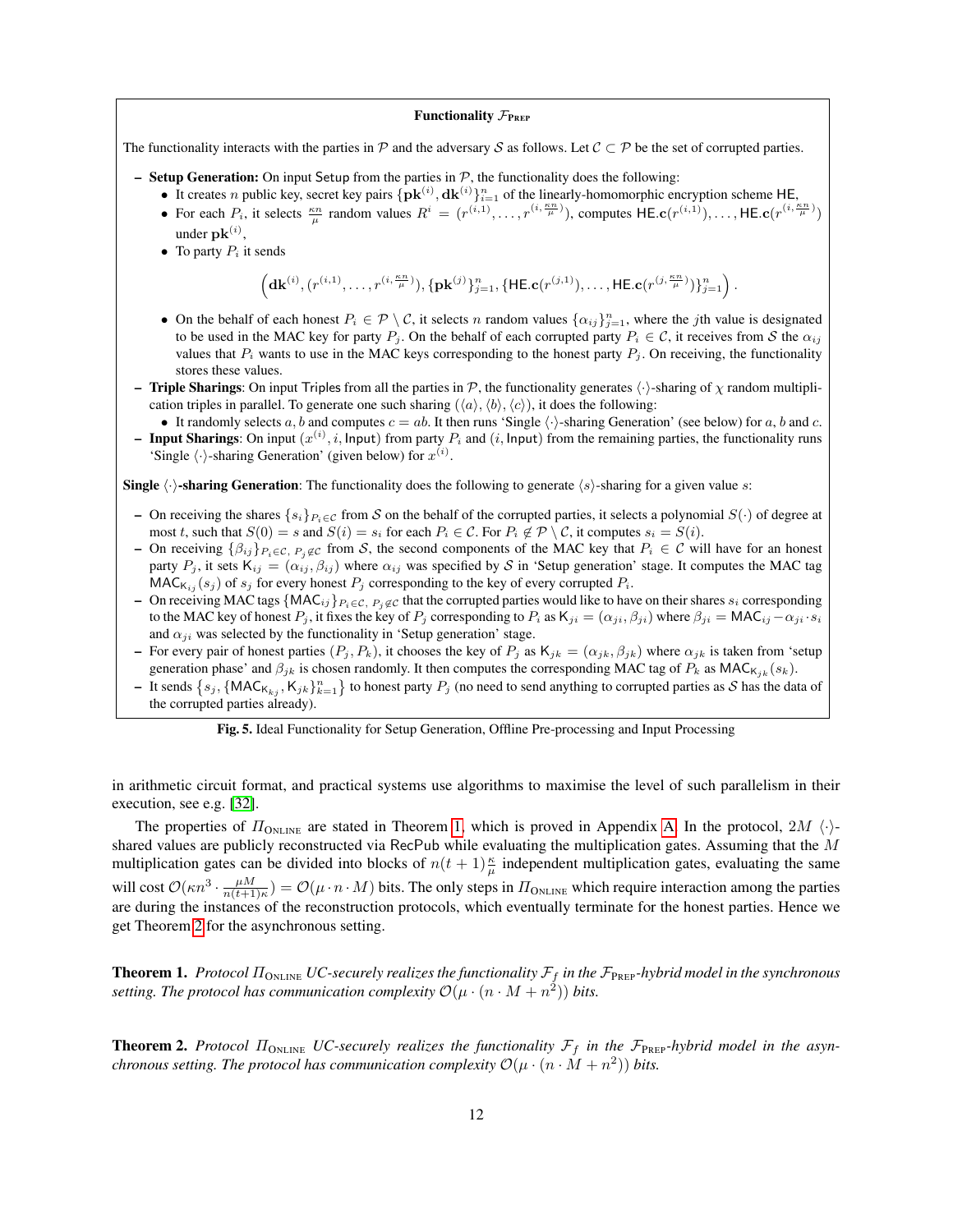### **Protocol**  $\Pi_{\text{ONLNE}}$

Every party  $P_i \in \mathcal{P}$  interact with  $\mathcal{F}_{\text{PREF}}$  with input Setup, Triples and  $(x^{(i)}, i, \text{Input})$  and receives  $\mathbf{dk}^{(i)}$ ,  $\{ {\bf pk}^{(j)} \}_{j=1}^n$ ,  $R^i = (r^{(i,1)}, \ldots, r^{(i, \frac{\kappa n}{\mu})})$ ,  $\{ {\sf HE. c}(r^{(j,1)}, \ldots, {\sf HE. c}(r^{(j, \frac{\kappa n}{\mu})}) \}_{j=1}^n$ , its information for multiplication triples  $\{\langle \langle a^{(l)} \rangle, \langle b^{(l)} \rangle, \langle c^{(l)} \rangle \} \}_{l=1}^M$  and its information for inputs  $\{\langle x^{(j)} \rangle \}_{j=1}^n$ . The honest parties associate the sharing  $(\langle a^{(l)} \rangle, \langle b^{(l)} \rangle, \langle c^{(l)} \rangle)$  with the  $l^{th}$  multiplication gate for  $l \in \{1, ..., M\}$  and evaluate each gate in the circuit as follows:

- Linear Gates: using the linearity property of  $\langle \cdot \rangle$ -sharing, the parties apply the linear function associated with the gate on the corresponding  $\langle \cdot \rangle$ -shared gate inputs to obtain an  $\langle \cdot \rangle$ -sharing of the gate output.
- **Multiplication Gates:** M multiplication gates as grouped as a batch of  $n \cdot (t+1) \cdot \frac{\kappa}{n}$ . We explain the evaluation for  $\mu$ one batch. Let the inputs to the *i*th batch be  $\{(\langle p^{(l)} \rangle, \langle q^{(l)} \rangle)\}_{l=1}^n \underset{\rho}{\longrightarrow}$  and let  $\{(\langle a^{(l)} \rangle, \langle b^{(l)} \rangle, \langle c^{(l)} \rangle)\}_{l=1}^n \overset{n \cdot (t+1) \cdot \frac{\kappa}{\mu}}{\longrightarrow}$  be the corresponding associated multiplication triples. To compute  $\langle p^{(l)} \cdot q^{(l)} \rangle$ , the parties do the following:
	- Locally compute  $\langle d^{(l)} \rangle = \langle p^{(l)} \rangle \langle a^{(l)} \rangle = \langle p^{(l)} a^{(l)} \rangle$  and  $\langle e^{(l)} \rangle = \langle q^{(l)} \rangle \langle b^{(l)} \rangle_t = \langle q^{(l)} b^{(l)} \rangle$ .
	- Publicly reconstruct the values  $\{d^{(l)}\}_{l=1}^{n \cdot (t+1) \cdot \frac{\kappa}{\mu}}$  and  $\{e^{(l)}\}_{l=1}^{n \cdot (t+1) \cdot \frac{\kappa}{\mu}}$  using two instances of RecPub.
	- On reconstructing  $d^{(1)}, e^{(1)},$  the parties set  $\langle p^{(1)} \cdot q^{(1)} \rangle = d^{(1)} \cdot e^{(1)} + d^{(1)} \cdot \langle b^{(1)} \rangle + e^{(1)} \cdot \langle a^{(1)} \rangle + \langle c^{(1)} \rangle$ .
- **Output Gate:** Let  $\langle y \rangle$  be the sharing of the output gate. The parties execute RecPrv( $\langle y \rangle$ ,  $P_i$ ) for every  $P_i \in \mathcal{P}$ , robustly reconstruct  $y$  and terminate.

<span id="page-12-0"></span>Fig. 6. Realizing  $\mathcal{F}_f$  with a Linear Overhead in  $\mathcal{F}_{\text{PREF}}$ -hybrid Model for the Synchronous Setting

## 5 The Various Secure Realizations of  $\mathcal{F}_{\text{PREF}}$

Securely Realizing  $\mathcal{F}_{\text{PREF}}$  in the Synchronous Setting. In Appendix [B,](#page-16-0) we present a protocol  $\Pi_{\text{PREF}}$  which realizes  $\mathcal{F}_{\text{PREF}}$  in the synchronous setting and achieves UC security. The protocol is a straight forward adaptation of the offline phase protocol of [\[10](#page-13-9)[,22\]](#page-13-4) to deal with Shamir sharing, instead of additive sharing.

Securely Realizing  $\mathcal{F}_{\text{PREF}}$  with Abort in the Partial Synchronous Setting. Any secure realization of  $\mathcal{F}_{\text{PREF}}$  has to ensure that all the honest parties have an *agreement* on the final outcome, which is impossible in the asynchronous setting with  $t < n/2$  [\[29,](#page-14-6)[30\]](#page-14-7). Another difficulty in realizing  $\mathcal{F}_{PREP}$  in an asynchronous setting is that it is possible to ensure input provision from only  $n - t$  parties to avoid endless wait. For  $n = 2t + 1$  this implies that there may be only one honest input provider. This may not be acceptable for most practical applications of MPC. To get rid of the latter difficulty, [\[19\]](#page-13-3) introduced the following variant of the traditional asynchronous communication setting, which we refer as *partial asynchronous setting*:

- The protocols in the partial asynchronous setting have one *synchronization* point. Specifically, there exists a certain well defined time-out and the assumption is that all the messages sent by the honest parties before the deadline will reach to their destinations within this deadline.
- Any protocol executed in the partial asynchronous setting need not always terminate and provide output to all the honest parties. Thus the adversary may cause the protocol to fail. However it is required that the protocol up to the synchronization point does not release any new information to the adversary.

In Appendix [C](#page-21-0) we examine how to make  $\Pi_{\text{PREF}}$  work in the partial asynchronous setting. We present two solutions; the first which allows some synchronous rounds after the synchronization point, and one which uses a non-equivocation mechanism (which can be implemented using a trusted hardware module).

## Acknowledgements

This work has been supported in part by ERC Advanced Grant ERC-2010-AdG-267188-CRIPTO, by EPSRC via grants EP/I03126X and EP/M016803, by DARPA and the US Navy under contract #N66001-15-C-4070, and by the Infosys Foundation.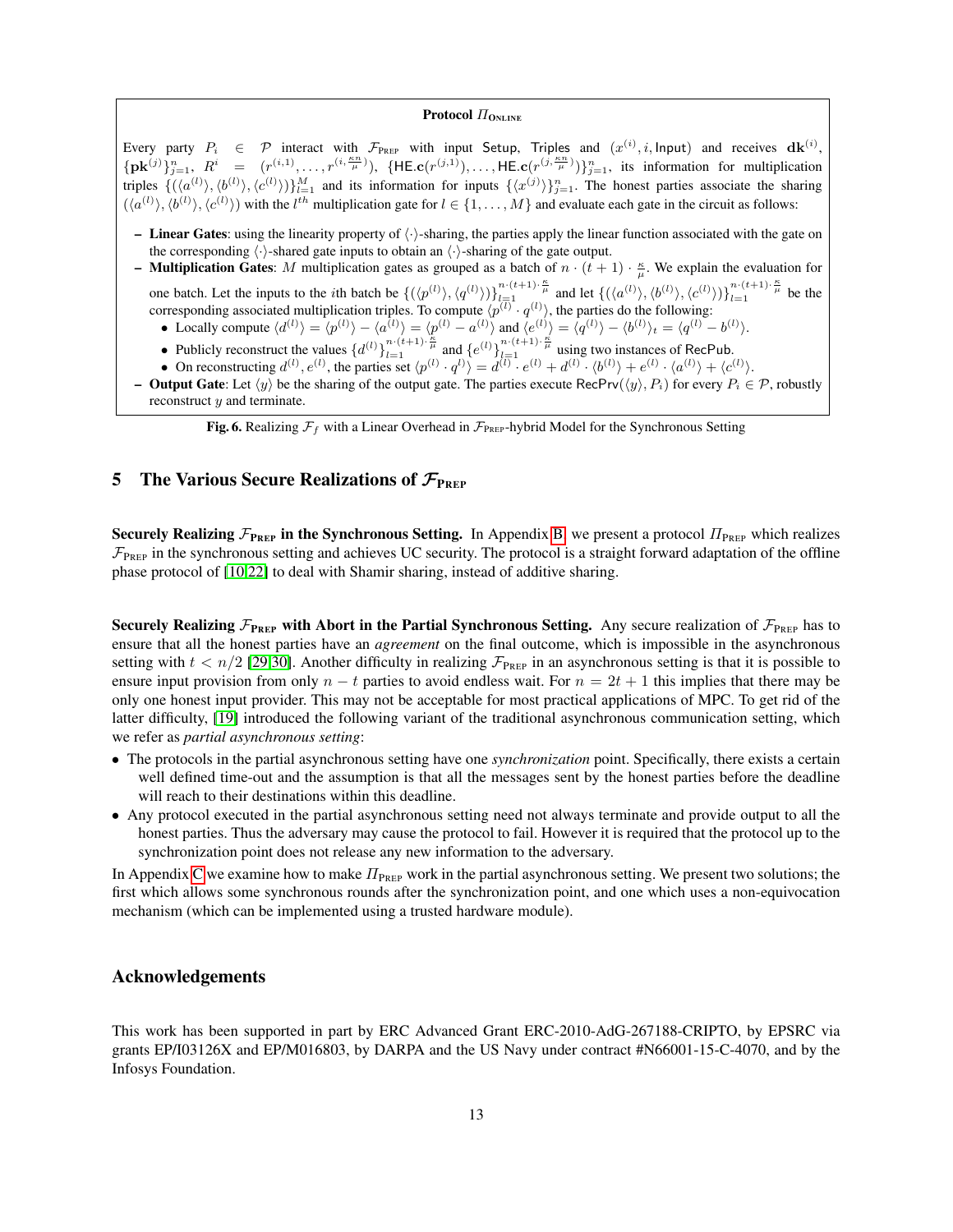## References

- <span id="page-13-22"></span>1. G. Asharov, A. Jain, A. Lopez-Alt, E. Tromer, V. Vaikuntanathan, and D. Wichs. Multiparty Computation with Low Commu- ´ nication, Computation and Interaction via Threshold FHE. In D. Pointcheval and T. Johansson, editors, *EUROCRYPT*, volume 7237 of *Lecture Notes in Computer Science*, pages 483–501. Springer, 2012.
- <span id="page-13-24"></span>2. M. Backes, F. Bendun, A. Choudhury, and A. Kate. Asynchronous MPC with a Strict Honest Majority Using Non-equivocation. In M. M. Halldórsson and S. Dolev, editors, PODC, pages 10-19. ACM, 2014.
- <span id="page-13-10"></span>3. J. Baron, K. E. Defrawy, J. Lampkins, and R. Ostrovsky. How to Withstand Mobile Virus Attacks, Revisited. In M. M. Halldórsson and S. Dolev, editors, *PODC*, pages 293-302. ACM, 2014.
- <span id="page-13-2"></span>4. D. Beaver. Efficient Multiparty Protocols Using Circuit Randomization. In J. Feigenbaum, editor, *CRYPTO*, volume 576 of *Lecture Notes in Computer Science*, pages 420–432. Springer Verlag, 1991.
- <span id="page-13-7"></span>5. Z. Beerliová-Trubíniová and M. Hirt. Efficient Multi-party Computation with Dispute Control. In S. Halevi and T. Rabin, editors, *TCC*, volume 3876 of *Lecture Notes in Computer Science*, pages 305–328. Springer, 2006.
- <span id="page-13-8"></span>6. Z. Beerliová-Trubíniová and M. Hirt. Perfectly-Secure MPC with Linear Communication Complexity. In R. Canetti, editor, *TCC*, volume 4948 of *Lecture Notes in Computer Science*, pages 213–230. Springer Verlag, 2008.
- <span id="page-13-15"></span>7. M. Ben-Or, R. Canetti, and O. Goldreich. Asynchronous Secure Computation. In S. R. Kosaraju, D. S. Johnson, and A. Aggarwal, editors, *STOC*, pages 52–61. ACM, 1993.
- <span id="page-13-0"></span>8. M. Ben-Or, S. Goldwasser, and A. Wigderson. Completeness Theorems for Non-Cryptographic Fault-Tolerant Distributed Computation (Extended Abstract). In J. Simon, editor, *STOC*, pages 1–10. ACM, 1988.
- <span id="page-13-6"></span>9. E. Ben-Sasson, S. Fehr, and R. Ostrovsky. Near-Linear Unconditionally-Secure Multiparty Computation with a Dishonest Minority. In R. Safavi-Naini and R. Canetti, editors, *CRYPTO*, volume 7417 of *Lecture Notes in Computer Science*, pages 663–680. Springer, 2012.
- <span id="page-13-9"></span>10. R. Bendlin, I. Damgård, C. Orlandi, and S. Zakarias. Semi-homomorphic Encryption and Multiparty Computation. In K. G. Paterson, editor, *EUROCRYPT*, volume 6632 of *Lecture Notes in Computer Science*, pages 169–188. Springer, 2011.
- <span id="page-13-17"></span>11. Zvika Brakerski, Craig Gentry, and Vinod Vaikuntanathan. (leveled) fully homomorphic encryption without bootstrapping. *TOCT*, 6(3):13:1–13:36, 2014.
- <span id="page-13-16"></span>12. R. Canetti. *Studies in Secure Multiparty Computation and Applications*. PhD thesis, Weizmann Institute, Israel, 1995.
- <span id="page-13-18"></span>13. R. Canetti. Security and Composition of Multiparty Cryptographic Protocols. *J. Cryptology*, 13(1):143–202, 2000.
- <span id="page-13-1"></span>14. D. Chaum, C. Crépeau, and I. Damgård. Multiparty Unconditionally Secure Protocols (Extended Abstract). In *STOC*, pages 11–19. ACM, 1988.
- <span id="page-13-20"></span>15. A. Choudhury, M. Hirt, and A. Patra. Asynchronous Multiparty Computation with Linear Communication Complexity. In Y. Afek, editor, *DISC*, volume 8205 of *Lecture Notes in Computer Science*, pages 388–402. Springer, 2013.
- <span id="page-13-19"></span>16. A. Choudhury, J. Loftus, E. Orsini, A. Patra, and N. P. Smart. Between a Rock and a Hard Place: Interpolating between MPC and FHE. In K. Sako and P. Sarkar, editors, *ASIACRYPT*, volume 8270, pages 221–240. Springer, 2013.
- <span id="page-13-13"></span>17. A. Choudhury and A. Patra. Optimally Resilient Asynchronous MPC with Linear Communication Complexity. In S. K. Das, D. Krishnaswamy, S. Karkar, A. Korman, M. Kumar, M. Portmann, and S. Sastry, editors, *ICDCN*, pages 5:1–5:10. ACM, 2015.
- <span id="page-13-23"></span>18. A. Clement, F. Junqueira, A. Kate, and R. Rodrigues. On the (Limited) Power of Non-equivocation. In D. Kowalski and A. Panconesi, editors, *PODC*, pages 301–308. ACM, 2012.
- <span id="page-13-3"></span>19. I. Damgård, M. Geisler, M. Krøigaard, and J. B. Nielsen. Asynchronous Multiparty Computation: Theory and Implementation. In S. Jarecki and G. Tsudik, editors, *PKC*, pages 160–179, 2009.
- <span id="page-13-11"></span>20. I. Damgård, Y. Ishai, and M. Krøigaard. Perfectly Secure Multiparty Computation and the Computational Overhead of Cryptography. In H. Gilbert, editor, *EUROCRYPT*, volume 6110 of *Lecture Notes in Computer Science*, pages 445–465. Springer, 2010.
- <span id="page-13-5"></span>21. I. Damgård and J. B. Nielsen. Scalable and Unconditionally Secure Multiparty Computation. In A. Menezes, editor, CRYPTO, volume 4622 of *Lecture Notes in Computer Science*, pages 572–590. Springer Verlag, 2007.
- <span id="page-13-4"></span>22. I. Damgård, V. Pastro, N. P. Smart, and S. Zakarias. Multiparty Computation from Somewhat Homomorphic Encryption. In R. Safavi-Naini and R. Canetti, editors, *CRYPTO*, volume 7417 of *Lecture Notes in Computer Science*, pages 643–662. Springer, 2012.
- <span id="page-13-14"></span>23. Ivan Damgård, Marcel Keller, Enrique Larraia, Valerio Pastro, Peter Scholl, and Nigel P. Smart. Practical covertly secure MPC for dishonest majority - or: Breaking the SPDZ limits. In Jason Crampton, Sushil Jajodia, and Keith Mayes, editors, *Computer Security - ESORICS 2013*, volume 8134 of *Lecture Notes in Computer Science*, pages 1–18. Springer, 2013.
- <span id="page-13-21"></span>24. M. Fitzi and M. Hirt. Optimally Efficient Multi-valued Byzantine Agreement. In E. Ruppert and D. Malkhi, editors, *PODC*, pages 163–168. ACM Press, 2006.
- <span id="page-13-12"></span>25. D. Genkin, Y. Ishai, and A. Polychroniadou. Efficient Multi-party Computation: From Passive to Active Security via Secure SIMD Circuits. In R. Gennaro and M. Robshaw, editors, *CRYPTO*, volume 9216 of *Lecture Notes in Computer Science*, pages 721–741. Springer, 2015.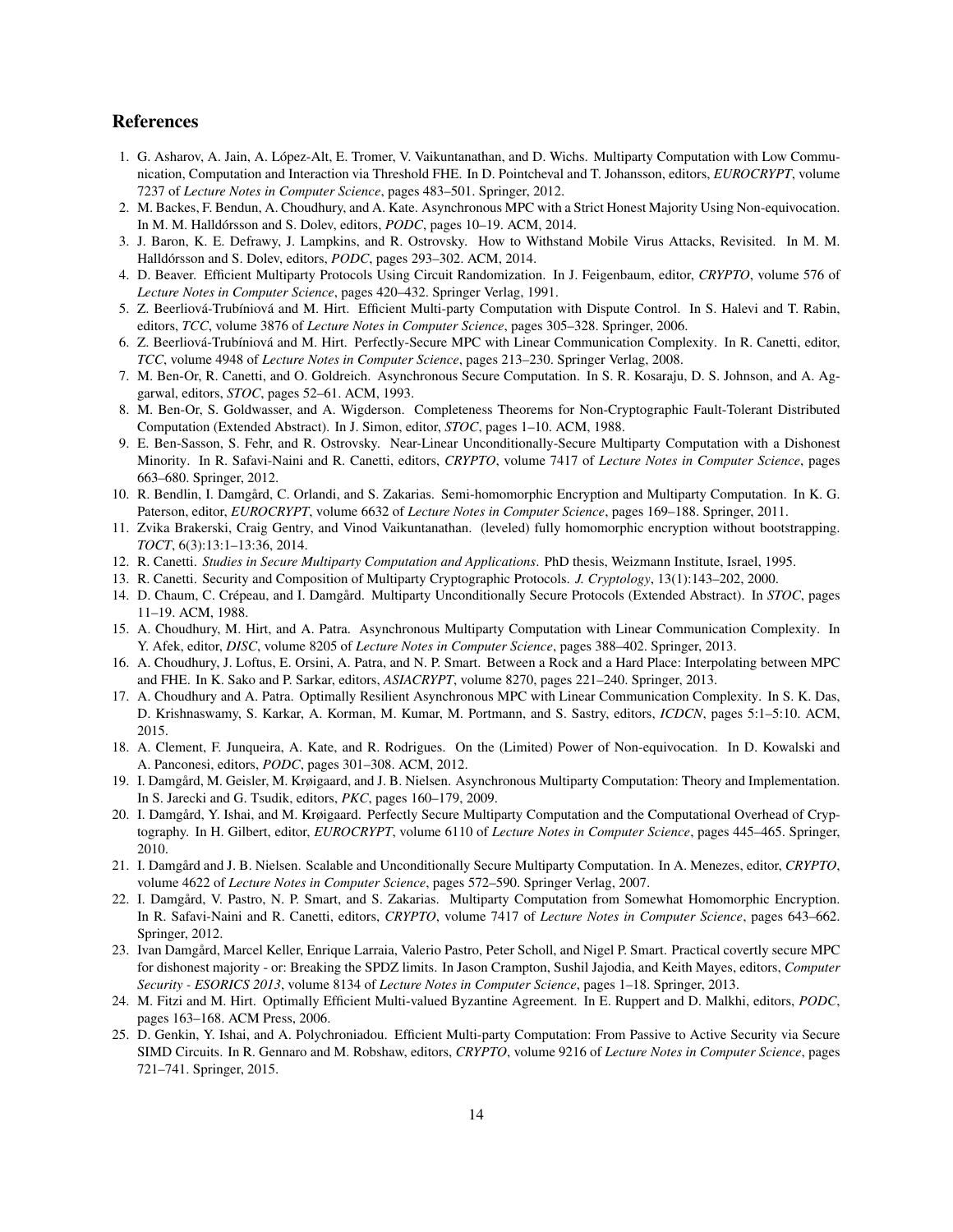- <span id="page-14-2"></span>26. R. Gennaro, M. O. Rabin, and T. Rabin. Simplified VSS and Fact-Track Multiparty Computations with Applications to Threshold Cryptography. In B. A. Coan and Y. Afek, editors, *podc*, pages 101–111. ACM, 1998.
- <span id="page-14-1"></span>27. O. Goldreich, S. Micali, and A. Wigderson. How to Play any Mental Game or A Completeness Theorem for Protocols with Honest Majority. In *STOC*, pages 218–229. ACM, 1987.
- <span id="page-14-3"></span>28. M. Hirt and J. B. Nielsen. Robust Multiparty Computation with Linear Communication Complexity. In C. Dwork, editor, *CRYPTO*, volume 4117 of *Lecture Notes in Computer Science*, pages 463–482. Springer, 2006.
- <span id="page-14-6"></span>29. M. Hirt, J. B. Nielsen, and B. Przydatek. Cryptographic Asynchronous Multi-party Computation with Optimal Resilience (Extended Abstract). In *EUROCRYPT*, LNCS 3494, pages 322–340. Springer Verlag, 2005.
- <span id="page-14-7"></span>30. M. Hirt, J. B. Nielsen, and B. Przydatek. Asynchronous Multi-Party Computation with Quadratic Communication. In *ICALP*, LNCS 5126, pages 473–485. Springer Verlag, 2008.
- <span id="page-14-8"></span>31. J. Katz and C. Y. Koo. On Expected Constant-Round Protocols for Byzantine Agreement. In C. Dwork, editor, *CRYPTO*, volume 4117 of *Lecture Notes in Computer Science*, pages 445–462. Springer, 2006.
- <span id="page-14-5"></span>32. Marcel Keller, Peter Scholl, and Nigel P. Smart. An architecture for practical actively secure MPC with dishonest majority. In Ahmad-Reza Sadeghi, Virgil D. Gligor, and Moti Yung, editors, *ACM CCS'13*, pages 549–560. ACM, 2013.
- <span id="page-14-0"></span>33. A. C. Yao. Protocols for Secure Computations (Extended Abstract). In *FOCS*, pages 160–164. IEEE Computer Society, 1982.

## <span id="page-14-4"></span>A Proof of Theorem [1](#page-11-1)

We refer to [\[10,](#page-13-9)[13,](#page-13-18)[16,](#page-13-19)[22\]](#page-13-4) for the definition of UC-security. Let A be a real-world adversary corrupting t parties during the execution of  $\Pi_{\text{ONLINE}}$  and let  $\mathcal{C} \subset \mathcal{P}$  denote the set of corrupted parties. We present a simulator  $S_f$  for A, who interacts with  $\mathcal{F}_f$  and simulates each received message of A in the protocol  $\Pi_{ONLNE}$  from the honest parties and from the functionality  $\mathcal{F}_{\text{PREF}}$ , stage by stage. Note that the simulator will also simulate the steps of the subprotocol RecPub executed inside the protocol  $\Pi_{\text{ONLINE}}$ . We present the high level idea of the simulator first, for formal details see Figures [7](#page-15-0) and [8.](#page-16-1)

The idea of  $S_f$  is straight forward. The simulator plays the role of  $\mathcal{F}_{P_{REP}}$  and honestly simulates the call to  $\mathcal{F}_{P_{REP}}$ . Specifically, on receiving Setup from the corrupted parties, it creates  $n$  public key, secret key pairs  $\{{\bf pk}^{(i)}, {\bf dk}^{(i)}\}_{i=1}^n$  of the linearly-homomorphic encryption scheme HE, selects  $\frac{\kappa n}{\mu}$  random values  $R^j = (r^{(j,1)}, \dots, r^{(j, \frac{\kappa n}{\mu})})$  and computes their encryptions  $HE.c(r^{(j,1)}), \ldots, HE.c(r^{(j, \frac{\kappa n}{\mu})})$  under  $pk^{(j)}$  and sends

$$
\left(\mathbf{dk}^{(i)},(r^{(i,1)},\ldots,r^{(i,\frac{\kappa n}{\mu})}),\{\mathbf{pk}^{(j)}\}_{j=1}^n,\{\mathsf{HE}.\mathbf{c}(r^{(j,1)}),\ldots,\mathsf{HE}.\mathbf{c}(r^{(j,\frac{\kappa n}{\mu})})\}_{j=1}^n\right)
$$

to every corrupted party  $P_i$ . Next, it creates  $\langle \cdot \rangle$ -sharings of  $\chi$  random multiplication triples, taking inputs from A the shares, the MAC keys and the MAC tags of the corrupted parties in each of these sharings just as in  $\mathcal{F}_{PREF}$ . Next the simulator learns a corrupted party  $P_i$ 's input  $x^{(i)}$  from  $P_i$ 's input message  $(x^{(i)}, i, \text{Input})$  that it sends to  $\mathcal{F}_{\text{PREF}}$ . The simulator sets the input  $x^{(i)}$  of each honest  $P_i$  as zero. With these inputs,  $S_f$  perfectly emulates  $\mathcal{F}_{PREF}$ . That is, it creates  $\langle \cdot \rangle$ -sharings of the inputs of each party, where A selects the shares, the MAC keys and the MAC tags of the corrupted parties in each of these sharings just as in  $\mathcal{F}_{\text{PREF}}$ .

Then, the simulator simulates the shared circuit evaluation using the above inputs of the parties , updating the sharings after each gate evaluation. The sharings that need to be opened during the evaluation of multiplication gates are known to the simulator and hence it can easily simulate the messages of the honest parties, corresponding to the protocol steps of RecPub. On receiving the communication from the corrupted parties (on behalf of the honest parties), it checks if the corrupted parties have sent incorrect information that pass the MAC test or the random combination test whichever is applicable according to RecPub protocol steps (for the latter, recall that an honest  $P_j$  is supposed to test if  $c^{(i,j)} = \overline{B}^i \otimes R^j \stackrel{?}{=} c^{(i,j)}$  for every  $P_i$ ). Note that it can do so since it knows all the information that the corrupted parties hold and latter reveal to the honest parties as a part of the sharings that are opened in RecPub. If it notes that a corrupted party sent wrong information that passes the above tests, then it halts the simulation and aborts. Otherwise, it goes on to simulate the opening of the output sharing as follows:

– The simulator first learns the function output y by sending the inputs of the corrupted parties to  $\mathcal{F}_f$ . Since the simulator knows the simulated output sharing, say  $\langle \hat{y} \rangle$ , it can easily create a "fake" output sharing  $\langle y \rangle$  such that the shares of the corrupted parties in  $\langle \tilde{y} \rangle$  and  $\langle y \rangle$  are the same.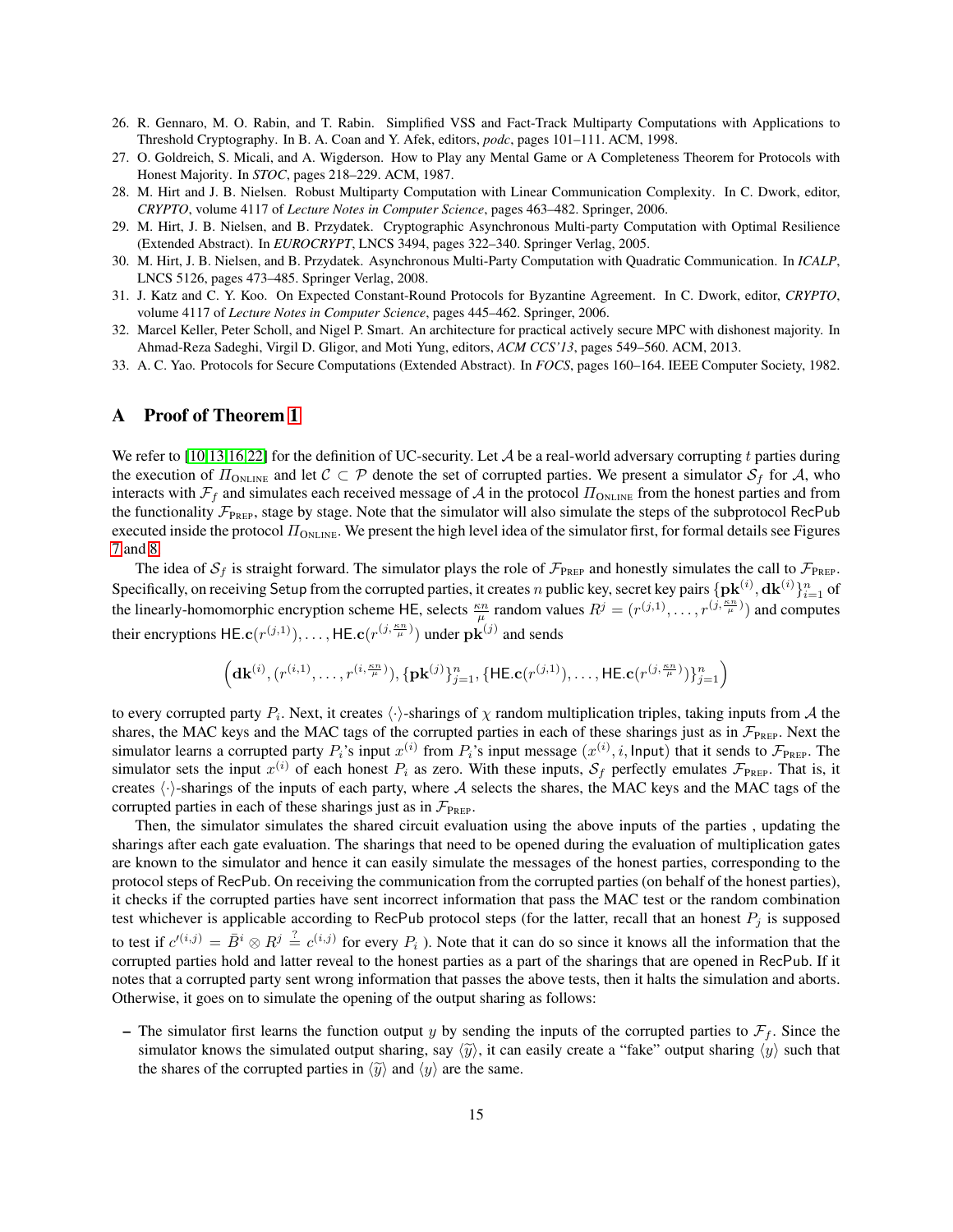- The simulator ensures that the shares of the honest parties in the sharing  $\langle y \rangle$  have MAC tags consistent with the MAC keys of the corrupted parties in the sharing  $\langle \hat{y} \rangle$ . Again the simulator can do this, as it knows the MAC keys of the corrupted parties.
- Having done so, the simulator can now easily send the fake shares of y and MAC tags on the behalf of the honest parties, which will be consistent with respect to the MAC keys of the parties under  $A$  corresponding to the honest parties. Using these shares,  $A$  reconstructs  $y$ , which is the same as in the real protocol. If the corrupted parties sends wrong shares that passes the MAC test, the simulator halts the simulation and aborts.

The differences between the simulated and hybrid views are: (i) First, in simulated view the inputs for the honest parties are *not* real inputs (0 is used instead) whereas the real inputs of the honest parties are used in the hybrid view. During the simulation of the output opening, the shares (and the MAC tags) of the honest parties corresponding to the output sharing are changed to cook up a sharing corresponding to the actual function output  $\psi$ . This enables the simulator to make sure that the adversary outputs the real y. The adversary/environment cannot make out whether the real inputs or fake (0) inputs are used for the honest parties since the inputs of the honest parties as well as the intermediate values of the circuit computation remain  $\langle \cdot \rangle$ -shared. The public openings during the computation are masked values and therefore they do not leak any information too. So even if the environment has unbounded computing power, it cannot tell apart the views. (ii) Second, in the simulated view, the adversary/environment cannot cheat the simulator who is acting on the behalf of the honest parties, by guessing the MAC keys or by guessing the random combiners. corresponding to the honest parties. The reason is that the simulator knows in advance  $\langle \cdot \rangle_{ij}$  for every corrupted  $P_i \in \mathcal{C}$ and honest  $P_j \notin \mathcal{C}$  for each of the sharing involved in the computation. That is, it knows in advance the information that corrupted  $P_i$  is supposed to send to an honest  $P_j$  either for MAC test or for linear combiner test. If the adversary sends wrong information for the above verifications and still passes the tests, then the simulator halts. Whereas in the hybrid world, the honest parties will carry on the computation as the tests pass and may end up outputting wrong output. However the probability with which the simulated world and the hybrid would will differ in this regard is the same as the probability with which the adversary can pass the MAC test or the random combiner test corresponding to the MAC keys and the random combiners of the honest parties. For the MAC test, the probability is same as the probability of forging a MAC tag and is negligible. For the random combiner test, the probability is the same as the chances of the adversary in guessing the random combiners from their encrypted form. So the security here can be reduced to the security of the underlying HE scheme. In other words, if the HE is semantically secure, then the probability of guessing the random linear combiners of an honest party is negligible. This implies that the simulated and the hybrid views are indistinguishable from the view point of the environment. This completes our proof.

### Simulator  $S_f$  – Part 1

Let HE be a linearly-homomorphic encryption scheme. The simulator plays the role of the honest parties and simulates each step of the protocol  $\Pi_{ONLNE}$  as follows. The communication of the environment Z with the adversary A is handled as follows: Every input value received by the simulator from  $Z$  is written on  $A$ 's input tape. Likewise, every output value written by A on its output tape is copied to the simulator's output tape (to be read by the environment  $\mathcal{Z}$ ). The simulator does the following. In the simulation below, we use the following notation: for a  $\langle \cdot \rangle$ -sharing: (i) the information that corresponds to a party  $P_i$  is denoted by  $\langle \cdot \rangle_i$  and (ii) the share and (MAC tag, MAC key) of  $P_i$  corresponding to  $P_j$  is denoted as  $\langle \cdot \rangle_{ij}$ .

**Simulating the call to**  $\mathcal{F}_{\text{PREF}}$ :  $\mathcal{S}_f$  honestly emulates  $\mathcal{F}_{\text{PREF}}$  setting the function inputs of the honest parties to be 0. At the end, it knows the following for the triple sharings  $\{(\langle a^{(l)} \rangle), \langle b^{(l)} \rangle), \langle c^{(l)} \rangle\}_{l=1}^{\chi}$ , input sharings  $\{\langle x^{(i)} \rangle\}_{P_i \in \mathcal{C}}$  of the corrupted parties and the inputs sharings  $\{\langle x^{(i)} \rangle\}_{P_i \in \mathcal{P}\setminus\mathcal{C}}$  corresponding to honest (we denote the input of an honest party  $P_i$ with  $x^{(i)}$  since it is not the real input of  $P_i$ ): (i)  $\langle \cdot \rangle_j$  for every honest  $P_j$  and (ii)  $\langle \cdot \rangle_{ij}$  for every corrupted  $P_i \in \mathcal{C}$  and honest party  $P_j$ . It also knows the combiners  $R^i = r^{(i,1)}, \ldots, r^{(i, \frac{\kappa n}{\mu})}$  and the encrypted combiners  $\textsf{HE}.\textbf{c}(r^{(i,1)}), \ldots, \textsf{HE}.\textbf{c}(r^{(i, \frac{\kappa n}{\mu})})$ for each  $P_i \in \mathcal{P}$ , along with the public-key secret-key pairs  $\{(\mathbf{pk}^{(i)}, \mathbf{dk}^{(i)})\}_{i=1}^n$ .

<span id="page-15-0"></span>Fig. 7. Simulator for the adversary A corrupting t parties in the set  $\mathcal{C} \subset \mathcal{P}$  during  $\Pi_{\text{ONLINE}}$  – Part 1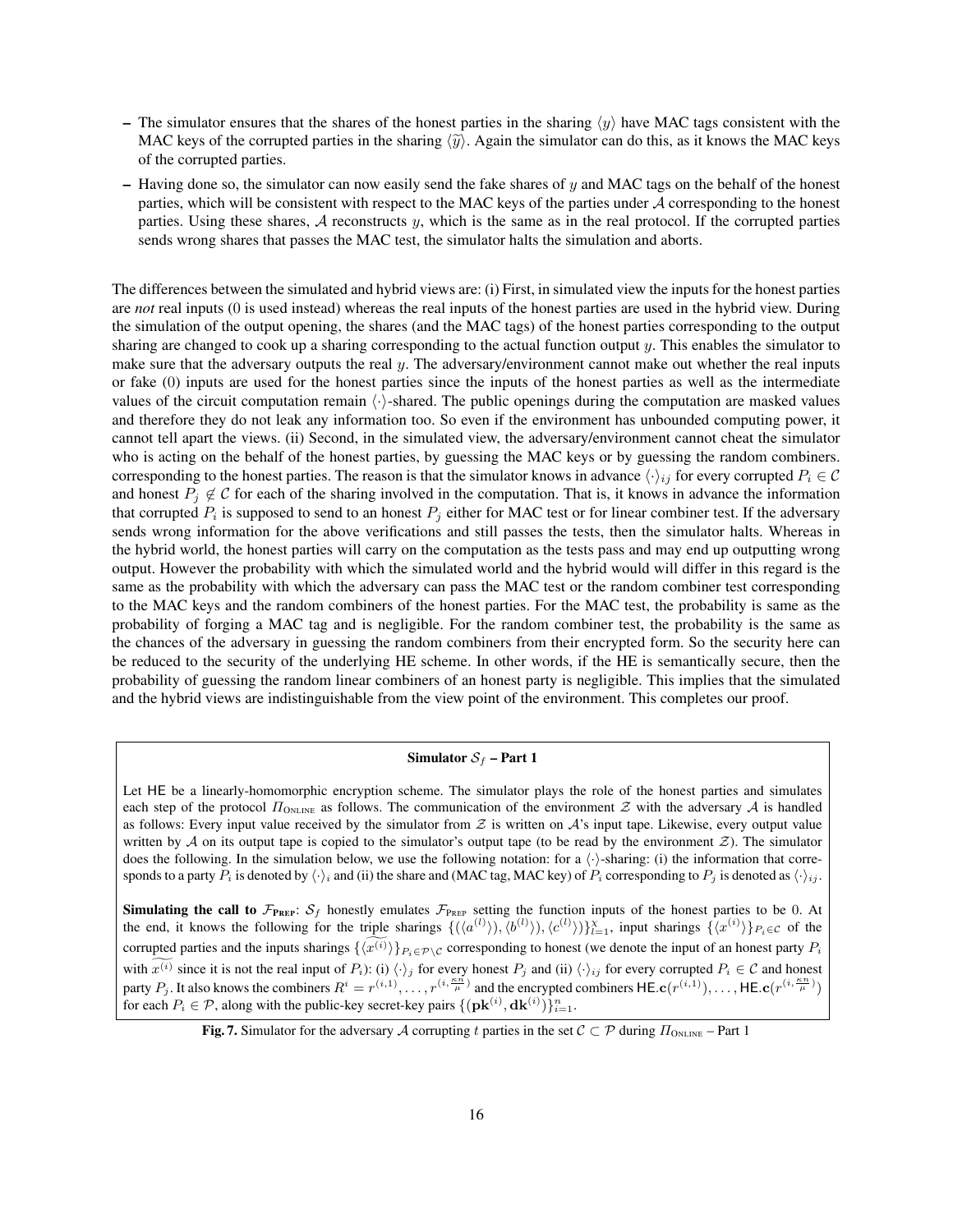#### Simulator  $S_f$  – Part 2

**Simulating the Circuit Evaluation:**  $S_f$  simulates the circuit evaluation as follows:

- Linear Gates: Since this step involves local computation,  $S_f$  does not have to simulate any messages on the behalf of the honest parties.  $S_f$  locally applies the corresponding linear function on the corresponding gate-input sharings to compute the corresponding gate-output sharing.
- **Multiplication Gates:** These are considered in a batch of size  $n \cdot (t+1) \cdot \frac{\kappa}{\mu}$ . We show the simulation for one batch. Let  $\{(\langle \widetilde{p^{(l)}} \rangle, \langle \widetilde{q^{(l)}} \rangle)\}_{l=1}^{n \cdot (t+1) \cdot \frac{\kappa}{\mu}}$  be the pair of sharings corresponding to the input pairs of the  $n \cdot (t+1) \cdot \frac{\kappa}{\mu}$  multiplication gates which need to be evaluated. Moreover, let  ${ ( \langle a^{(l)} \rangle, \langle b^{(l)} \rangle, \langle c^{(l)} \rangle ) \}_{l=1}^{n \cdot (t+1) \cdot \frac{\kappa}{\mu}}$  be the sharing of the corresponding associated multiplication triples. Corresponding to the sharings  $\langle d^{(l)} \rangle = \langle p^{(l)} \rangle - \langle a^{(l)} \rangle = \langle p^{(l)} - a^{(l)} \rangle$  and  $\langle e^{(l)} \rangle =$  $\langle \widetilde{q^{(i,j)}} \rangle - \langle b^{(l)} \rangle = \langle \widetilde{q^{(l)}} - b^{(l)} \rangle$ , the simulator computes: (i)  $\langle \cdot \rangle_j$  for every honest  $P_j$  and (ii)  $\langle \cdot \rangle_{ij}$  for every corrupted  $P_i \in \mathcal{C}$  and honest party  $P_j$ . It then emulates the messages of the honest parties for the protocol steps of RecPub to reconstruct  $\{\widetilde{d^{(l)}}\}_{l=1}^{\widetilde{n^{(l)}}(t+1)\cdot \frac{\kappa}{\mu}}$  towards the corrupted parties in C. On receiving the messages from the parties in C in RecPub on behalf of the honest parties, if  $S_f$  finds them incorrect but still passing either the MAC test or the linear combiner test, then it halts simulation and abort. Finally, corresponding to the following sharings,  $\langle p^{(l)} \cdot q^{(l)} \rangle =$  $\widetilde{d^{(1)}}e^{(1)} + \widetilde{d^{(1)}}\langle\widetilde{b^{(1)}}\rangle + \widetilde{e^{(1)}}\langle\widetilde{d^{(1)}}\rangle$ , the simulator computes: (i)  $\langle \cdot \rangle_j$  for every honest  $P_j$  and (ii)  $\langle \cdot \rangle_{ij}$  for every corrupted  $P_i \in \mathcal{C}$  and honest party  $P_i$ .
- **Output Gate**: Corresponding to each  $P_i \in \mathcal{C}$ , the simulator calls  $\mathcal{F}_f$  with  $(i, x^{(i)})$  and obtains the function output y. Let  $\langle \tilde{y} \rangle$  be the sharing associated with the output gate.  $S_f$  at this stage knows  $\langle \tilde{y} \rangle_i$  for each honest  $P_j$  and  $\langle \tilde{y} \rangle_{ij}$  of each corrupted  $P_i$  and honest  $P_j$ . The simulator then simulates the messages of the honest parties corresponding to the instances of RecPrv $(\langle \tilde{y} \rangle, \star)$  as follows:
	- Let  $\{\widetilde{y}_i\}_{e \in \mathcal{C}}$  be the shares of the corrupted parties corresponding to  $[\widetilde{y}]$ . Using these shares and the value y, the simulator generates the simulated output sharing [y], such that the shares of the corrupted parties  $P_i \in \mathcal{C}$  are same in  $[y]$  and  $[\widetilde{y}]$ .
	- For every corrupted  $P_i \in \mathcal{C}$  and every honest  $P_j \in \mathcal{P} \setminus \mathcal{C}$ ,  $\mathcal{S}_f$  does the following. It knows  $\mathsf{K}_{ij}^{(\tilde{y})}$ , the MAC key of  $P_i$ , corresponding to each honest  $P_j$  in the sharing  $\langle \tilde{y} \rangle$ . Moreover, let  $y_j$  be the share of y for  $P_j$  in the sharing [y]. It then computes the simulated MAC tag MAC<sub>K</sub> $_{i}(\tilde{y}_j)(y_j)$  for the share  $y_j$  under the MAC key K $_{ij}^{(\tilde{y})}$ .
	- On the behalf of each honest  $P_j \in \mathcal{P} \setminus \mathcal{C}$ , the simulator sends the share  $y_j$  and the MAC tags MAC  $\kappa_{j_i}^{(\tilde{y})}(y_j)$  to A as part of RecPrv( $\langle \widetilde{\mathfrak{y}} \rangle$ ,  $\star$ ), for each  $P_i \in \mathcal{C}$ .
	- It receives the shares and MAC tags from the corrupted parties on the behalf of the honest parties. If it sees that the corrupted parties sent wrong information that pass the MAC test, then it aborts.

Finally  $S_f$  outputs  $A$ 's output.

<span id="page-16-1"></span>**Fig. 8.** Simulator for the adversary A corrupting t parties in the set  $\mathcal{C} \subset \mathcal{P}$  during  $\Pi_{\text{ONLINE}}$  – Part 2

## <span id="page-16-0"></span>B Realizing  $\mathcal{F}_{\text{PREF}}$  in the Synchronous Setting

We present a protocol  $\Pi_{\text{PREF}}$  which UC-securely realizes  $\mathcal{F}_{\text{PREF}}$  in the synchronous setting. The protocol is a straight forward adaptation of the offline phase protocol of SPDZ and BDOZ to deal with Shamir sharing, instead of additive sharing. We first discuss the existing primitives and a setup functionality that we require in  $\Pi_{\text{PREF}}$ .

### B.1 Primitives

For  $\Pi_{\text{PREF}}$  we assume the following primitives.

Multi-valued Broadcast Protocol with a Linear Overhead: Given a public-key set-up, [\[24\]](#page-13-21) presents a multi-valued broadcast protocol with  $t < n/2$  and communication complexity of  $\mathcal{O}(\ell \cdot n + n^4 \cdot (n + \kappa))$  bits to broadcast an  $\ell$ -bit message. This implies that if  $\ell = \Theta(n^3 \cdot (n + \kappa))$  then the protocol has communication complexity  $\mathcal{O}(n \cdot \ell)$  bits, thus achieving a linear overhead.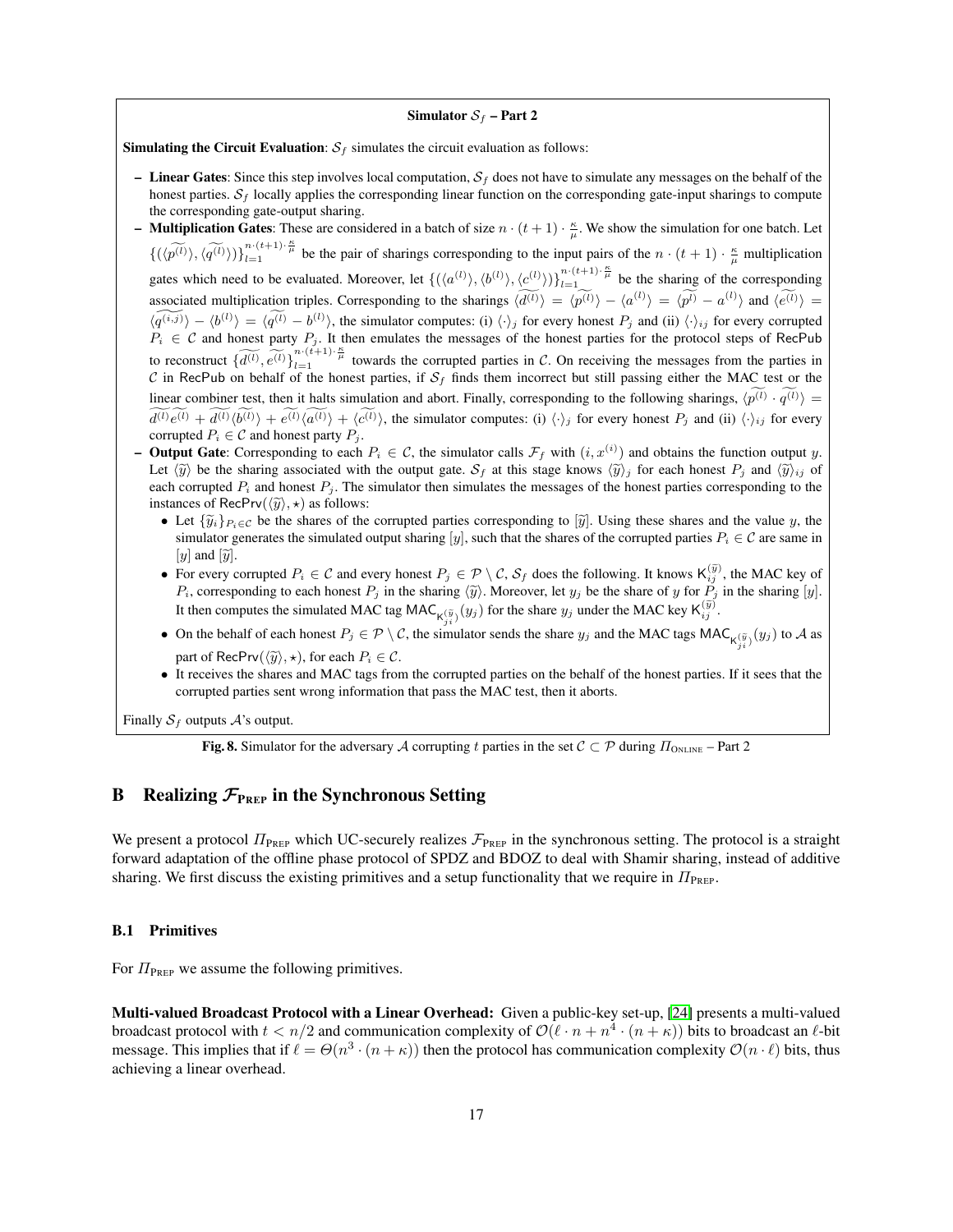Threshold Somewhat Homomorphic Encryption (SHE): In a threshold somewhat homomorphic scheme SHE with threshold t, any party can encrypt a message using the public key of the scheme, while decrypting a ciphertext requires the collaboration of at least  $t + 1$  parties. The scheme supports linearly homomorphic operations on ciphertexts; we additionally require it to support *one* homomorphic multiplication. For practical instantiation of SHE for our case, we can consider the threshold SHE schemes of [\[16](#page-13-19)[,22\]](#page-13-4). In what follows, we give a high level discussion of the key features of the encryption scheme that we use.

The cryptosystem has message space  $\mathbb{F}$ , public encryption key pk and a secret decryption key dk, Shamir-shared among the parties with threshold t, with each party  $P_i$  holding a decryption-key share dk<sub>i</sub>.

- Given pk, a plaintext  $x \in \mathbb{F}$  and a randomness r, anyone can compute a ciphertext  $\text{SHE}.\text{c}(x) = \text{SHE}.\text{Enc}_{\text{pk}}(x, r)$ , using the encryption algorithm SHE.Enc, where the size of SHE.c(x) is  $\mathcal{O}(\kappa)$  bits.
- Given a ciphertext SHE. $c(x)$  = SHE.Enc<sub>pk</sub> $(x, \star)$ , any party  $P_i$  can compute, using its decryption-key share dk<sub>i</sub>, a  $decription\ share\ \mu_i=\mathsf{SHE}.\mathsf{Share}\ \mathsf{Dec}_i(\mathsf{dk}_i,\mathsf{SHE}.\mathbf{c}(x))$  of  $\mathsf{SHE}.\mathbf{c}(x),$  consisting of  $\mathcal{O}(\kappa)$  bits; here  $\mathsf{SHE}.\mathsf{ShareDec}_i$ is the "partial" decryption function for the party  $P_i$ .
- Finally, given at least  $t + 1$  "correct" decryption shares  $\{\mu_i\}$  corresponding to SHE.c(x), there exists an algorithm which "combines" the decryption shares and outputs the plaintext  $x$ ; since the decryption key is Shamir shared, the combine algorithm simply interpolates a polynomial of degree at most t passing through the given  $t+1$  correct decryption shares and outputs the constant term of the polynomial.

The encryption scheme is assumed to be indistinguishable under chosen-plaintext attack (IND-CPA) against a PPT adversary that may know up to t decryption-key shares  $dk_i$ . Moreover, given a ciphertext and the corresponding decryption shares of the honest parties, no (additional) information is revealed about the decryption-key shares of the honest parties.

The encryption scheme is *linearly homomorphic*: given ciphertexts  $SHE.c(x)$  and  $SHE.c(y)$  under the same public key, there exists some operation on ciphertexts, say  $\boxplus$ , such that  $SHE.c(x) \boxplus SHE.c(y) = SHE.Enc_{nk}(x + y)$ . Moreover, given a ciphertext  $SHE.c(x)$  and a publicly known constant c, using the linearly homomorphic property, one can compute SHE.c(c · x). One can homomorphically compute SHE.c(x – y), given encryptions SHE.c(x) and SHE.c(y) under the same public key. Finally, the cryptosystem is *one-time multiplicatively homomorphic*. That is, given encryptions  $SHE.c(x)$  and  $SHE.c(y)$  (under the same public key), there exists some operation on ciphertexts, say  $\Box$ , such that SHE.c(x)  $\Box$  SHE.c(y) = SHE.Enc<sub>pk</sub>(x·y). The operation  $\Box$  can be applied at most *once*; a ciphertext that is obtained after applying  $\Box$  more than once may not guarantee correct decryption.

UC-secure Zero-knowledge (ZK) Proofs: We assume to have efficient UC-secure ZK protocols for the following properties:

- **Proof of Plaintext Knowledge (PoPK) for SHE:** In this protocol, there exists a prover  $P_i \in \mathcal{P}$ , who computes encryptions of  $\ell$  values under the public key pk of SHE and sends the encryptions to every party in P; using this protocol,  $P_i$  can prove to everyone the knowledge of underlying plaintexts. We assume that the protocol has communication complexity  $\mathcal{O}(\kappa \cdot n \cdot \ell)$  bits. This is achievable by combining the multi-valued broadcast protocol of [\[24\]](#page-13-21) (provided  $\ell$  is sufficiently large) and any 2-party non-interactive ZK (NIZK) protocol for PoPK for SHE (see for example [\[1,](#page-13-22)[16](#page-13-19)[,22\]](#page-13-4)). The idea is the following: assume that the communication complexity of the 2-party NIZK protocol for PoPK is  $\mathcal{O}(\kappa)$  bits; then  $P_i$  broadcasts the  $\ell$  ciphertexts, along with the NIZK proof for each ciphertext (so total  $\mathcal{O}(\kappa \cdot \ell)$  bits) via the multi-valued broadcast protocol of [\[24\]](#page-13-21). Assuming  $\ell = \Theta(n^3 \cdot (n + \kappa))$ , the total communication complexity becomes  $\mathcal{O}(\kappa \cdot n \cdot \ell)$  bits.
- Proof of Correct Decryption (PoCD) for SHE: In this protocol, there exists a designated prover and a verifier, along with a publicly known ciphertext under the public key pk of SHE. The prover computes a decryption share of the ciphertext using its decryption-key share and sends the decryption share to the verifier. Using this protocol, the prover proves that it has correctly computed the decryption share. We assume that the protocol has communication complexity  $\mathcal{O}(\kappa)$  bits (for example, see [\[22,](#page-13-4)[1,](#page-13-22)[16\]](#page-13-19)).
- **Proof of Plaintext Knowledge (PoPK) for HE:** In this protocol, there exists a prover  $P_i \in \mathcal{P}$  with public key  $\mathbf{pk}^{(i)}$  who computes encryptions of  $\ell$  values under  $\mathbf{pk}^{(i)}$  and sends the encryptions to a verifier  $P_j \in \mathcal{P}$ . Using this protocol,  $P_i$  can prove to  $P_j$  the knowledge of underlying plaintexts. We assume that the protocol has communication complexity  $\mathcal{O}(\kappa \cdot \ell)$  bits.

<span id="page-17-0"></span><sup>6</sup> We assume an implicit randomness used in a ciphertext until and unless it is explicitly stated.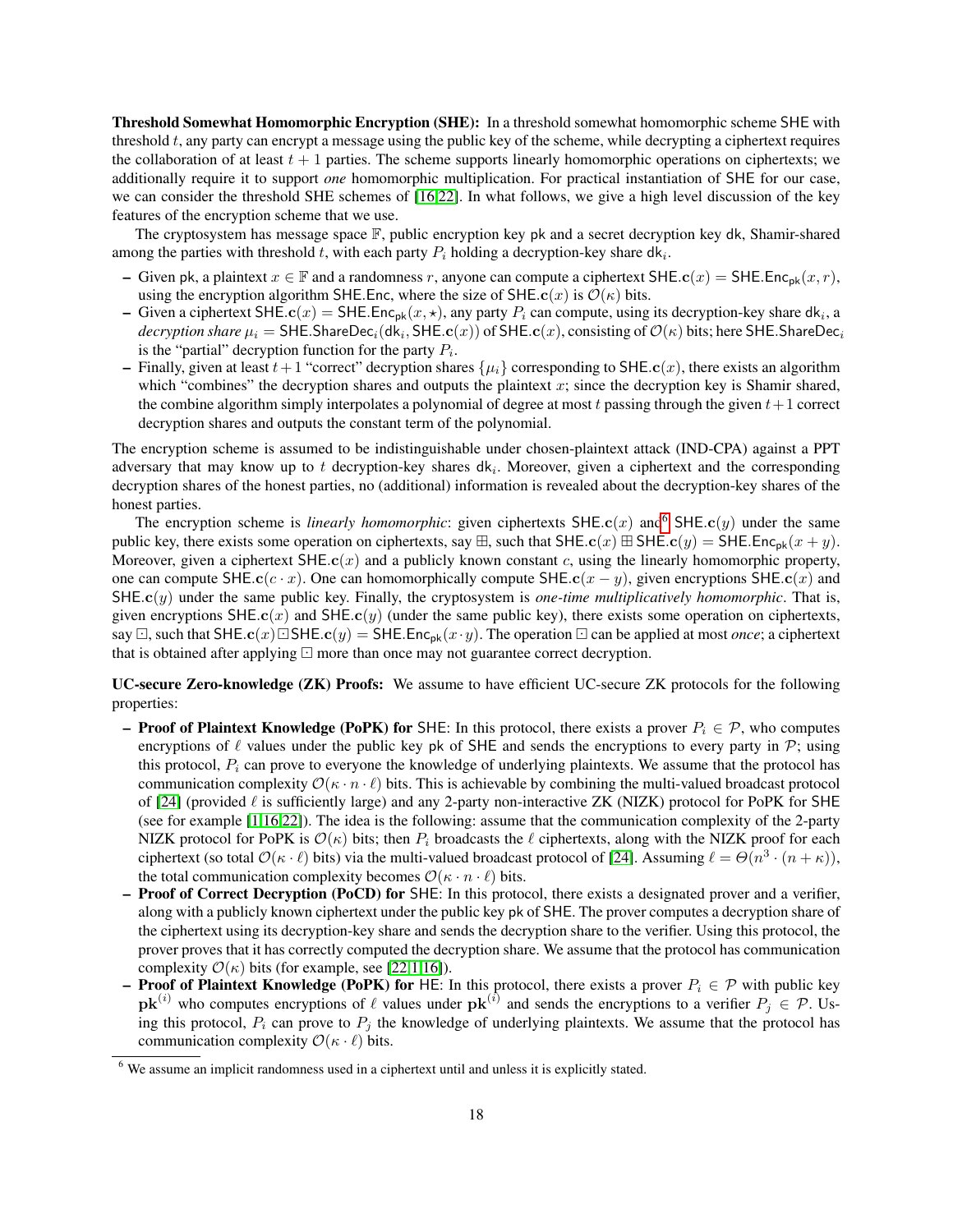**– Proof of Correct Multiplication (PoCM) for HE:** In this protocol, there exists a prover  $P_i \in \mathcal{P}$  and a verifier  $P_i \in \mathcal{P}$ , with  $P_j$  and  $P_i$  knowing values  $\alpha$  and  $\alpha$  respectively. Moreover an encryption HE.c( $\alpha$ ) of  $\alpha$  under the public key  $\mathbf{pk}^{(i)}$  and an encryption HE.c( $\alpha$ ) of  $\alpha$  under the public key  $\mathbf{pk}^{(j)}$  of HE are known to  $P_i$  and  $P_j$ . Prover  $P_j$  selects some  $\beta$  and homomorphically computes an encryption HE.c( $\gamma$ ) =  $\alpha \odot$  HE.c(a)  $\oplus$  HE.Enc<sub>pk</sub>(i) ( $\beta$ ,  $\star$ ) of  $\gamma = \alpha \cdot a + \beta$  and sends HE.c( $\gamma$ ) to  $P_i$ ; note that HE.c( $\gamma$ ) will be under the key pk<sup>(i)</sup>. Using this protocol, prover  $P_j$  can prove to  $P_i$  that it has computed HE.c( $\gamma$ ) as above. The protocol has communication complexity  $\mathcal{O}(\kappa)$  bits (see [\[10\]](#page-13-9) for example).

Efficient Distributed Decryption with a Fewer Number of ZK Proofs: In protocol  $\Pi_{\text{PREF}}$ , we will require to decrypt several ciphertexts encrypted under the SHE scheme. One obvious way of doing the distributed decryption is to ask each party to compute a decryption share of the ciphertext and send the same to the designated party, along with a proof of correct decryption; this will unfortunately require  $\mathcal{O}(n^2)$  instances of PoCD for publicly decrypting a single ciphertext and hence  $\mathcal{O}(n^2 \cdot \ell)$  such instances will be required to decrypt  $\ell$  ciphertexts. Instead we borrow a protocol DistDec from [\[16\]](#page-13-19), which overall requires  $\mathcal{O}(n^3)$  instances of PoCD to decrypt  $\ell$  ciphertexts. The idea is to exchange the decryption shares *without* any PoCD and then use the error-detection to detect if the decryption shares are correct. This is always possible as the decryption key of the SHE is Shamir-shared with threshold  $t < n/2$  and so the error-detection properties of the Reed-Solomon (RS) codes are applicable. In case any error is detected, then a PoCD proof is demanded from every party. Obviously the honest decryption-share providers will successfully give the PoCD proof, while a malicious decryption-share provider will fail to do so. The corresponding decryption shares are then ignored and using the remaining decryption shares, the ciphertext can be decrypted back correctly. Once a malicious decryption-share provider is identified, it is ignored in all the future instances of the distributed decryption. As there exist at least  $t + 1$  honest parties whose decryption shares will be correctly identified by every honest party, the process will always terminate correctly for every honest party.

While executing DistDec, a corrupted party may un-necessarily demand a PoCD even if no error is detected at its end. To prevent him from always doing the same, every party maintains a local counter to count the number of times a PoCD request is received from a specific receiver; if the counter exceeds the value  $t$  then definitely the receiver is corrupted. This is because for an honest receiver, an error will be detected for at most  $t$  instances, after which it will know all the t corrupted parties. So if a receiver requests a PoCD more than  $t$  times then definitely the receiver is corrupted. We note that during the protocol  $\Pi_{\text{PREF}}$ , we will use distributed decryption to decrypt certain ciphertexts only towards some designated parties, as well as for publicly decrypting certain ciphertexts. However, irrespective of the case, DistDec ensures that the total number of PoCD is  $\mathcal{O}(n^3)$ , which is *independent* of the circuit size; for details see [\[16\]](#page-13-19).

### B.2 The Ideal One-time Setup Functionality

For  $\Pi_{\text{PREF}}$ , we assume an ideal set-up functionality  $\mathcal{F}_{\text{ONE-TIME-SETUP}}$ , presented in Figure [9.](#page-19-0) The functionality creates the following one-time set-up for the  $n$  parties:

- $-$  A public key, secret key pair for a threshold SHE scheme with threshold  $t$  is generated and each party is given the public key and its decryption-key share.
- A public key, secret key pair for the linearly-homomorphic encryption scheme HE is generated for every party. The secret key is give to the corresponding party while the public key is given to all the parties.
- On the behalf of each party,  $\frac{\kappa n}{\mu}$  random values are selected and encrypted under its public key of the HE scheme. The random values are sent to that party while its encryptions are given to all the parties.
- On the behalf of each *honest* party, n random  $\alpha$  values are selected and given to it. The  $\alpha$  values are designated to be used by that honest party as the  $\alpha$ -component of the MAC key for different parties across all sharings to be used for a computation. The functionality creates encryptions of these  $\alpha$  values and each encryption is sent to the respective parties. In addition, all the encryptions and their corresponding randomness are sent to the honest party.
- From every corrupted party, the functionality receives  $\alpha$  values which it wants to use as the  $\alpha$ -component of the MAC keys corresponding to the honest parties. In addition, the functionality also receives the encryptions of these  $\alpha$  values under the public key of the HE scheme of the corrupted party. If the encryptions are valid, then the functionality stores these  $\alpha$  values and sends their encryptions to the respective honest parties.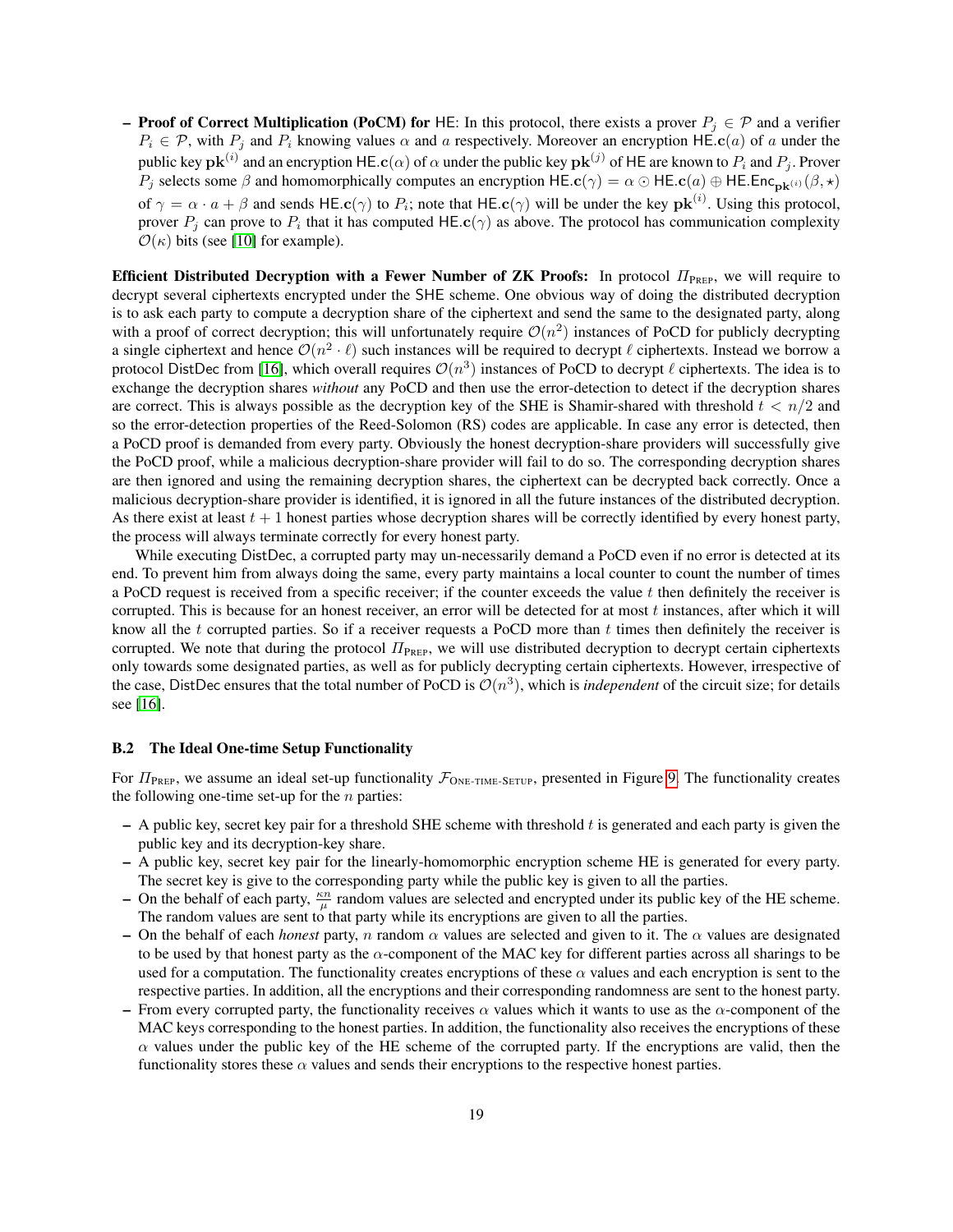### Functionality  $\mathcal{F}_{\text{ONE-TIME-SETUP}}$

The functionality interacts with the set of parties P and the adversary S. Let  $C \subset P$  be the set of corrupted parties, with  $|C| < t$ . Upon receiving (init) from all the parties, the functionality does the following:

- Creating Threshold SHE Setup: the functionality computes a public-key, secret-key pair (pk, dk) of the threshold SHE scheme SHE with threshold t, along with the secret-key shares  $dk_1, \ldots, dk_n$  for the n parties. To every party  $P_i \in \mathcal{P}$  it then sends ( $pk, dk<sub>i</sub>$ ).
- **Creating Public/Secret keys of HE for Every Party**: It creates n public key, secret key pairs  $\{pk^{(i)}, dk^{(i)}\}_{i=1}^n$  of the linearly-homomorphic encryption scheme HE and sends  $d\mathbf{k}^{(i)}$  to party  $P_i$  for  $i = 1, ..., n$  and sends  $\{\mathbf{pk}^{(j)}\}_{j=1}^n$  to all the parties.
- Creating Encrypted Combiners on the Behalf of Each Party: For every  $P_j \in \mathcal{P}$ , it selects n random values  $R^j =$  $(r^{(j,1)},\ldots,r^{(j,\frac{\kappa n}{\mu})})$  and computes the encryptions HE.c( $r^{(j,i)}$ ) = HE.Enc<sub>pk(j)</sub> ( $r^{(j,i)}$ ,  $\star$ ) for  $i=1,\ldots,\frac{\kappa n}{\mu}$ . It then sends  $R^j$  to the party  $P_j$  and the encryptions HE.c( $r^{(j,1)}$ ),..., HE.c( $r^{(j,\frac{\kappa n}{\mu})}$ ) to all the parties.
- Creating Encrypted MAC Keys on the Behalf of Honest Parties: For every honest party  $P_i \in \mathcal{P} \setminus \mathcal{C}$ , the functionality selects n random values  $\alpha_{i1}, \ldots, \alpha_{in}$  and computes the encryptions  $\text{HE.c}(\alpha_{ij}) = \text{HE.Enc}_{\textbf{pk}}(\alpha)(\alpha_{ij}, \star)$  for  $j = 1, \ldots, n$ . The functionality then sends  $\{\alpha_{ij}, \text{HE.c}(\alpha_{ij})\}_{j=1}^n$  to  $P_i$ , along with the randomness used in the encryptions. To every party  $P_i \in \mathcal{P}$ , the functionality sends HE.c( $\alpha_{ij}$ ).
- Sending Encrypted MAC Keys on the Behalf of Corrupted Parties Corresponding to Honest Parties: On the behalf of every corrupted party  $P_i \in C$ , the functionality receives from S the  $\alpha_{ij}$  values that  $P_i$  would like to use as the  $\alpha$ component of the MAC key for each honest  $P_j \in \mathcal{P} \setminus \mathcal{C}$ . For each such  $\alpha_{ij}$  value, the functionality also receives from S an encryption HE. $\mathbf{c}(\alpha_{ij})$  of  $\alpha_{ij}$  under the public key  $\mathbf{pk}^{(i)}$ . The functionality verifies if HE.Dec $_{\mathbf{dk}^{(i)}}$  (HE. $\mathbf{c}(\alpha_{ij})$ )  $\stackrel{?}{=} \alpha_{ij}$ . If the verification passes then it stores  $\alpha_{ij}$  on the behalf of  $P_i$  and sends the encryption HE.c( $\alpha_{ij}$ ) to the party  $P_j$ .

<span id="page-19-0"></span>

| Fig. 9. Ideal Functionality for One-time Setup |  |  |
|------------------------------------------------|--|--|
|                                                |  |  |

### **B.3** Protocol  $\Pi_{\text{PREF}}$

Protocol  $\Pi_{\text{PREF}}$  is presented in Figures [10](#page-20-0) and [11.](#page-21-1) We present a high level overview of the protocol. The parties first call the functionality  $\mathcal{F}_{\text{ONE-TIME-SETUP}}$  and generate the required setup. Next the parties generate  $\langle \cdot \rangle$ -sharing of "large" number of random and private key-consistent  $\langle \cdot \rangle$ -shared multiplication triples, say  $\chi$  triples, where  $\chi \geq M + n$ . We explain how one such random sharing  $(\langle a \rangle, \langle b \rangle, \langle c \rangle)$  is generated; in the protocol the same steps are executed in parallel for  $\chi$  batches and the broadcasts required for all the  $\chi$  batches are done in parallel via the multi-valued broadcast protocol of [\[24\]](#page-13-21).

The generation of  $(\langle a \rangle, \langle b \rangle, \langle c \rangle)$  is done in two stages: in the first stage, the parties first generate  $([a], [b], [c])$ and in the second stage, the parties generate pair-wise MACs to transform  $([a], [b], [c])$  to  $(\langle a \rangle, \langle b \rangle, \langle c \rangle)$ . To generate  $([a], [b], [c])$ , we use an idea similar to [\[22\]](#page-13-4), extended for Shamir sharing. Specifically, to generate [a], we ask  $t + 1$ parties (say the first  $t + 1$  parties) to define a polynomial of degree at most t in a shared fashion, where each party contributes one random point on the polynomial. For this, each party  $P_i \in \{P_1, \ldots, P_{t+1}\}$  selects a random  $a_i$ , encrypts it using the public key of the SHE scheme and broadcast the ciphertext to every party, with a ZK proof of the underlying plaintext. Next, we define the polynomial  $A(\cdot)$  of degree at most t, passing through the points  $(1, a_1), \ldots (t + 1, a_{t+1})$ . Since there exists at least one honest party in the set  $\{P_1, \ldots, P_{t+1}\}$  whose corresponding  $a_i$  value will be random and private, it follows that we will have one degree of freedom in the  $A(\cdot)$  polynomial. So if we define  $a_i \stackrel{def}{=} A(i)$  for every  $P_i \in \{P_{t+2}, \ldots, P_n\}$ , then clearly the vector  $(a_1, \ldots, a_n)$  defines a sharing  $[a]$  of the value  $a \stackrel{def}{=} A(0)$ . The  $t + 1$  parties in  $\{P_1, \ldots, P_{t+1}\}$  will already have their shares corresponding to [a]. So to complete [a], all we need to do is to ensure that the remaining parties  $P_i \in \{P_{t+2}, \ldots, P_n\}$  also obtain their shares  $A(i)$ . For this we use the fact that the values  $\{A(i)\}_{i=t+2}^n$  are publicly known linear combinations of the  $t+1$  values  ${a_i}_{i=1}^{t+1}$ . Since the values  ${a_i}_{i=1}^{t+1}$  are available in an encrypted fashion, the parties can homomorphically compute encryptions of the  $A(i)$  values corresponding to every  $P_i \in \{P_{t+2}, \ldots, P_n\}$ . Next these encryptions are decrypted *only* towards the party  $P_{t+2}, \ldots, P_n$  respectively. The parties also homomorphically compute an encryption of a from the encryptions of  $\{a_i\}_{i=1}^{t+1}$ .

Now using similar procedure as above, the parties compute [b] and  $[r]$ , for a random b and r, along with an encryption of b and r. To compute  $[c]$  from  $[a]$  and  $[b]$ , we use the multiplicative homomorphic property of the SHE.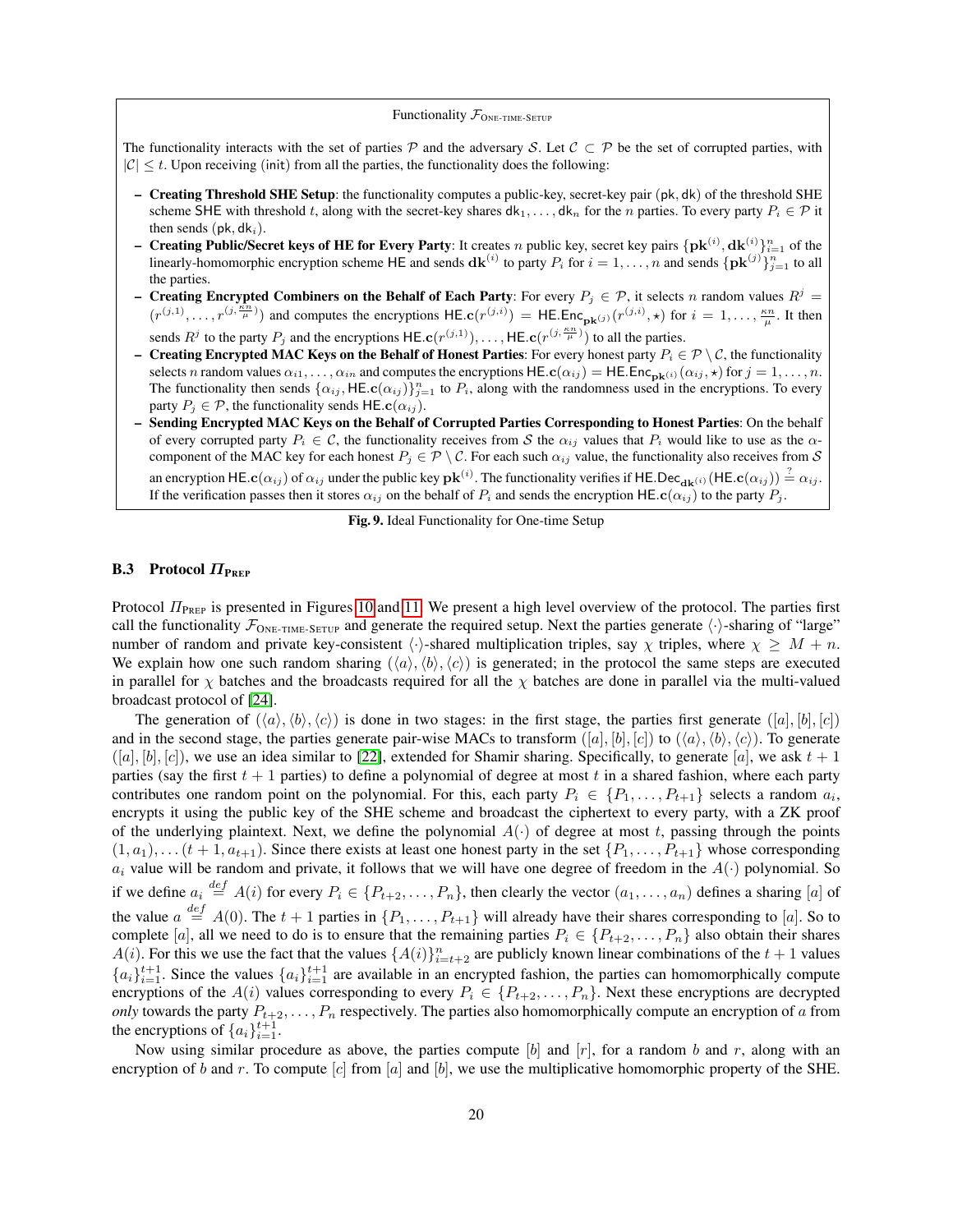#### **Protocol**  $\Pi_{\text{P}_{\text{REP}}}$  – **Part 1**

**One-time Setup Generation**: Each  $P_i \in \mathcal{P}$  calls  $\mathcal{F}_{\text{ONE-TIME-SETUP}}$  with (init) and obtains pk, dk<sub>i</sub>, {p**k**<sup>(j)</sup>} $_{j=1}^n$ , d**k**<sup>(i)</sup>,  $R^i =$  $(r^{(i,1)},\ldots,r^{(i,\frac{\kappa n}{\mu})})$  and  $\{(\text{HE.c}(r^{(j,1)}),\ldots,\text{HE.c}(r^{(j,\frac{\kappa n}{\mu})}))\}_{j=1}^n$ . In addition, the parties also receive following information:

- If  $P_i$  is *honest* then it receives  $\{\alpha_{ij}\}_{j=1}^n$ , encryptions  $\{\text{HE.c}(\alpha_{ij})\}_{j=1}^n$  under  $\mathbf{pk}^{(i)}$  and the randomness used in these encryptions; moreover, for every  $P_j \in \mathcal{P}$ , party  $P_i$  also receives the encryptions HE. $\mathbf{c}(\alpha_{ji})$  under  $\mathbf{pk}^{(j)}$ .

– If  $P_i$  is *corrupted*, then corresponding to every honest  $P_i$ , it receives the encryption HE.c( $\alpha_{ji}$ ) under  $\mathbf{pk}^{(j)}$ .

**Generating Shared Multiplication Triples:** The parties generate in parallel  $\langle \cdot \rangle$ -sharing of  $\chi$  random multiplication triples, where  $\chi \geq M + n$ . The following steps are executed to generate one such shared multiplication triple  $(\langle a \rangle, \langle b \rangle, \langle c \rangle)$ :

– Generating the Sharings  $([a], [b], [c], [r])$  — the parties do the following:

- Every party  $P_i \in \{P_1, \ldots, P_{t+1}\}$  selects three random values  $(a_i, b_i, r_i)$ , computes the encryptions SHE.c( $a_i$ ) = SHE.Enc<sub>pk</sub> $(a_i, \star)$ , SHE.c(b<sub>i</sub>) = SHE.Enc<sub>pk</sub> $(b_i, \star)$  and SHE.c( $r_i$ ) = SHE.Enc<sub>pk</sub> $(r_i, \star)$ . It then broadcasts these encryptions, along with a ZK PoPK; the encryptions and the corresponding proofs for all the  $\chi$  batches are broadcast together.
- Let the set of  $t+1$  values  $\{(i, a_i)\}_{i=1}^{t+1}$ ,  $\{(i, b_i)\}_{i=1}^{t+1}$  and  $\{(i, r_i)\}_{i=1}^{t+1}$  define polynomials  $A(\cdot), B(\cdot)$  and  $R(\cdot)$  respectively. Define  $a \stackrel{def}{=} A(0), b \stackrel{def}{=} B(0)$  and  $r \stackrel{def}{=} R(0)$ .
- From the  $t + 1$  encryptions  $\{\text{SHE}.\textbf{c}(a_i)\}_{i=1}^{t+1}$ , the parties homomorphically compute the encryptions  $\text{SHE}.\textbf{c}(a)$ and encryptions  $SHE.c(A(t + 2)), \ldots, SHE.c(A(n)).$  Similarly, the parties homomorphically compute the encryptions SHE.c(b) and encryptions SHE.c( $B(t + 2)$ ),..., SHE.c( $B(n)$ ) from the  $t + 1$  encryptions  ${\text{SHE.c}}(b_i)_{i=1}^{t+1}$ . In the same way, the parties homomorphically compute the encryptions  ${\text{SHE.c}}(r)$  and encryptions SHE.c( $R(t+2)$ ),..., SHE.c( $R(n)$ ) from the  $t+1$  encryptions {SHE.c( $r_i$ )} $_{i=1}^{t+1}$ .
- The parties homomorphically compute  $SHE.c(c) = SHE.c(a) \square SHE.c(b)$ , followed by homomorphically computing  $SHE.c(c + r) = SHE.c(c) \boxplus SHE.c(r)$ .
- The encryptions  $SHE.c((A(t+2)), SHE.c(B(t+2)), SHE.c(R(t+2))), \ldots$  and  $(SHE.c(A(n)), SHE.c(B(n)),$ SHE.c( $R(n)$ )) are decrypted (in a distributed fashion) towards party  $P_{t+2}, \ldots, P_n$  respectively. In addition, the encryption SHE. $\mathbf{c}(c + r)$  is distributed decrypted publicly. For doing these distributed decryptions, the parties execute the protocol DistDec.
- Parties  $P_{t+2},...,P_n$  sets  $(a_{t+2} = A(t+2), b_{t+2} = B(t+2), r_{t+2} = R(t+2)),..., (a_n = A(n), b_n =$  $B(n), r_n = R(n)$  respectively. This completes the generation of [a], [b], [c].
- The parties compute  $[c] = c + r [r]$ .

<span id="page-20-0"></span>Fig. 10. Protocol for Realizing  $\mathcal{F}_{\text{PREF}}$  in the  $\mathcal{F}_{\text{ONE-TIME-SETUP}}$ -hybrid Model in the Synchronous Setting – Part 1

Specifically from encryptions of a, b, the parties homomorphically compute an encryption of  $c = a \cdot b$ , followed by homomorphically computing an encryption of  $c + r$ . The encryption of  $c + r$  is publicly decrypted; since r is random and [·]-shared, the privacy of c is maintained. Finally the parties set  $[c] = (c + r) - [r]$ .

To generate the pair-wise MACs on the shares of  $a, b$  and  $c$  is straightforward and is done using the same procedure as BDOZ; we explain how this is done for the shares of a. Consider the pair of parties  $(P_i, P_j)$ , with party  $P_i$  holding the share  $a_i$ , on which it wants to compute the MAC tag under the MAC key  $K_{ji} = (\alpha_{ji}, \beta_{ji})$ , held by party  $P_j$ . Note that if  $P_i$  is honest then an encryption HE. $\mathbf{c}(\alpha_{ji})$  of  $\alpha_{ji}$  under  $\mathbf{pk}^{(j)}$  will be already known to  $P_i$  from  $\mathcal{F}_\text{ONE-TIME-SETUP}$ . To compute the MAC tag, party  $P_i$  encrypts  $a_i$  under its public key  $\mathbf{pk}^{(i)}$  and sends the encryption to  $P_j$ , along with a ZK PoPK. Party  $P_j$  then homomorphically computes an encryption of MAC<sub>K<sub>ji</sub>( $a_i$ ) under  $\mathbf{pk}^{(i)}$  and sends the same</sub> to  $P_i$ , along with a ZK PoCM. Party  $P_i$  then obtains the tag after decrypting the encrypted tag.

If  $P_i$  is honest, then  $P_j$  learns nothing about  $a_i$ , thanks to the semantic security of the linearly-homomorphic encryption scheme. By following the above procedure, it is ensured that every *pair* of *honest* parties have consistent MAC tags and keys. To ensure that a corrupted  $P_i$  uses consistent MAC keys for an honest  $P_i$  across various sharings, PoCM is used. It is interesting to note that during the pair-wise MAC generation, we do not check whether  $P_i$  is sending encryptions of the correct shares to the parties; if  $P_i$  does not do the same, it ends up getting incorrect MAC tags with respect to the MAC keys of honest  $P_j$  and so later its share will be discarded by the honest  $P_j$  during the reconstruction protocol.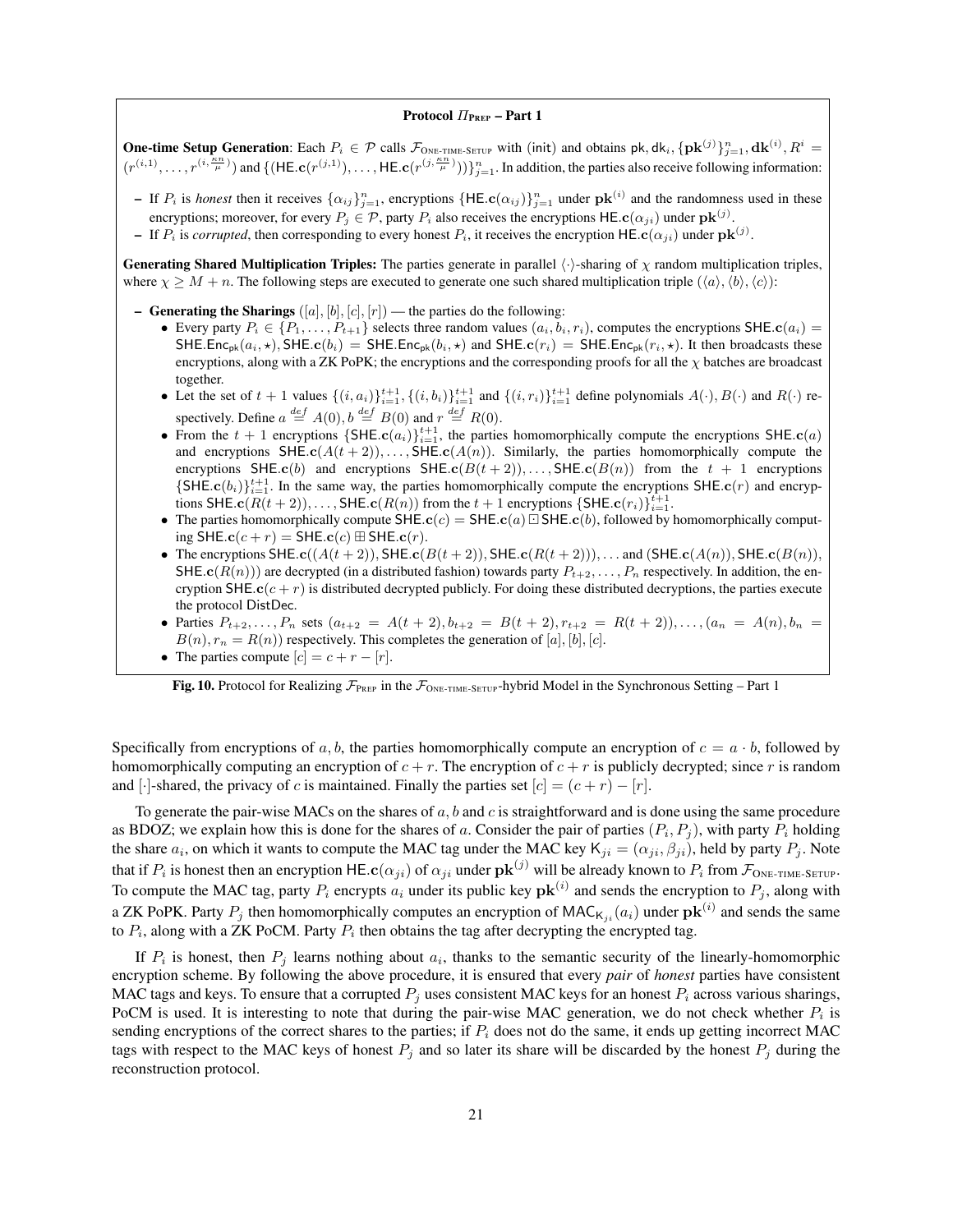Protocol  $\Pi_{\text{PREF}}$  – Part 2 Generating Shared Multiplication Triples (cont'd): – Generating Pair-wise MACs — the parties generate in parallel pair-wise MACs on the [·]-shared multiplication triples. The following steps are executed for getting the MACs on one such sharing  $[a]$ : • Every party  $P_i$  computes an encryption HE.c( $a_i$ ) = HE.Enc<sub>pk</sub>(i)( $a_i$ ,  $\star$ ) of its shares  $a_i$  and broadcasts the same, along with a ZK PoPK. • Every pair of parties  $(P_i, P_j)$  execute the following steps: **\*** P[a](#page-21-2)rty  $P_j$  selects a random  $\beta_{ji}$  to form the MAC key<sup>a</sup> K<sub>ji</sub>  $\stackrel{def}{=} (\alpha_{ji}, \beta_{ji})$ . ∗ Party  $P_j$  homomorphically computes HE.c(MAC<sub>Kji</sub>(ai))  $\stackrel{def}{=} \alpha_{ji} \odot$  HE.c(ai) ⊕ HE.Enc<sub>pk</sub>(i)( $\beta_{ji}, \star$ ) and sends HE.c(MAC<sub>K<sub>ii</sub>( $a_i$ )) to  $P_i$ . Party  $P_i$  and  $P_j$  then executes an instance of PoCM, with  $P_j$  and  $P_i$  play-</sub> ing the role of the prover and verifier respectively. If PoCM is successful, then  $P_i$  computes  $MAC_{K_{ji}} (a_i)$  =  $HE.Dec_{d\mathbf{k}(i)}(HE.c(MAC_{K_{ji}}(a_i))).$ **Input Stage**: Let party  $P_i \in \mathcal{P}$  has the input  $x^{(i)}$  for the computation. The parties associate a sharing from the shared triples, say  $\langle a^{(i)} \rangle$ , as the shared mask for  $P_i$  and do the following to generate  $\langle x^{(i)} \rangle$ : - Execute RecPrv $(P_i, \langle a^{(i)} \rangle)$  to enable  $P_i$  robustly reconstruct  $a^{(i)}$ . - Party  $P_i$  then broadcasts the masked input  $m^{(i)} = a^{(i)} + x^{(i)}$ . - The parties set  $\langle x^{(i)} \rangle = m^{(i)} - \langle a^{(i)} \rangle$ . <sup>a</sup> If  $P_j$  is honest, then  $\alpha_{ji}$  will be available to  $P_j$  from  $\mathcal{F}_{\text{ONE-TIME-SETUP}}$  and encryption HE. $\mathbf{c}(\alpha_{ji})$  under  $\mathbf{pk}^{(j)}$  will be available

<span id="page-21-2"></span>to  $P_i$  and  $P_j$  from  $\mathcal{F}_{\text{ONE-TIME-SETUP}}$ , with  $P_j$  also knowing the randomness for the encryption. If  $P_j$  is corrupted and  $P_i$  is honest, then an encryption HE.c( $\alpha_{ji}$ ) under  $\mathbf{pk}^{(j)}$  will be available to  $P_i$  from  $\mathcal{F}_{\text{ONE-TIME-SETUP}}$ .

<span id="page-21-1"></span>Fig. 11. Protocol for Realizing  $\mathcal{F}_{\text{PREF}}$  in the  $\mathcal{F}_{\text{ONE-TIME-SETUP}}$ -hybrid Model in the Synchronous Setting – Part 2

Note that the pair-wise MACs could be setup even by using the threshold SHE; but this will make the overhead of the protocol  $\mathcal{O}(n^3)$  per multiplication gate, instead of  $\mathcal{O}(n^2)$ ; this is because there will be  $\mathcal{O}(n^2)$  pair-wise encrypted MAC tags for each sharing and decrypting one ciphertext via distributed decryption involves  $\mathcal{O}(n)$  overhead.

In the protocol, each party needs to broadcast  $\mathcal{O}(\chi)$  ciphertexts and NIZK proofs. If  $\chi$  is sufficiently large then using the broadcast protocol of [\[24\]](#page-13-21), this will cost in total  $\mathcal{O}(\kappa \cdot (n^2 \cdot \chi))$  bits. There will be  $\mathcal{O}(\chi)$  ciphertexts which need to be publicly decrypted, costing  $\mathcal{O}(\kappa\cdot(n^2\cdot\chi))$  bits of communication. In addition,  $\mathcal{O}(n\cdot\chi)$  ciphertexts need to be decrypted towards designated parties, costing  $\mathcal{O}(\kappa\cdot(n^2\cdot\chi))$  bits of communication. The decryptions (both public and private) are done via the protocol DistDec and in total  $O(n^3)$  instances of PoCD may be required, costing  $O(\kappa \cdot n^3)$ bits of communication. Finally setting up the pair-wise MACs will cost  $\mathcal{O}(\kappa \cdot (n^2 \cdot \chi))$  bits of communication. So the communication complexity of  $\Pi_{\text{PREF}}$  will be  $\mathcal{O}(\kappa \cdot (n^2 \cdot \chi + n^3))$  bits.

Since the protocol  $\Pi_{\text{PREF}}$  is a straight forward adaptation of the offline phase protocol of [\[10,](#page-13-9)[22\]](#page-13-4), we avoid giving the complete proof. Instead we state the following theorem.

Theorem 3.  $\Pi_{\text{PREF}}$  *UC-securely realizes*  $\mathcal{F}_{\text{PREF}}$  *in the*  $\mathcal{F}_{\text{ONE-TIME-SETUP}}$ *-hybrid model in synchronous setting with communication complexity*  $\mathcal{O}(\kappa \cdot (n^2 \cdot M + \text{poly}(n)))$  *bits.* 

## <span id="page-21-0"></span>C Realizing  $\mathcal{F}_{\text{PREF}}$  with Abort in the Partial Synchronous Setting

We now discuss how to securely realize  $\mathcal{F}_{\text{PREF}}$  asynchronously. We first note that in a completely asynchronous setting, it is impossible to securely realize  $\mathcal{F}_{\text{PREF}}$  in the point-to-point channel. This is because any secure realization of  $\mathcal{F}_{\text{PREF}}$ has to ensure that all the honest parties have a "consistent" view of the protocol outcome. For this it is necessary that all the honest parties have an agreement on the final outcome. Unfortunately it is known that computationally secure asynchronous Byzantine agreement (ABA) is possible if and only if  $t < n/3$  [\[29](#page-14-6)[,30\]](#page-14-7). The second inherent difficulty in securely realizing  $\mathcal{F}_{P_{RFP}}$  in an asynchronous setting is that it is impossible to ensure input provision from all the n parties, as this may turn out to be endless. In the worst case, inputs of only  $n - t$  parties can be considered for the computation and so for  $n = 2t + 1$  this implies that out of the  $t+1$  input providers, there may be only one honest party.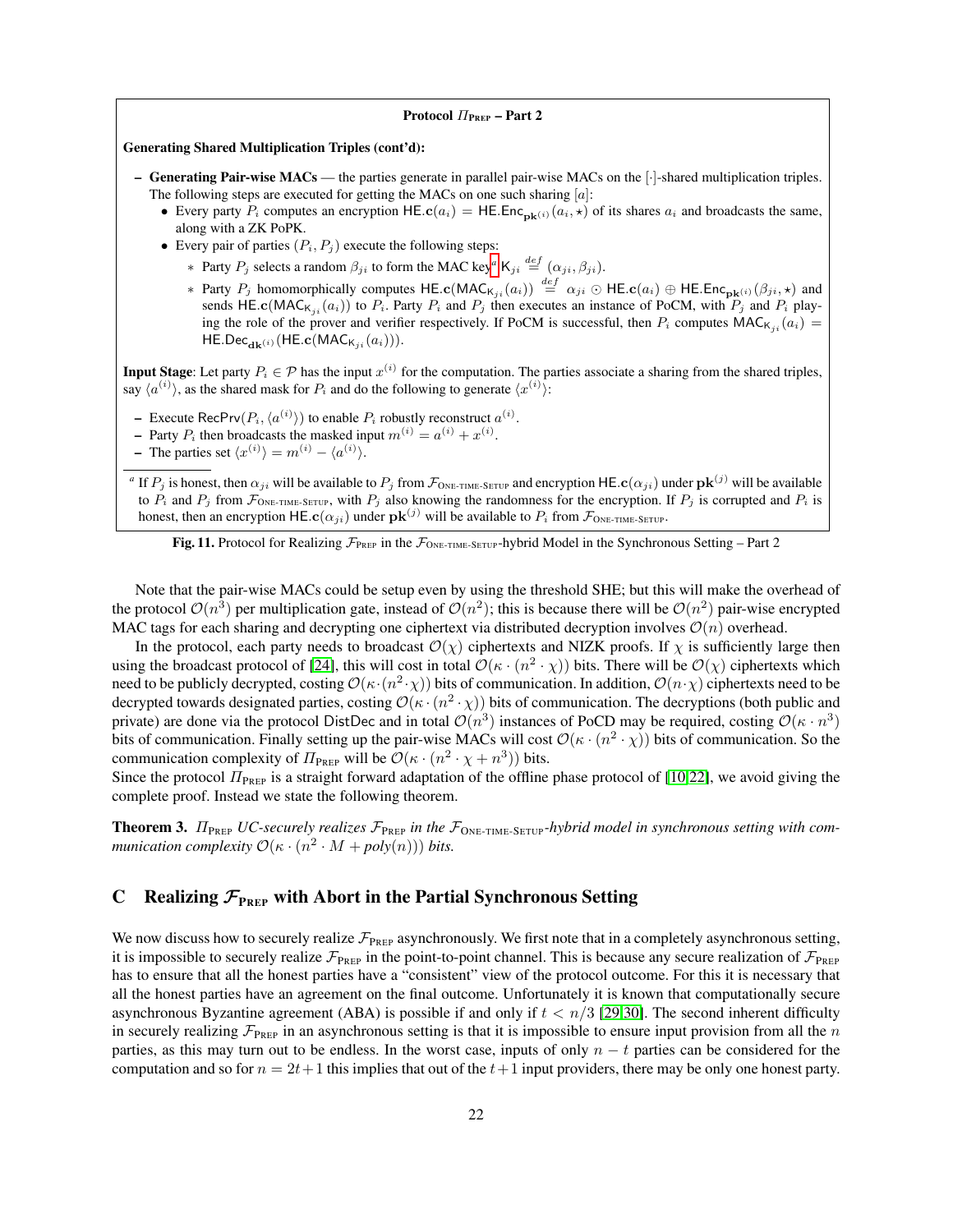This may not be acceptable for most practical applications of MPC. To get rid of the latter difficulty, [\[19\]](#page-13-3) introduced the following practically motivated variant of the traditional asynchronous communication setting, which we refer as *partial asynchronous setting*:

- The protocols in the partial asynchronous setting have one *synchronization* point. Specifically, there exists a certain well defined time-out and the assumption is that all the messages sent by the honest parties before the deadline will reach to their destinations within this deadline.
- Any protocol executed in the partial asynchronous setting need not always terminate and provide output to all the honest parties. Thus the adversary may cause the protocol to fail. However it is required that the protocol up to the synchronization point does not release any information to the adversary.

In [\[19\]](#page-13-3) it was shown how to securely realize a variant of  $\mathcal{F}_{PREP}$ , augmented with abort (we call this functionality  $\mathcal{F}_{\text{PREF-ABORT}}$ ), in the partial asynchronous setting with  $t < n/3$ . The functionality  $\mathcal{F}_{\text{PREF-ABORT}}$  is similar to  $\mathcal{F}_{\text{PREF}}$  except that the functionality distributes the generated values to the honest parties depending upon the choice of the adversary: if adversary sends an OK signal then  $\mathcal{F}_{PREF-ABORT}$  distributes the information to the honest parties in the same way as done in  $\mathcal{F}_{\text{PREF}}$ , otherwise it sends  $\perp$  to the honest parties.

To securely realize  $\mathcal{F}_{PREF-ABORT}$  in the partial asynchronous setting with  $t < n/3$ , [\[19\]](#page-13-3) used the following approach: assume there exists a secure realization of  $\mathcal{F}_{PREF}$ , say  $\Pi_{PREF}$ , in a synchronous setting with broadcast (in [\[19\]](#page-13-3), two instantiations of  $\Pi_{\text{PREF}}$  are presented). Protocol  $\Pi_{\text{PREF}}$  is then executed in the partial asynchronous setting in a "special" way to ensure that no additional information is revealed prematurely (more on this in the sequel). Finally the parties run an ABA protocol to agree on whether the preprocessing succeeded and accordingly they either abort or successfully terminate the protocol. From the above discussion, it is clear that we can securely realize  $\mathcal{F}_{\text{PREF-ABORT}}$  with  $t < n/2$  in the partial asynchronous setting following the blueprint of [\[19\]](#page-13-3), provided that we have the following two components: (a) A secure realization of  $\mathcal{F}_{PREF}$  with  $t < n/2$  in the synchronous communication setting with broadcast; (b) An ABA protocol with  $t < n/2$ . The former is presented in the previous section. For the latter, we consider the following two options (recall that ABA protocol with  $t < n/2$  is impossible to achieve):

- $-$  *Synchronous Communication Rounds after the Synchronization Point*: It is well known that  $t + 1$  synchronous communication rounds are sufficient to achieve agreement with  $t < n/2$  in the computational setting [\[24\]](#page-13-21). So if we assume  $t + 1$  synchronous communication rounds after the synchronization point, then we can achieve agreement among the n parties on whether  $\Pi_{\text{PREF}}$  when executed in the partial asynchronous setting, succeeded or not. Alternatively, one can assume a constant number of synchronous communication rounds after the synchronization point and run constant expected round synchronous agreement protocols [\[31\]](#page-14-8).
- *Non-equivocation Mechanism*: In [\[18,](#page-13-23)[2\]](#page-13-24) it is shown how to design agreement protocols with  $t < n/2$  in an asynchronous setting, provided there is a mechanism to enforce "non-equivocation". On a very high level, such a mechanism prevents a corrupted party to transmit conflicting messages to honest parties; however a corrupted party may send messages to certain number of parties and decide not to communicate to the rest of the parties. So such a mechanism is strictly weaker than the broadcast primitive. In [\[18](#page-13-23)[,2\]](#page-13-24) it is also discussed how such a non-equivocation mechanism can be securely realized assuming a trusted hardware module with each party. One can use such a non-equivocation mechanism to agree about the status of  $\Pi_{\text{PREF}}$ .

Now we discuss how to run the protocol  $\Pi_{\text{PREF}}$  in the partial asynchronous setting following the method of [\[19\]](#page-13-3). The basic idea is to execute  $\Pi_{\text{PREF}}$  over an asynchronous network where a (honest) party  $P_i$  starts computation for round  $i + 1$  only when it receives all the communication that it is supposed to receive in the *i*th round (for instance, if the ith step specifies that it should receive some information from all the parties, then it waits to receive some information from all the parties and not just from  $n - t$  parties). The messages which are supposed to be communicated over the point-to-point channels are sent to the designated receivers. Any message which are supposed to be broadcast (such a message is denoted as broadcast message) by  $P_i$ , is sent by  $P_i$  to all the *n* parties via point-to-point channels. Thus each instance of broadcast is replaced (simulated) by  $n$  communication over point-to-point channels. A corrupted sender may not simulate the broadcast properly. So once all the communication rounds of  $\Pi_{\text{PREF}}$  are executed, the parties exchange among themselves all the broadcast messages they received from different parties in different rounds. Finally every party  $P_i$  sets its status bit  $q_i$  for  $\Pi_{\text{PREF}}$  to 1 if *all* the following conditions hold. Otherwise it sets  $q_i = 0$ :

–  $P_i$  received all the messages it is supposed to receive in  $\Pi_{\text{PREF}}$  before the timeout. In addition,  $P_i$  sent all the message that it is supposed to send in  $\Pi_{\mathrm{PREF}}$  before timeout.